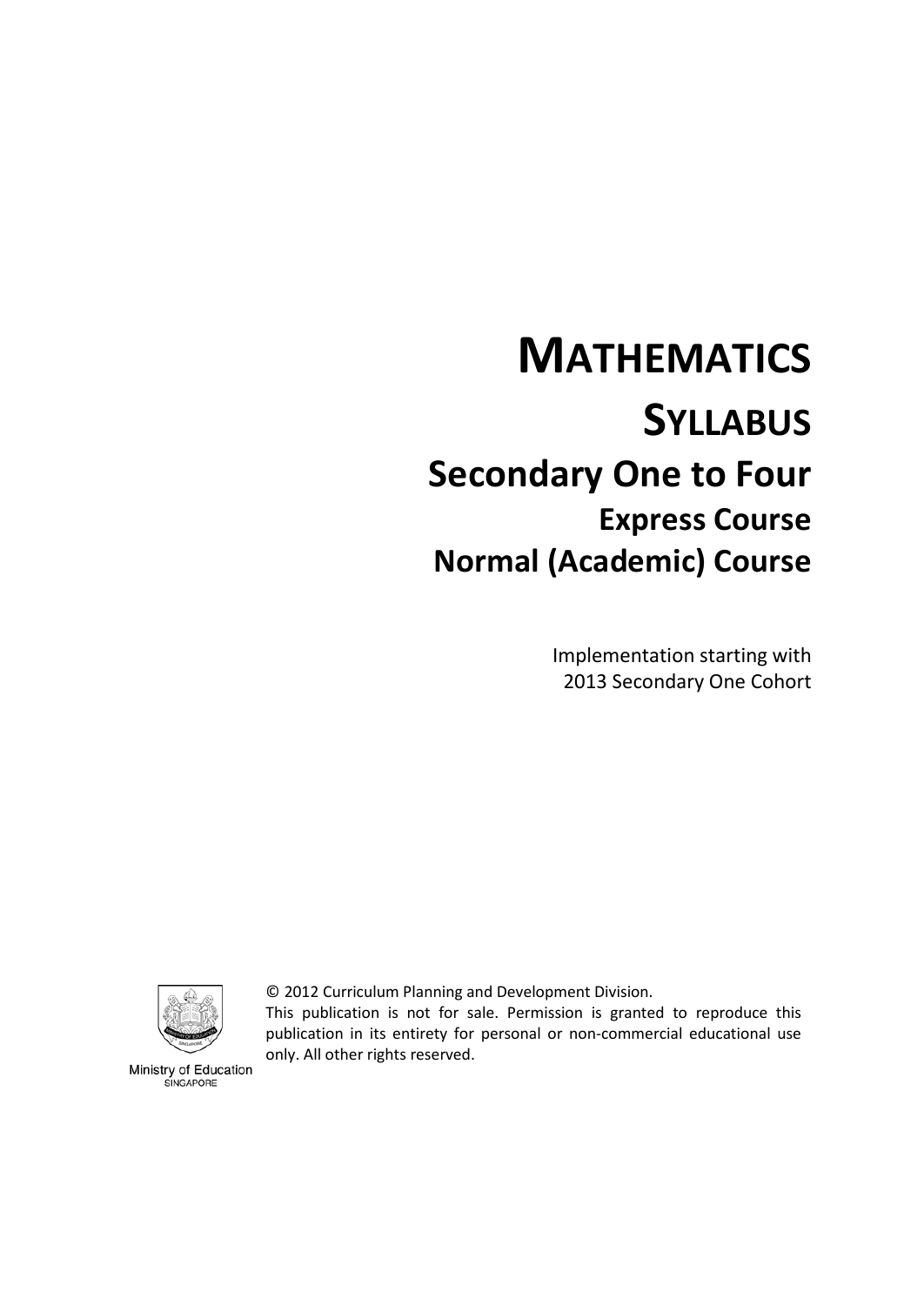# **Learning Mathematics**

**A 21st Century Necessity**

Learning mathematics is a key fundamental in every education system that aims to prepare its citizens for a productive life in the  $21<sup>st</sup>$  century.

As a nation, the development of a highly-skilled and well-educated manpower is critical to support an innovation- and technology-driven economy. A strong grounding in mathematics and a talent pool in mathematics are essential to support the wide range of value-added economic activities and innovations. Many countries are paying attention to the quality of their mathematics education. The growing interest in TIMSS and PISA speaks of the global interest and importance placed on mathematics education.

At the individual level, mathematics underpins many aspects of our everyday activities, from making sense of information in the newspaper to making informed decisions about personal finances. It supports learning in many fields of study, whether it is in the sciences or in business. A good understanding of basic mathematics is essential wherever calculations, measurements, graphical interpretations and statistical analysis are necessary. The learning of mathematics also provides an excellent vehicle to train the mind, and to develop the capacity to think logically, abstractly, critically and creatively. These are important  $21<sup>st</sup>$  century competencies that we must imbue in our students, so that they can lead a productive life and be life-long learners.

Students have different starting points. Not all will have the same interests and natural abilities to learn mathematics. Some will find it enjoyable; others will find it challenging. Some will find the theorems and results intriguing; others will find the formulae and rules bewildering. It is therefore important for the mathematics curriculum to provide differentiated pathways and choices to support every learner in order to maximise their potential. The curriculum must engage the  $21<sup>st</sup>$  century learners, who are digital natives comfortable with the use of technologies and who work and think differently. The learning of mathematics must take into cognisance the new generation of learners, the innovations in pedagogies as well as the affordances of technologies.

<span id="page-1-0"></span>It is the goal of the national mathematics curriculum to ensure that all students will achieve a level of mastery of mathematics that will serve them well in their lives, and for those who have the interest and ability, to pursue mathematics at the highest possible level. Mathematics is an important subject in our national curriculum. Students begin to learn mathematics from the day they start formal schooling, and minimally up to the end of secondary education. This gives every child at least 10 years of meaningful mathematics education.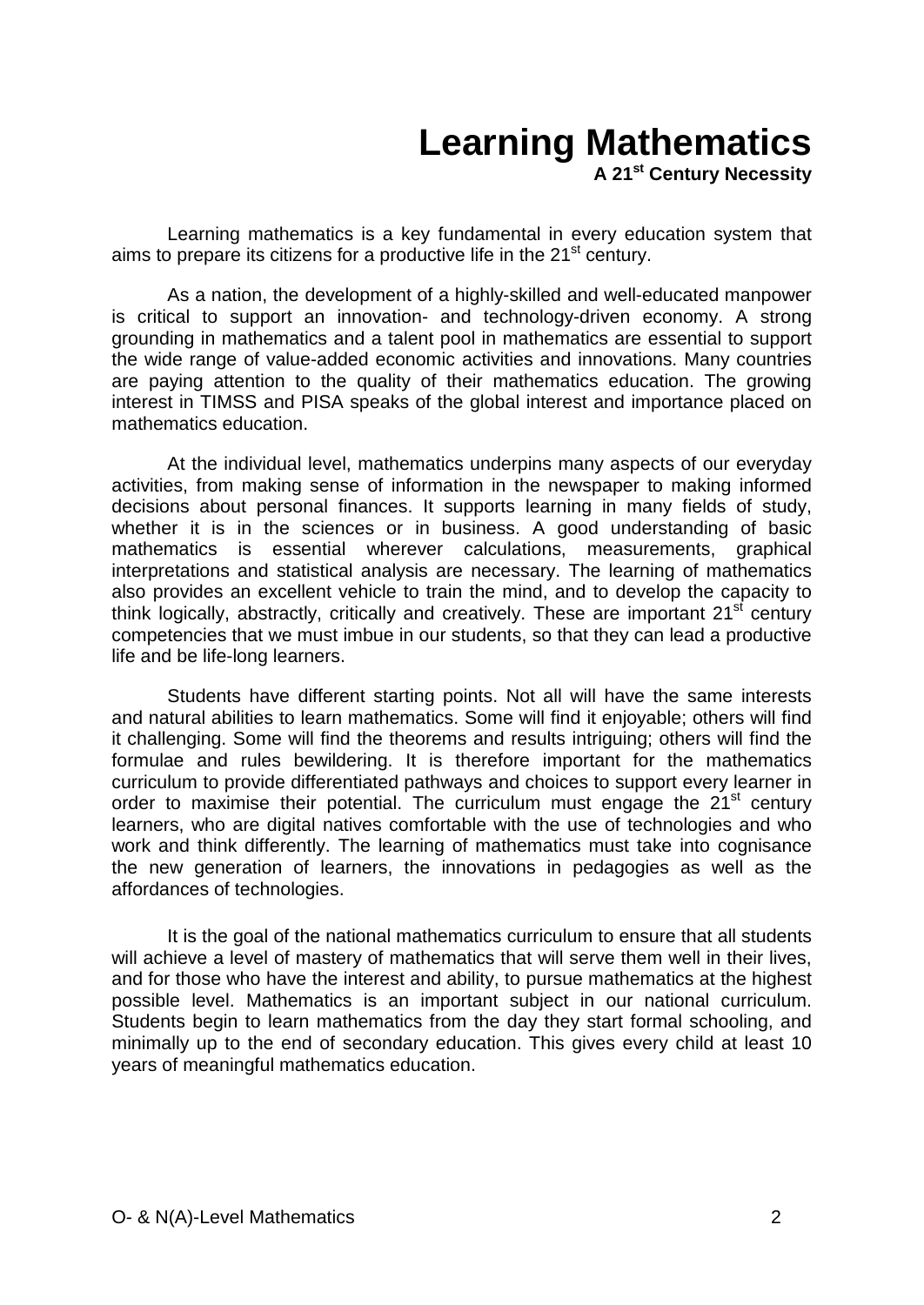# **About this document**

This document provides an overview of the curriculum. It explains the design of the curriculum from the primary to the pre-university level, and provides details of the O- & N(A)-Level Mathematics syllabuses, including the aims, content, outcomes and the approaches to teaching and learning.

This document comprises 5 chapters as described below.

**Chapter 1** provides an overview of the curriculum review, the goals and aims of the different syllabuses of the entire mathematics curriculum (primary to pre-university) as well as the syllabus design considerations across the levels.

**Chapter 2** elaborates on the Mathematics Framework which centres around mathematical problem solving. The framework serves as a guide for mathematics teaching, learning and assessment across the levels.

**Chapter 3** focuses on the process of teaching and learning so as to bring about engaged learning in mathematics. It highlights the principles of teaching and phases of learning as well as the learning experiences to influence the way teachers teach and students learn so that the aims of the curriculum can be met. The role of assessment and how it can be integrated to support learning in the classroom is also highlighted in this chapter.

**Chapter 4** details the O-Level Mathematics syllabus in terms of its aims, syllabus organisation, mathematical processes, content and learning experiences.

**Chapter 5** details the N(A)-Level Mathematics syllabus in terms of its aims, syllabus organisation, mathematical processes, content and learning experiences.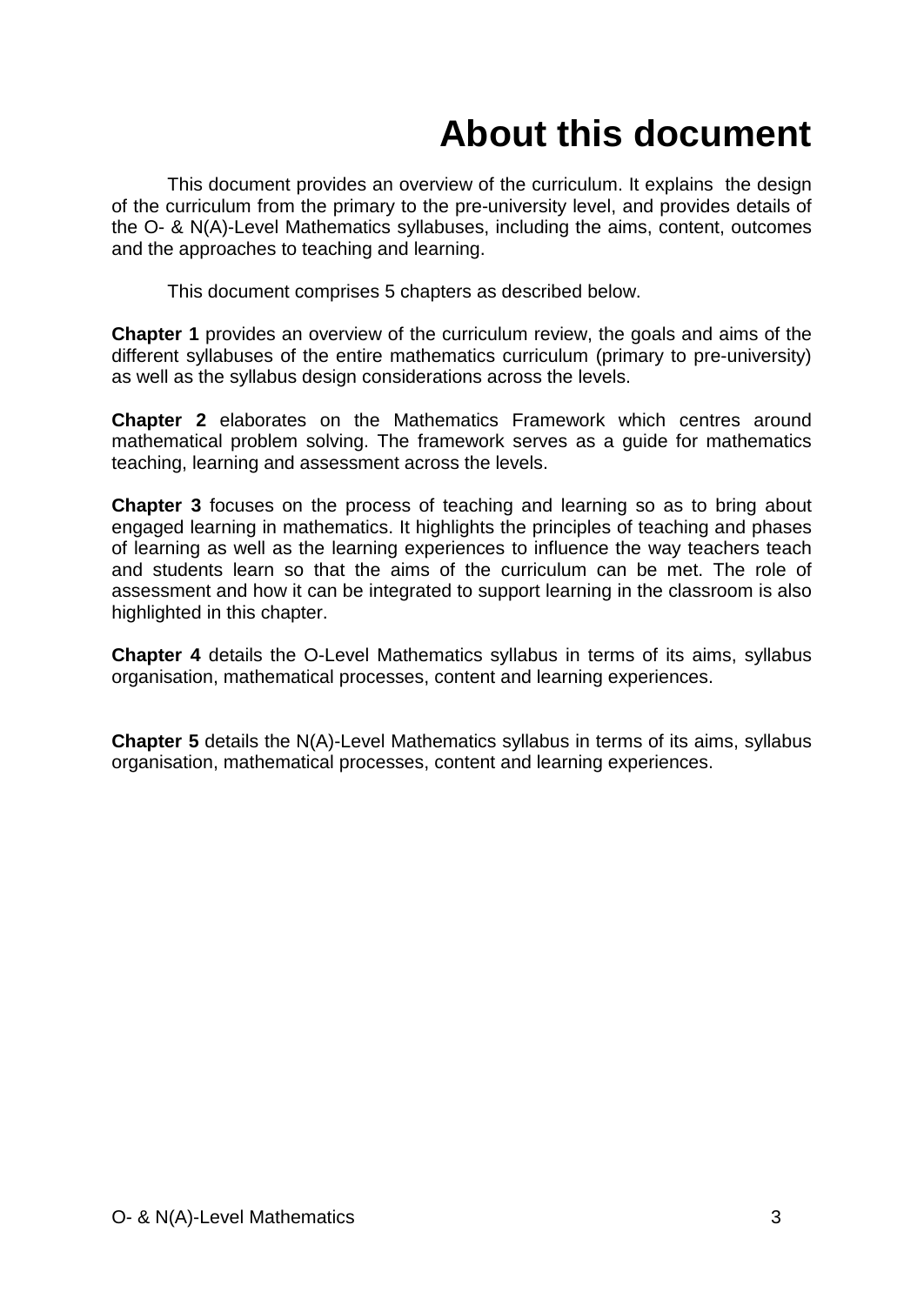## **Contents**

| <b>Chapter 1</b> | <b>Introduction</b>                                                  | 5           |
|------------------|----------------------------------------------------------------------|-------------|
|                  | <b>Background</b><br><b>Goals and Aims</b><br><b>Syllabus Design</b> | 6<br>7<br>9 |
| <b>Chapter 2</b> | <b>Mathematics Framework</b>                                         | 13          |
|                  | <b>Problem Solving</b>                                               | 14          |
| <b>Chapter 3</b> | <b>Teaching, Learning and Assessment</b>                             | 19          |
|                  | <b>Learning Experiences</b>                                          | 20          |
|                  | <b>Teaching and Learning</b>                                         | 21          |
|                  | Assessment in the Classroom                                          | 26          |
| <b>Chapter 4</b> | <b>O-Level Mathematics Syllabus</b>                                  | 29          |
|                  | Aims of Syllabus                                                     | 30          |
|                  | <b>Syllabus Organisation</b>                                         | 30          |
|                  | <b>Mathematical Process Strand</b>                                   | 31<br>34    |
|                  | Content and Learning Experiences by Level                            |             |
| <b>Chapter 5</b> | N(A)-Level Mathematics Syllabus                                      | 41          |
|                  | Aims of Syllabus                                                     | 42          |
|                  | <b>Syllabus Organisation</b>                                         | 42          |
|                  | <b>Mathematical Process Strand</b>                                   | 43<br>45    |
|                  | Content and Learning Experiences by Level                            |             |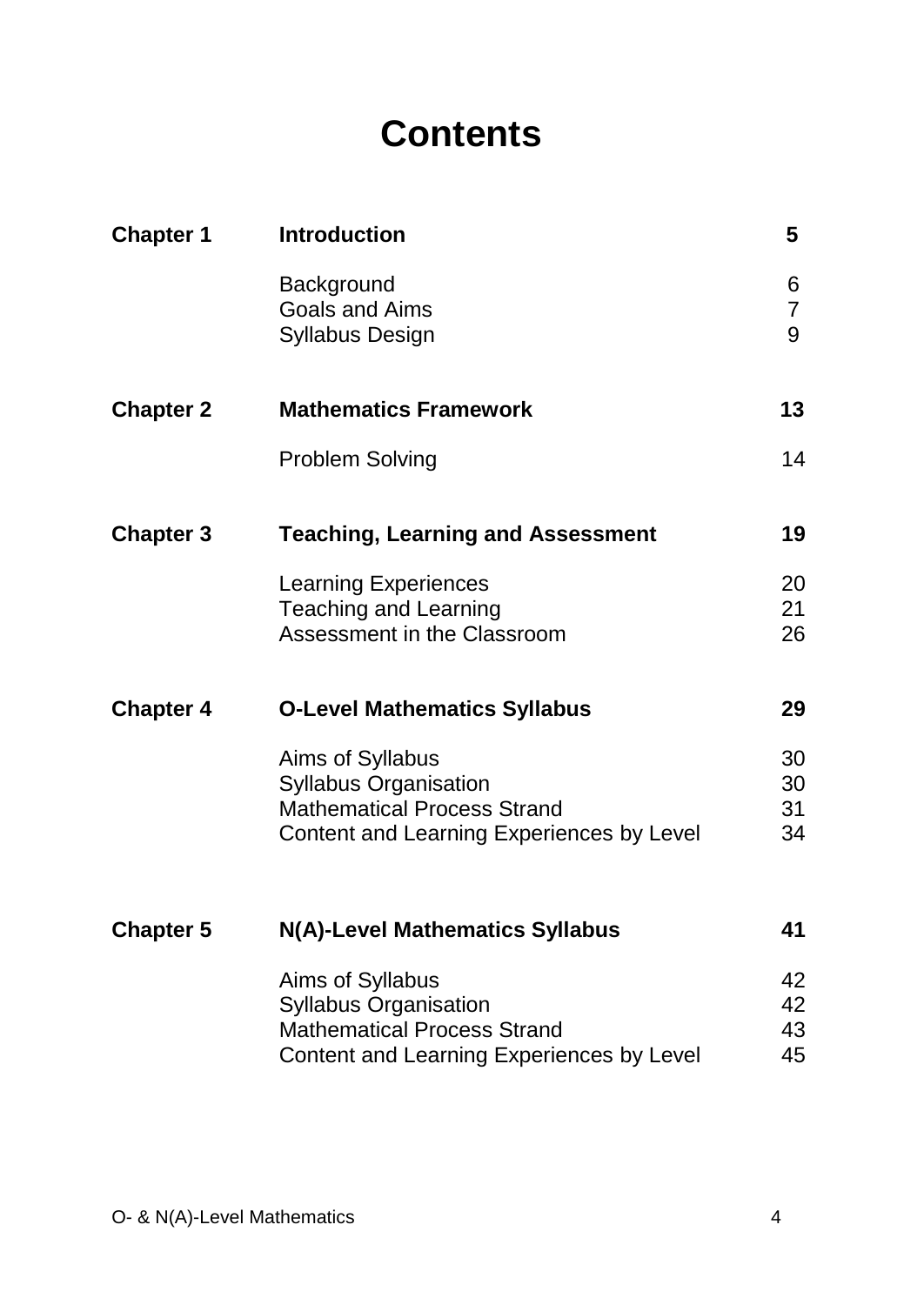# **Chapter 1 Introduction**

**Background Goals and Aims Syllabus Design**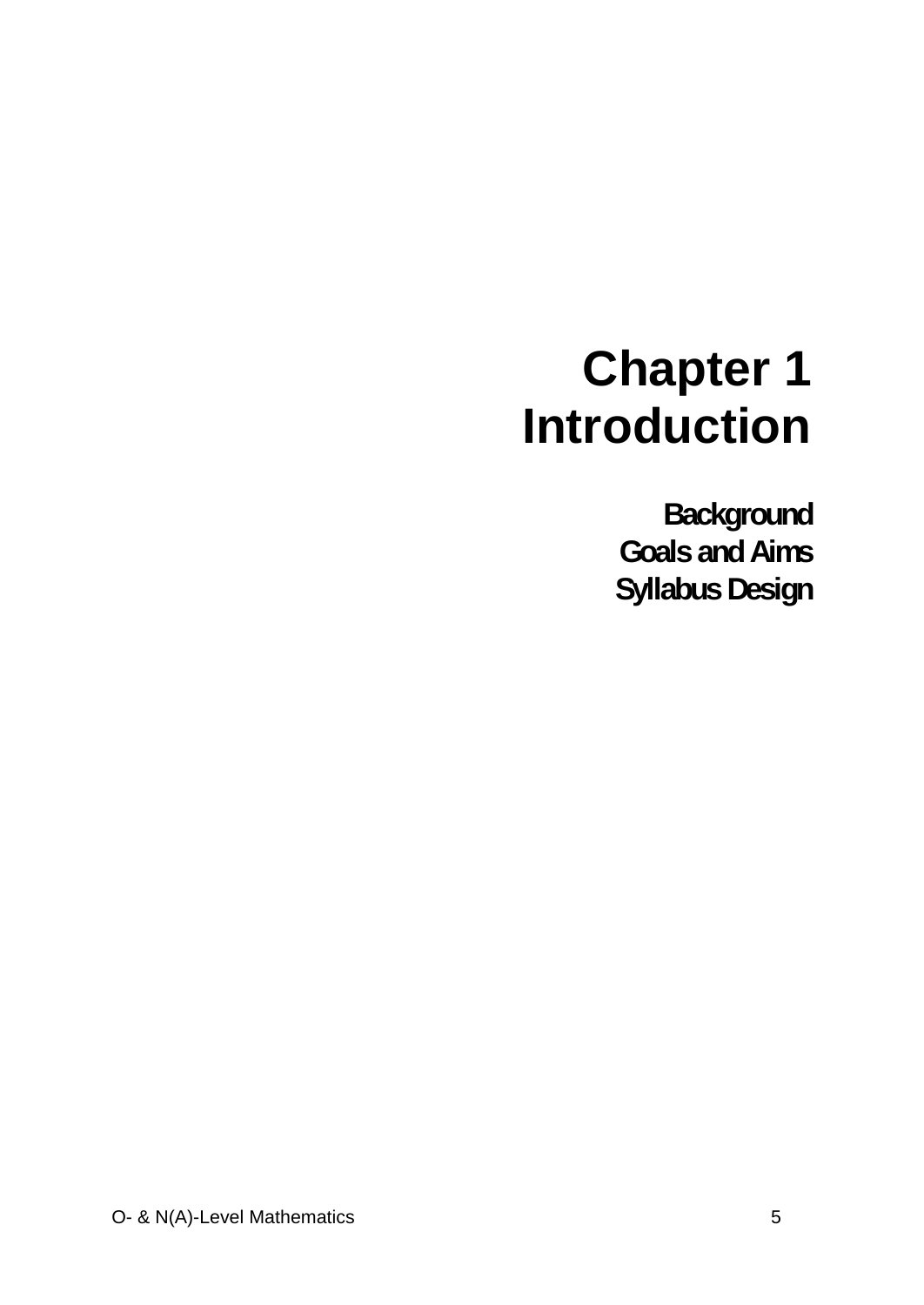## **Background Staying Relevant and Forward-Looking**

As in all previous reviews, the 2010 full-term review aims to update the syllabuses so that they continue to meet the needs of our students, build a strong foundation in mathematics, and make improvement in the school mathematics education. It takes into consideration the analyses of students' performances in national examinations as well as international studies such as TIMSS and PISA. This review also takes on board the curriculum-wide recommendations from envisaging studies into the overall Singapore curriculum such as seeking a better balance between content and skills, creating opportunities to develop 21<sup>st</sup> century competencies, promoting self-directed and collaborative learning through ICT-based lessons, and developing assessment to support learning.

It is clear at the start of the review that there is more to be considered than just focusing on the content. While there is a need to constantly review what students learn, the changes in content will not be the key lever. In fact, little has been changed in the content as this has stabilised over the years. Instead, more focus has now been given to skills and competencies that will make a better 21<sup>st</sup> century learner – the process of learning becomes more important than just what is to be taught and remembered. The syllabuses are therefore written with the view that not only will it inform teachers on what to teach, it will also influence the way teachers teach and students learn. One key feature of this set of syllabuses is the explication of learning experiences, besides the learning outcomes. This gives guidance to teachers on the opportunities that students should be given as part of their learning. Ultimately, how students learn matters.

Curriculum review and design is ongoing work. The quality of the curriculum is as much in its design as it is in its implementation. Teachers, who are the frontline of curriculum delivery, must believe in the value of the changes. Support, resources and training will be provided to build capacity in our teachers. All these will be part of the continuous effort to deliver the best mathematics curriculum for the students.

The O- & N(A)-Level Mathematics syllabuses will be implemented level by level starting from Secondary One in 2013. The implementation schedule is as follows:

| Year  | ∩^י ∩<br>∠∪וט | 2014  | 2015  | 2016  |
|-------|---------------|-------|-------|-------|
| Level | Sec.          | Sec 2 | Sec 3 | Sec 4 |

This online syllabus document will be updated yearly according to the implementation schedule.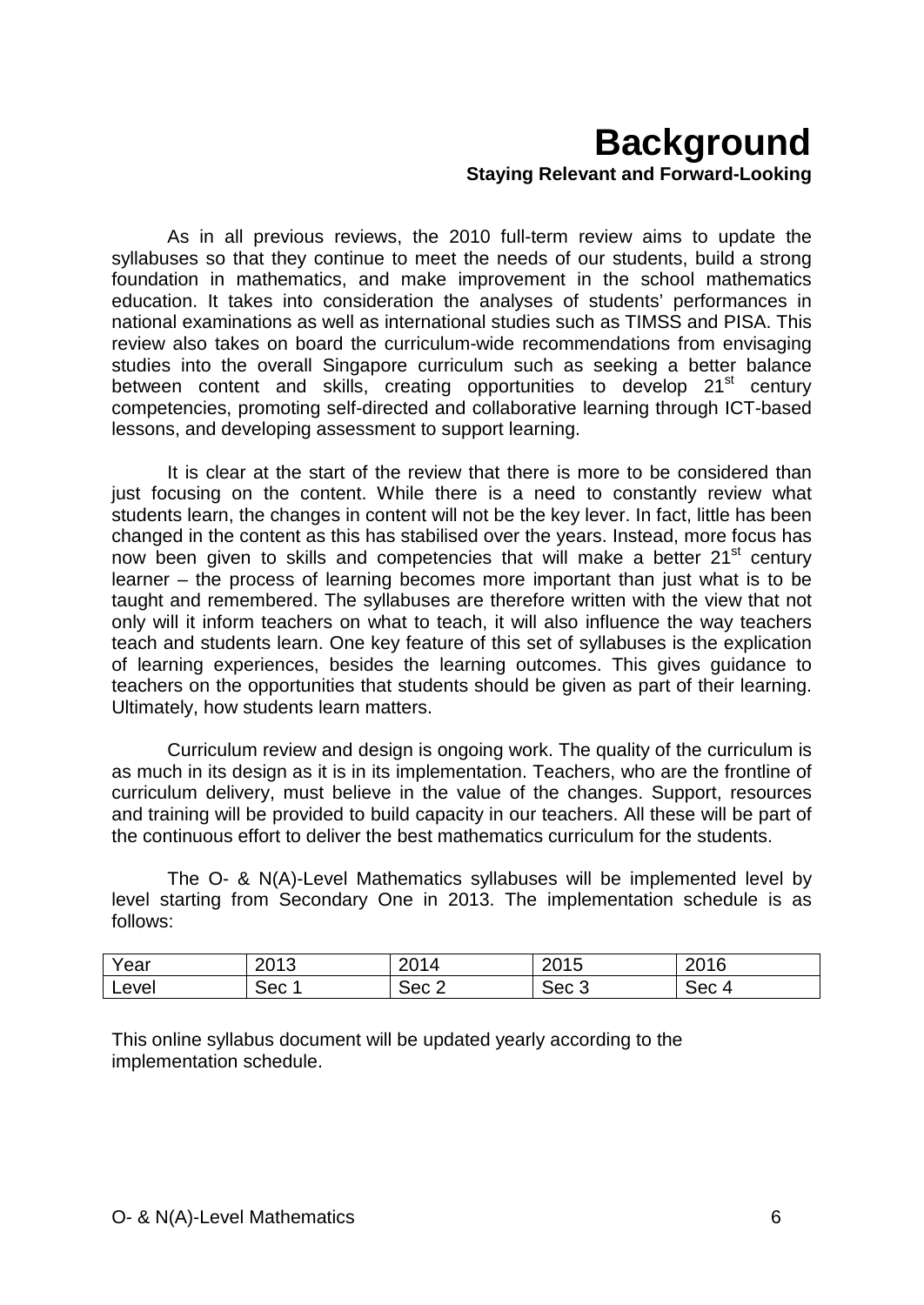## **Goals and Aims**

**Different Syllabuses, Different Aims**

The overarching goal of the mathematics curriculum is to ensure that all students will achieve a level of mastery of mathematics that will serve them well in life, and for those who have the interest and ability, to pursue mathematics at the highest possible level.

The broad aims of mathematics education in Singapore are to enable students to:

- acquire and apply mathematical concepts and skills;
- develop cognitive and metacognitive skills through a mathematical approach to problem solving; and
- develop positive attitudes towards mathematics.

The mathematics curriculum comprises a set of syllabuses spanning 12 years, from primary to pre-university, and is compulsory up to the end of secondary education. Each syllabus has its own specific set of aims to guide the design and implementation of the syllabus. The aims also influence the choice of content, skills as well as contexts to meet the specific needs of the students at the given level or course. Each syllabus expands on the three broad aims of mathematics education differently to cater for the different needs and abilities of the students (see table of aims on the next page).

### **What does it mean to teachers?**

Understanding the aims of the syllabus helps teachers stay focused on the larger outcomes of learning and guides teachers when they embark on the schoolbased curriculum innovations and customisations.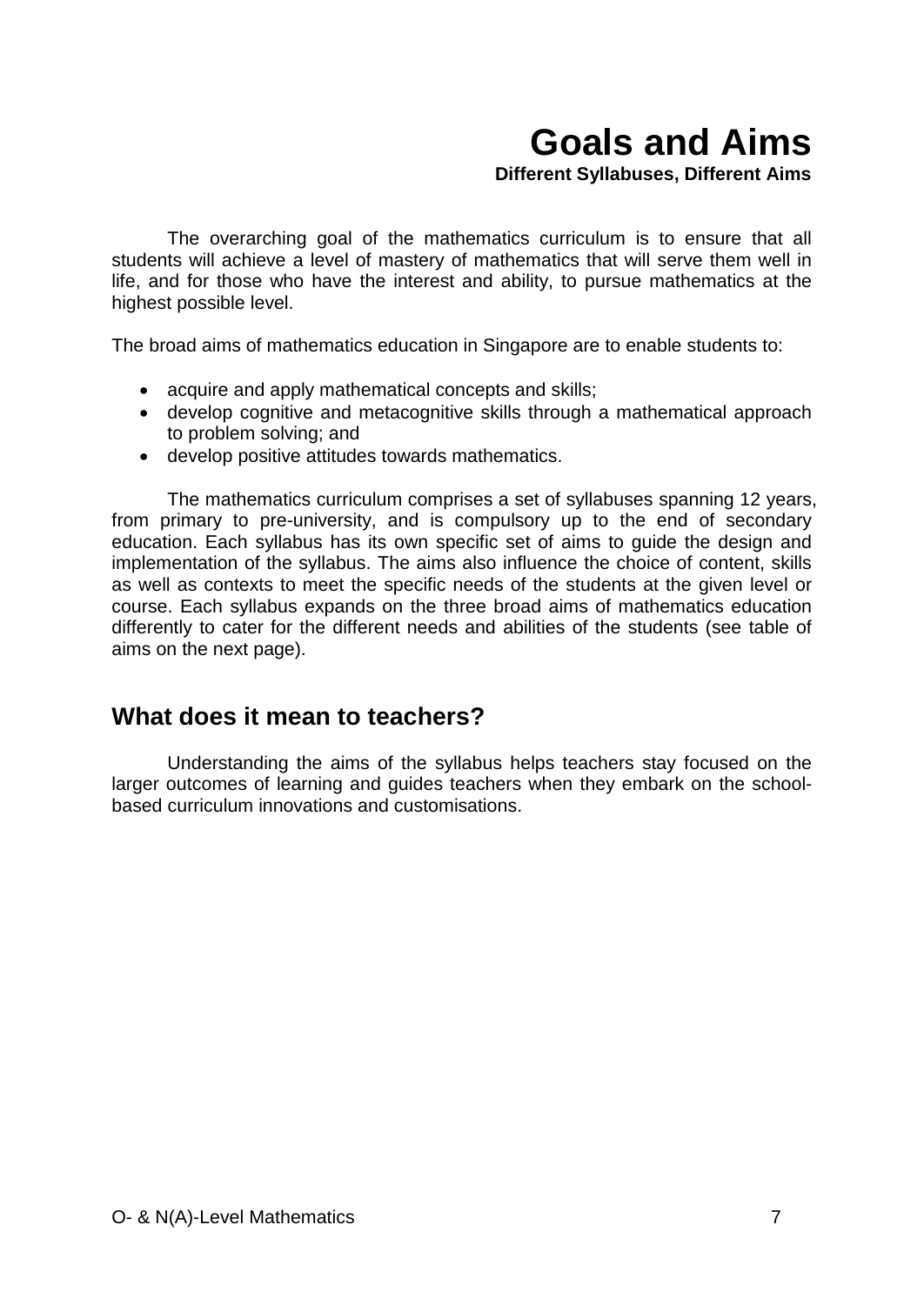#### Overview of Aims Across the Levels

#### **Primary**

#### Laying a Strong Foundation

The Primary Mathematics syllabus aims to enable all students to:

- acquire mathematical concepts and skills for everyday use and continuous learning in mathematics;
- develop thinking, reasoning, communication, application and metacognitive skills through a mathematical approach to problem solving; and
- 

| build confidence and foster interest in mathematics.                                                                                                                                                                                                                                                                                                                                                                                                                                                                                                                                                                                                                                                                                                                                                                                                                                                                                                                                                                                                                                                                                                                                                                                  |                                                                                                                                                                                                                                 |                                                                                                                                                                                                                                                                                                                                                                                                                                                                                                                                                                                                                                                                                                                                                                                                  |
|---------------------------------------------------------------------------------------------------------------------------------------------------------------------------------------------------------------------------------------------------------------------------------------------------------------------------------------------------------------------------------------------------------------------------------------------------------------------------------------------------------------------------------------------------------------------------------------------------------------------------------------------------------------------------------------------------------------------------------------------------------------------------------------------------------------------------------------------------------------------------------------------------------------------------------------------------------------------------------------------------------------------------------------------------------------------------------------------------------------------------------------------------------------------------------------------------------------------------------------|---------------------------------------------------------------------------------------------------------------------------------------------------------------------------------------------------------------------------------|--------------------------------------------------------------------------------------------------------------------------------------------------------------------------------------------------------------------------------------------------------------------------------------------------------------------------------------------------------------------------------------------------------------------------------------------------------------------------------------------------------------------------------------------------------------------------------------------------------------------------------------------------------------------------------------------------------------------------------------------------------------------------------------------------|
|                                                                                                                                                                                                                                                                                                                                                                                                                                                                                                                                                                                                                                                                                                                                                                                                                                                                                                                                                                                                                                                                                                                                                                                                                                       | <b>Secondary</b><br><b>Building Up Strengths</b>                                                                                                                                                                                |                                                                                                                                                                                                                                                                                                                                                                                                                                                                                                                                                                                                                                                                                                                                                                                                  |
| The O- and N(A)-Level Mathematics syllabuses aim to enable all<br>students to:<br>acquire mathematical concepts and skills for continuous<br>$\bullet$<br>learning in mathematics and to support learning in other<br>subjects;<br>develop thinking, reasoning, communication, application and<br>$\bullet$<br>metacognitive skills through a mathematical approach to<br>problem solving;<br>connect ideas within mathematics and between mathematics<br>$\bullet$<br>and other subjects through applications of mathematics; and<br>build confidence and foster interest in mathematics.<br>The O- and N(A)-Level Additional Mathematics syllabuses aim to<br>enable students who have an aptitude and interest in mathematics<br>to:<br>acquire mathematical concepts and skills for higher studies in<br>$\bullet$<br>mathematics and to support learning in the other subjects, in<br>particular, the sciences;<br>develop thinking, reasoning and metacognitive skills through a<br>$\bullet$<br>mathematical approach to problem solving;<br>connect ideas within mathematics and between mathematics<br>and the sciences through applications of mathematics; and<br>appreciate the abstract nature and power of mathematics. |                                                                                                                                                                                                                                 | The N(T)-Level Mathematics syllabus<br>aims to enable students who are bound<br>for post-secondary vocational education<br>acquire mathematical concepts and<br>skills for real life, to support learning<br>in other subjects, and to prepare for<br>vocational education;<br>develop<br>thinking,<br>reasoning,<br>communication,<br>application<br>and<br>metacognitive skills<br>through<br>a<br>mathematical approach to problem<br>solving; and<br>build<br>confidence<br>using<br>ın<br>mathematics and appreciate<br>its<br>value in making informed decisions<br>in real life.                                                                                                                                                                                                          |
|                                                                                                                                                                                                                                                                                                                                                                                                                                                                                                                                                                                                                                                                                                                                                                                                                                                                                                                                                                                                                                                                                                                                                                                                                                       | <b>Pre-University</b><br><b>Gearing Up for University Education</b>                                                                                                                                                             |                                                                                                                                                                                                                                                                                                                                                                                                                                                                                                                                                                                                                                                                                                                                                                                                  |
| The H1 Mathematics syllabus aims to<br>enable students who are interested in<br>pursuing tertiary studies in business and<br>the social sciences to:<br>acquire mathematical concepts and<br>$\bullet$<br>skills to support their tertiary studies<br>in business and the social sciences;<br>develop<br>thinking,<br>reasoning,<br>$\bullet$<br>communication and modelling skills<br>through a mathematical approach<br>to problem solving;<br>connect ideas within mathematics<br>mathematics<br>and<br>between<br>and<br>disciplines<br>through<br>other<br>applications of mathematics; and<br>appreciate<br>the<br>value<br>of<br>mathematics in making informed<br>decisions in life.                                                                                                                                                                                                                                                                                                                                                                                                                                                                                                                                          | engineering to:<br>$\bullet$<br>$\bullet$<br>the use of mathematics language;<br>$\bullet$<br>$\bullet$<br>informed decisions in life.<br>aptitude and passion for mathematics to:<br>$\bullet$<br>applications of mathematics; | The H2 Mathematics syllabus aims to enable students who are<br>interested in pursuing tertiary studies in mathematics, sciences and<br>acquire mathematical concepts and skills to prepare for their<br>tertiary studies in mathematics, sciences and engineering;<br>develop thinking, reasoning, communication and modelling<br>skills through a mathematical approach to problem solving and<br>connect ideas within mathematics and between mathematics<br>and other disciplines through applications of mathematics; and<br>appreciate the beauty of mathematics and its value in making<br>The H3 Mathematics syllabus aims to enable students who have an<br>acquire advanced mathematical concepts and skills to deepen<br>their understanding of mathematics, and to widen the scope of |
|                                                                                                                                                                                                                                                                                                                                                                                                                                                                                                                                                                                                                                                                                                                                                                                                                                                                                                                                                                                                                                                                                                                                                                                                                                       | ٠<br>and use of mathematical models;<br>mathematics<br>between<br>applications of mathematics; and<br>through mathematical proof and applications.                                                                              | develop rigorous habits of mind through mathematical<br>reasoning and proof, creative mathematical problem solving,<br>connect ideas within mathematics at a higher level and<br>and<br>other<br>disciplines<br>through<br>appreciate the beauty, rigour and abstraction of mathematics                                                                                                                                                                                                                                                                                                                                                                                                                                                                                                          |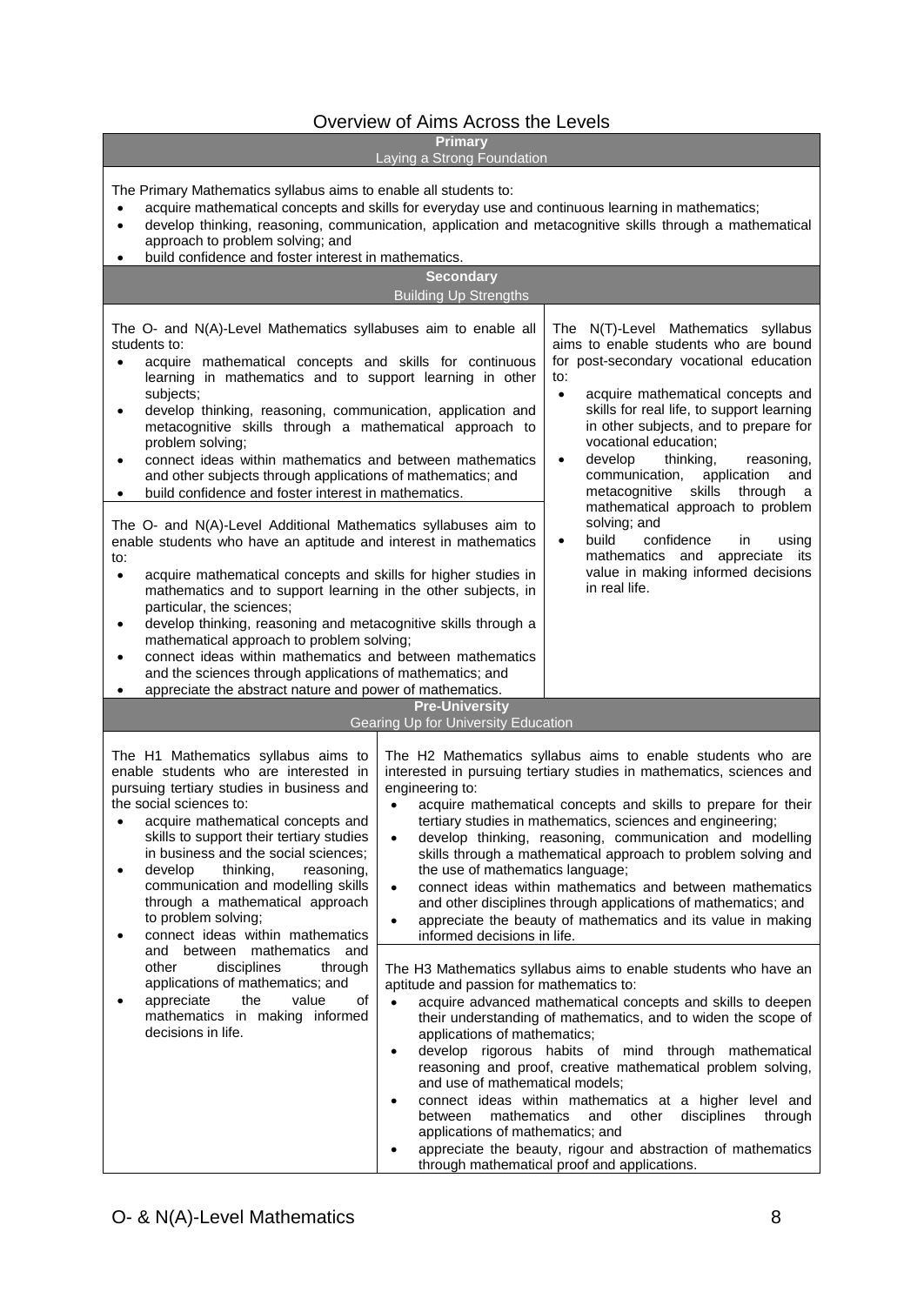## **Syllabus Design Spiral Curriculum, Connected Syllabuses**

Mathematics is largely hierarchical in nature. Higher concepts and skills are built upon the more foundational ones and have to be learned in sequence. A spiral approach is adopted in the building up of content across the levels.

The mathematics curriculum consists of a set of connected syllabuses to cater to the different needs and abilities of students. This section gives an overview of the syllabuses and their connections so that teachers are better able to appreciate the mathematics curriculum as a whole.

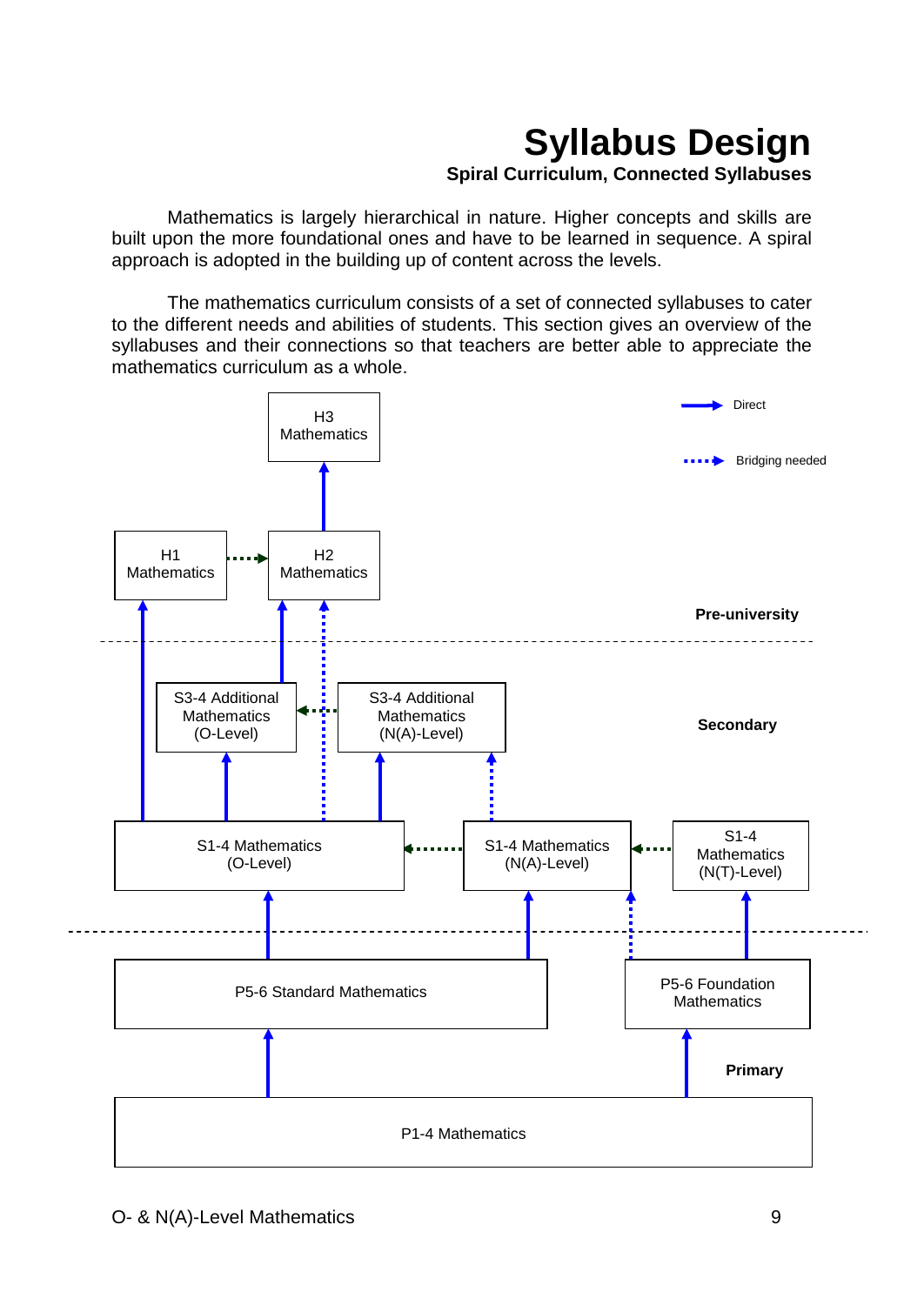The Primary Mathematics syllabus assumes no formal learning of mathematics. However, basic pre-numeracy skills such as matching, sorting and comparing are necessary in providing a good grounding for students to begin learning at Primary 1 (P1).

The P1-4 syllabus is common to all students. The P5-6 Standard Mathematics syllabus continues the development of the P1-4 syllabus whereas the P5-6 Foundation Mathematics syllabus re-visits some of the important concepts and skills in the P1-4 syllabus. The new concepts and skills introduced in Foundation Mathematics is a subset of the Standard Mathematics syllabus.

The O-Level Mathematics syllabus builds on the Standard Mathematics syllabus. The N(A)-Level Mathematics syllabus is a subset of O-Level Mathematics, except that it re-visits some of the topics in Standard Mathematics syllabus. The N(T)-Level Mathematics syllabus builds on the Foundation Mathematics syllabus.

The O-Level Additional Mathematics syllabus assumes knowledge of O-Level Mathematics content and includes more in-depth treatment of important topics. The N(A)-Level Additional Mathematics syllabus is a subset of O-Level Additional Mathematics syllabus. O-Level Additional Mathematics together with O-Level Mathematics content provides the prerequisite knowledge required for H2 Mathematics at the pre-university level.

At the pre-university level, mathematics is optional. The H1 Mathematics syllabus builds on the O-level Mathematics syllabus. H2 Mathematics assumes some of the O-Level Additional Mathematics content. H3 Mathematics is an extension of H2 Mathematics.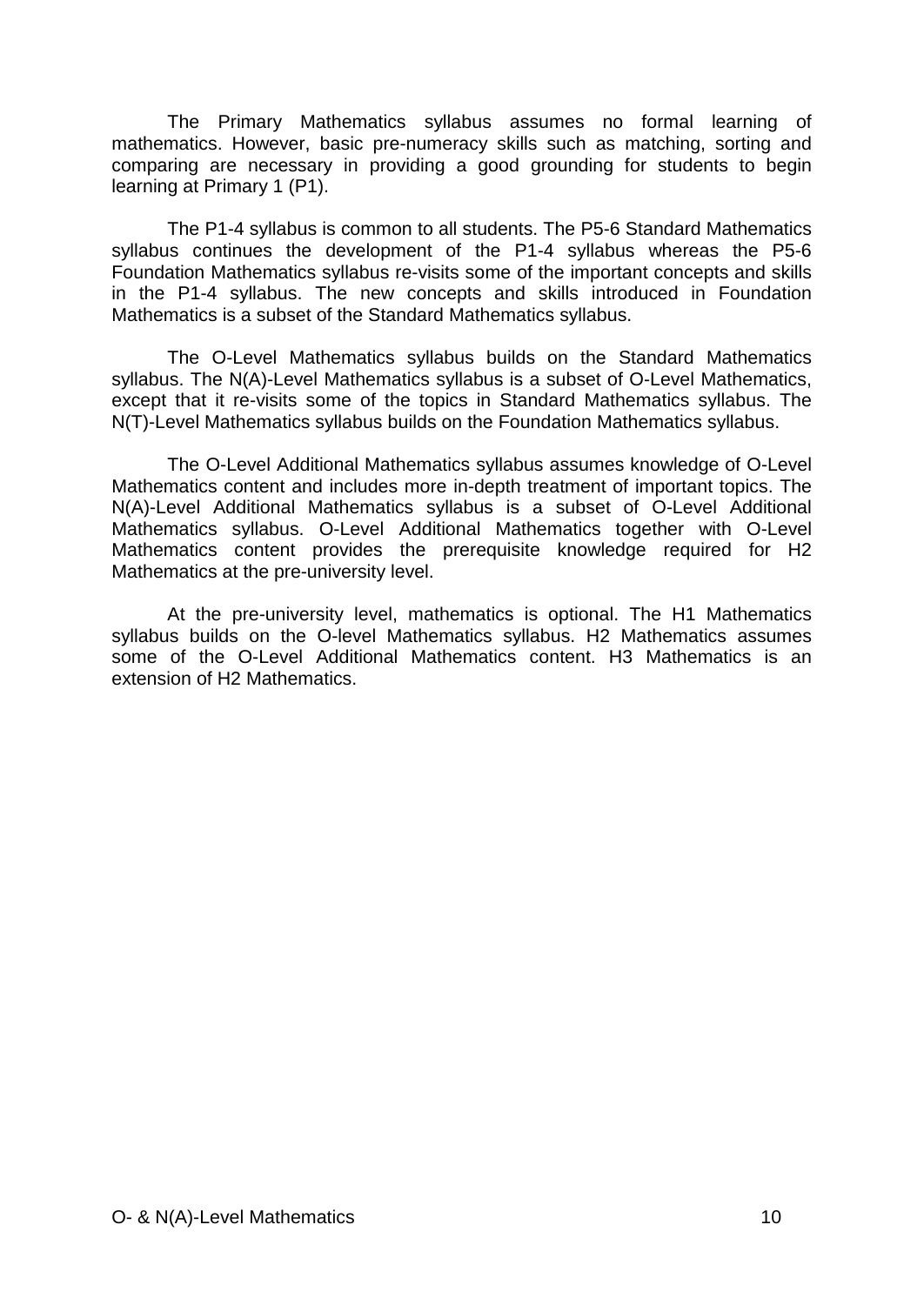### **Flexibility and Choice**

There are two mathematics syllabuses at the P5-6 level. Most students would offer Standard Mathematics and for students who need more time to learn, they could offer Foundation Mathematics.

There are five mathematics syllabuses in the secondary mathematics curriculum. O-Level Mathematics, N(A)-Level Mathematics and N(T)-Level Mathematics provide students from the respective courses the core mathematics knowledge and skills in the context of a broad-based education. The more mathematically able students from the N(A) course can choose to take O-Level Mathematics in four years instead of five years. Likewise, the more able N(T) course students can also offer N(A)-Level Mathematics. The variation in pace and syllabus adds to the flexibility and choice within the secondary mathematics curriculum. At the upper secondary level, students who are interested in mathematics and are more mathematically inclined may choose to offer Additional Mathematics as an elective at the O-Level or N(A)-Level. This gives them the opportunity to learn more mathematics that would prepare them well for courses of study that require higher mathematics.

For students who wish to study in the Engineering-type courses at the polytechnics, Additional Mathematics will be a good grounding. The N(A)-Level and N(T)-Level Mathematics syllabuses will prepare students well for ITE courses. Students who aspire to study Mathematics or mathematics-related courses at the universities could offer H2 Mathematics, and if possible, H3 Mathematics.

#### **What does it mean to teachers?**

Teachers need to have the big picture in mind so that they can better understand the role of each syllabus, the connection it makes with the next level and the dependency relationship between syllabuses. This enables teachers to better understand what they have to do at their level, as well as to plan and advise students in their learning of mathematics. For example, H2 Mathematics assumes some of the O-Level Additional Mathematics content but may be offered by students without Additional Mathematics background as long as effort is made to bridge the gap.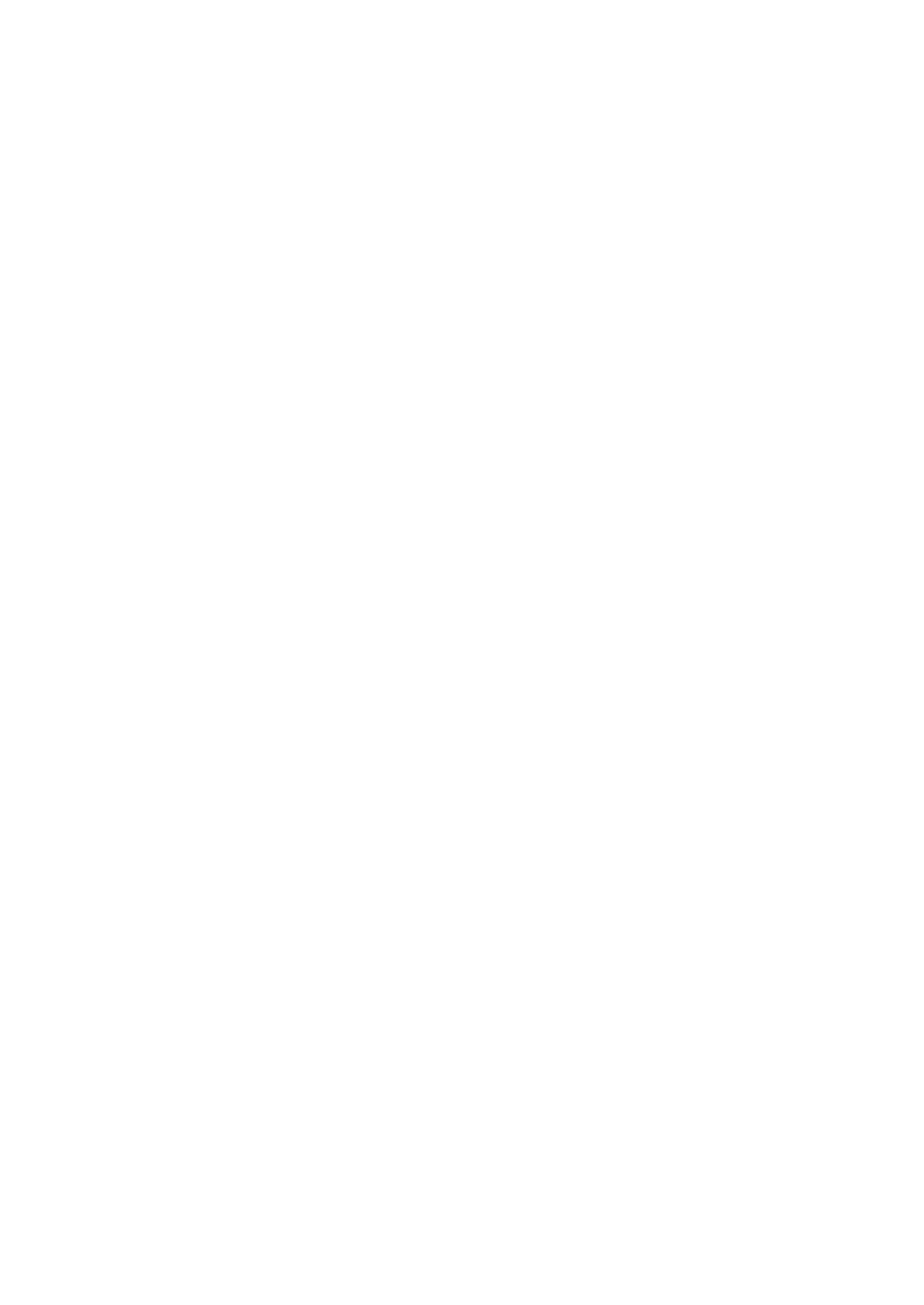# **Chapter 2 Mathematics Framework**

**Problem Solving**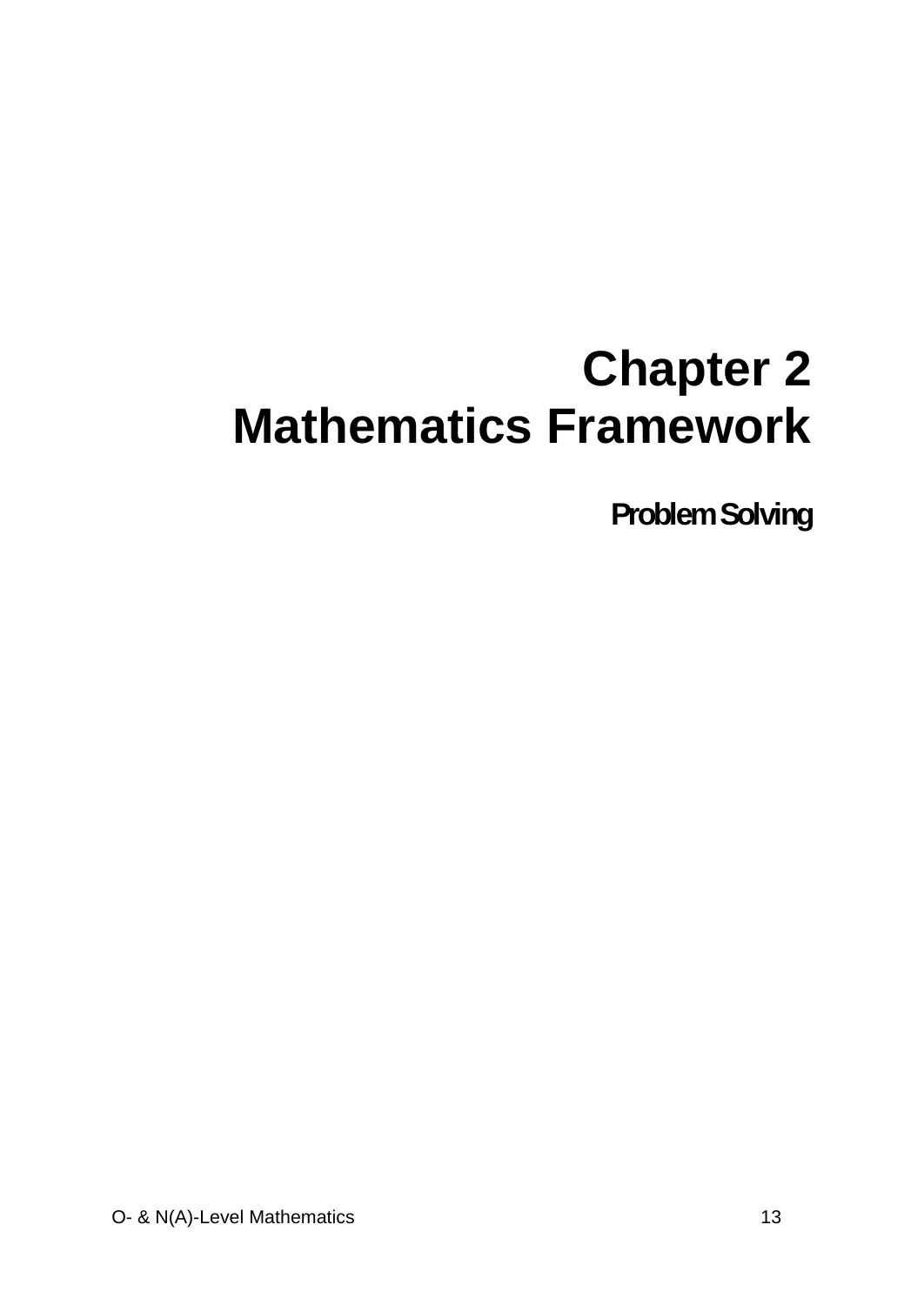# **Problem Solving**

**Concepts, Skills, Processes, Metacognition, Attitudes**

The Mathematics Framework has been a feature of our mathematics curriculum since 1990, and is still relevant to date. The central focus of the framework is mathematical problem solving, that is, using mathematics to solve problems. The framework sets the direction for and provides guidance in the teaching, learning, and assessment of mathematics at all levels, from primary to pre-university. It reflects also the 2[1](#page-1-0) $\mathrm{^{st}}$  century competencies<sup>1</sup>.



The framework stresses *conceptual understanding*, *skills proficiency* and *mathematical processes*, and gives due emphasis to *attitudes* and *metacognition*. These five components are inter-related.

### **Concepts**

Mathematical concepts can be broadly grouped into *numerical*, *algebraic*, *geometric*, *statistical*, *probabilistic*, and *analytical* concepts. These content categories are connected and interdependent. At different stages of learning and in different syllabuses, the breadth and depth of the content vary.

<span id="page-13-0"></span> $1$  Information on the MOE framework for 21 $<sup>st</sup>$  century competencies and student outcomes can be</sup> found on www.moe.gov.sg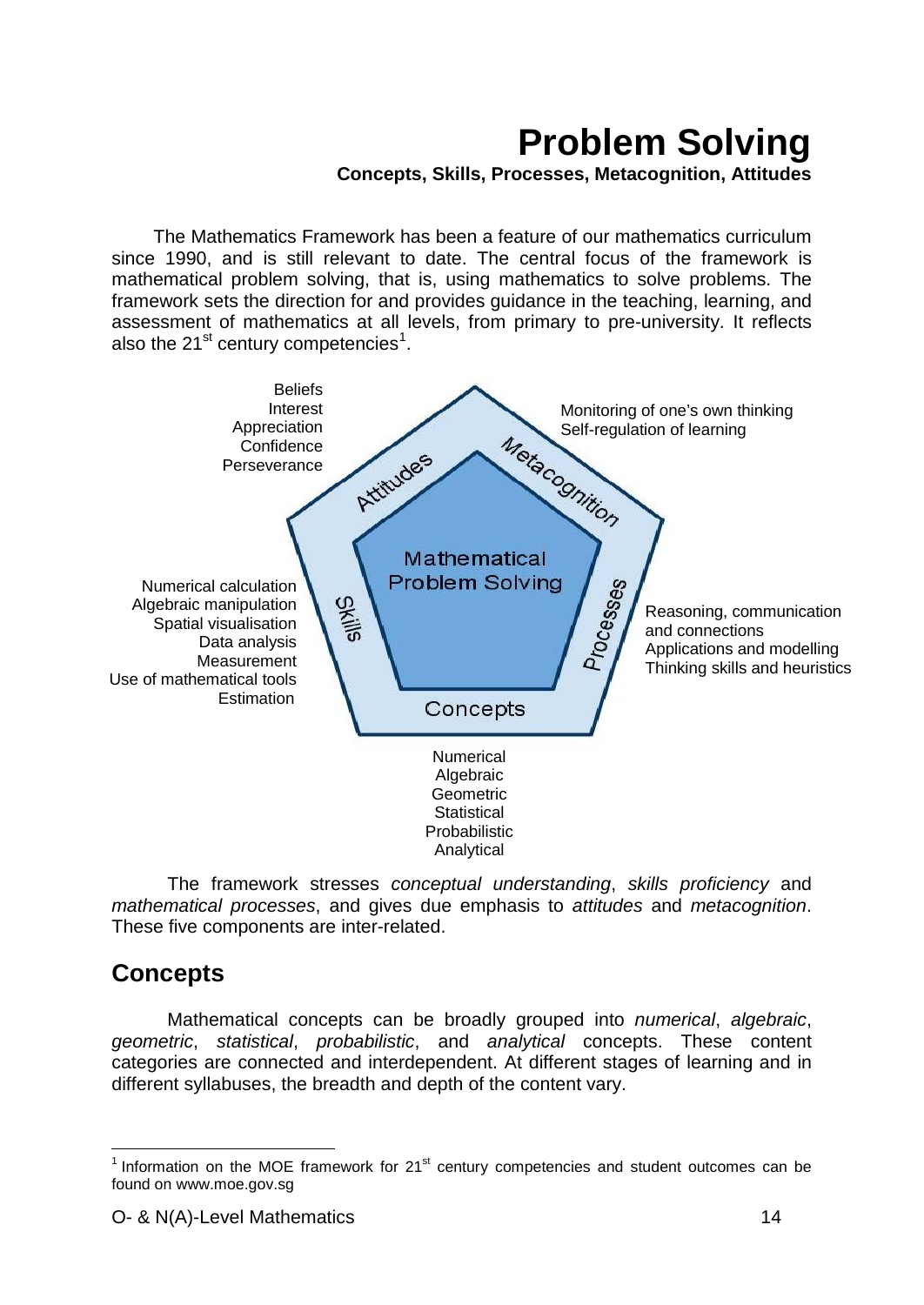To develop a deep understanding of mathematical concepts, and to make sense of various mathematical ideas as well as their connections and applications, students should be exposed to a variety of learning experiences including hands-on activities and use of technological aids to help them relate abstract mathematical concepts with concrete experiences.

### **Skills**

Mathematical skills refer to *numerical calculation*, *algebraic manipulation*, *spatial visualisation*, *data analysis*, *measurement*, *use of mathematical tools*, and *estimation*. The skills are specific to mathematics and are important in the learning and application of mathematics. In today's classroom, these skills also include the abilities to use spreadsheets and other software to learn and do mathematics.

To develop proficiencies in mathematics skills, students should have opportunities to use and practise the skills. These skills should be taught with an understanding of the underlying mathematical principles and not merely as procedures.

### **Processes**

Mathematical processes refer to the process skills involved in the process of acquiring and applying mathematical knowledge. These include *reasoning, communication and connections*, *applications and modelling*, and *thinking skills and heuristics* that are important in mathematics and beyond.

In the context of mathematics, *reasoning, communication and connections* take on special meanings:

- Mathematical reasoning refers to the ability to analyse mathematical situations and construct logical arguments. It is a habit of mind that can be developed through application of mathematics in different contexts.
- Communication refers to the ability to use mathematical language to express mathematical ideas and arguments precisely, concisely and logically. It helps students develop their understanding of mathematics and sharpen their mathematical thinking.
- Connections refer to the ability to see and make linkages among mathematical ideas, between mathematics and other subjects, and between mathematics and the real world. This helps students make sense of what they learn in mathematics.

Applications and modelling allow students to connect mathematics that they have learnt to the real world, enhance understanding of key mathematical concepts and methods as well as develop mathematical competencies. Students should have opportunities to apply mathematical problem-solving and reasoning skills to tackle a variety of problems, including open-ended and real-world problems. Mathematical modelling is the process of formulating and improving a mathematical model<sup>[2](#page-13-0)</sup> to

<span id="page-14-0"></span> $2$  A mathematical model is a mathematical representation or idealisation of a real-world situation. It can be as complicated as a system of equations or as simple as a geometrical figure. As the word "model" suggests, it shares characteristics of the real-world situation that it seeks to represent.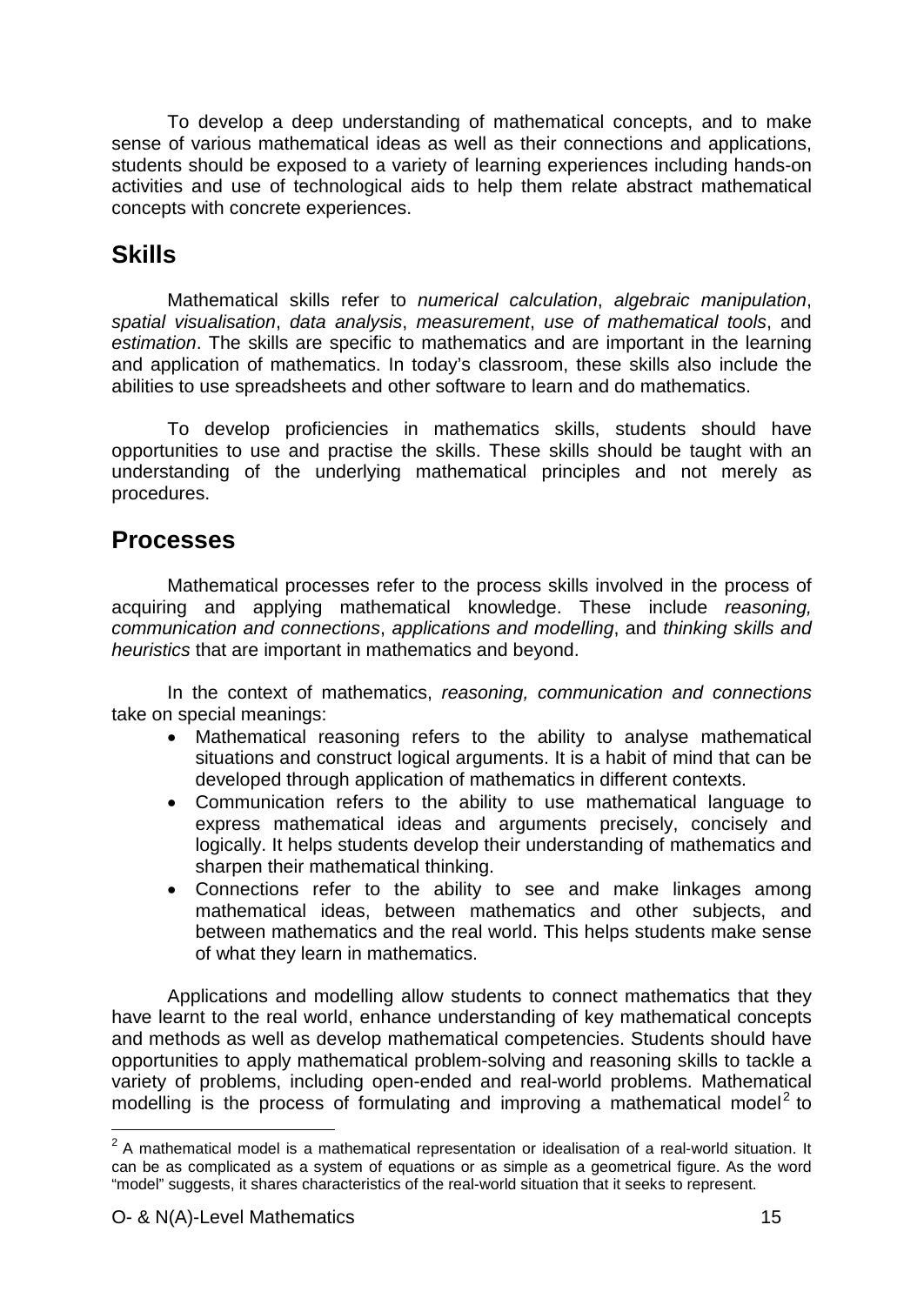represent and solve real-world problems. Through mathematical modelling, students learn to deal with ambiguity, make connections, select and apply appropriate mathematical concepts and skills, identify assumptions and reflect on the solutions to real-world problems, and make informed decisions based on given or collected data.



Mathematical Modelling Process (version 2010)

*Thinking skills and heuristics* are essential for mathematical problem solving. Thinking skills are skills that can be used in a thinking process, such as classifying, comparing, analysing parts and whole, identifying patterns and relationships, induction, deduction, generalising, and spatial visualisation. Heuristics are general

-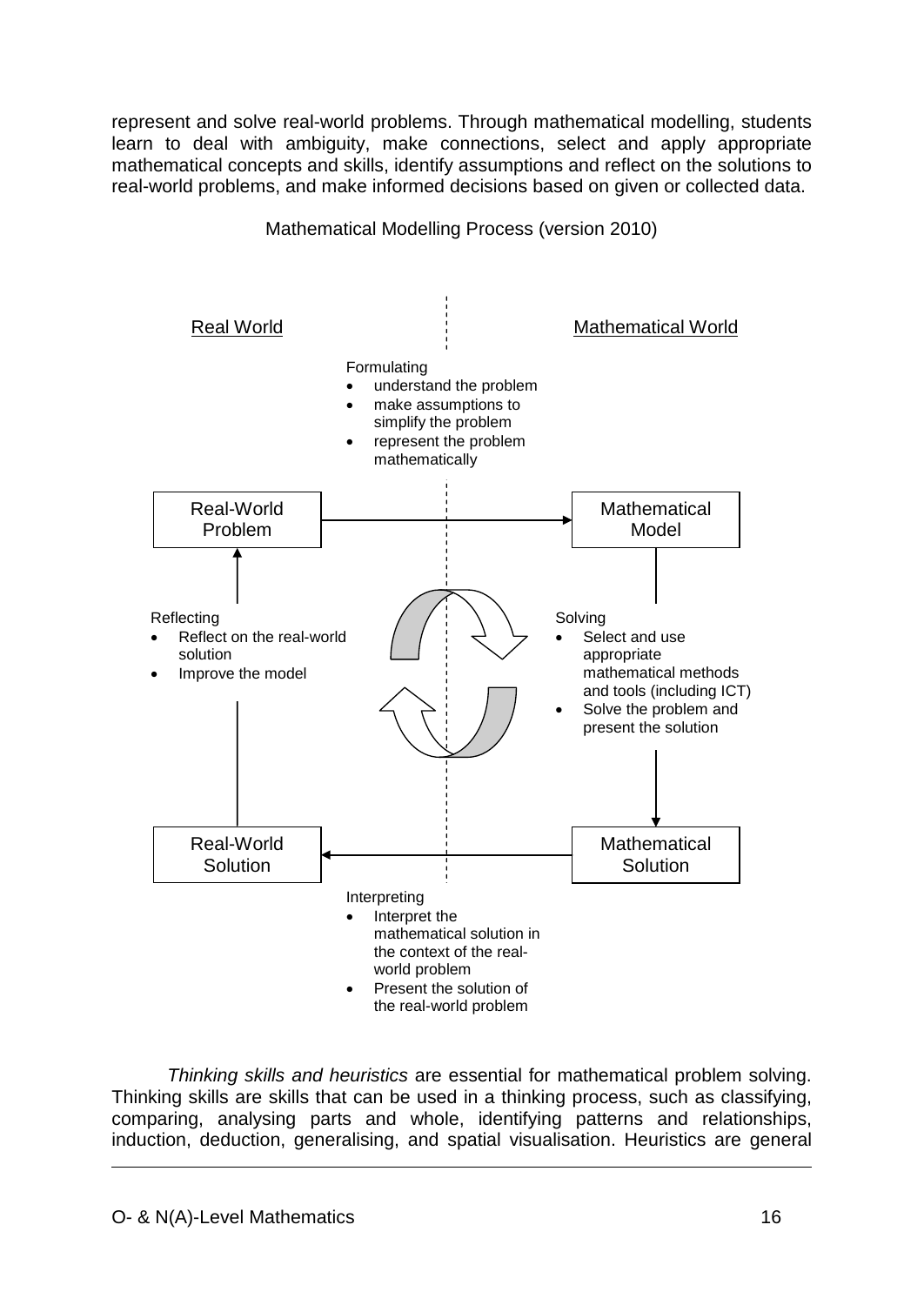rules of thumb of what students can do to tackle a problem when the solution to the problem is not obvious. These include using a representation (e.g., drawing a diagram, tabulating), making a guess (e.g., trial and error/guess and check, making a supposition), walking through the process (e.g., acting it out, working backwards) and changing the problem (e.g., simplifying the problem, considering special cases).

### **Metacognition**

Metacognition, or thinking about thinking, refers to the awareness of, and the ability to control one's thinking processes, in particular the selection and use of problem-solving strategies. It includes monitoring of one's own thinking, and selfregulation of learning.

To develop metacognitive awareness and strategies, and know when and how to use the strategies, students should have opportunities to solve non-routine and open-ended problems, to discuss their solutions, to think aloud and reflect on what they are doing, and to keep track of how things are going and make changes when necessary.

### **Attitudes**

Attitudes refer to the affective aspects of mathematics learning such as:

- beliefs about mathematics and its usefulness;
- interest and enjoyment in learning mathematics;
- appreciation of the beauty and power of mathematics;
- confidence in using mathematics; and
- perseverance in solving a problem.

Students' attitudes towards mathematics are shaped by their learning experiences. Making the learning of mathematics fun, meaningful and relevant goes a long way to inculcating positive attitudes towards the subject. Care and attention should be given to the design of the learning activities to build confidence in and develop appreciation for the subject. Above all, students' beliefs can influence their attitudes in learning, especially in student-centred learning where students are encouraged to take on more responsibility for their own learning.

### **What does it mean to teachers?**

The five components of the Mathematics Framework are integral parts of mathematics learning and problem solving. The intent of the framework is to help teachers focus on these components in their teaching practice so as to provide a more engaging, student-centred, and technology-enabled learning environment, and to promote greater diversity and creativity in learning.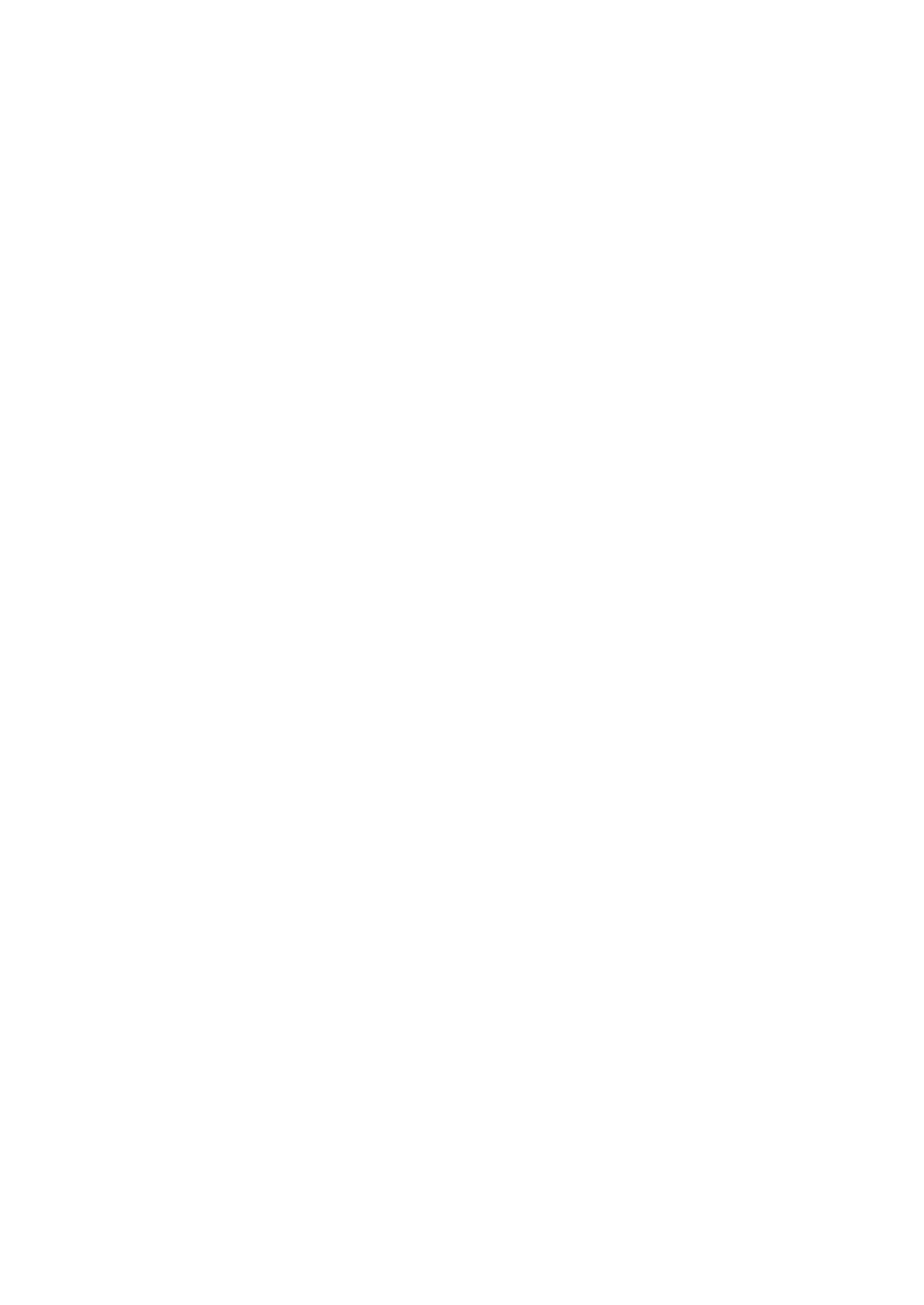# **Chapter 3 Teaching, Learning and Assessment**

**Learning Experiences Teaching and Learning Assessment in the Classroom**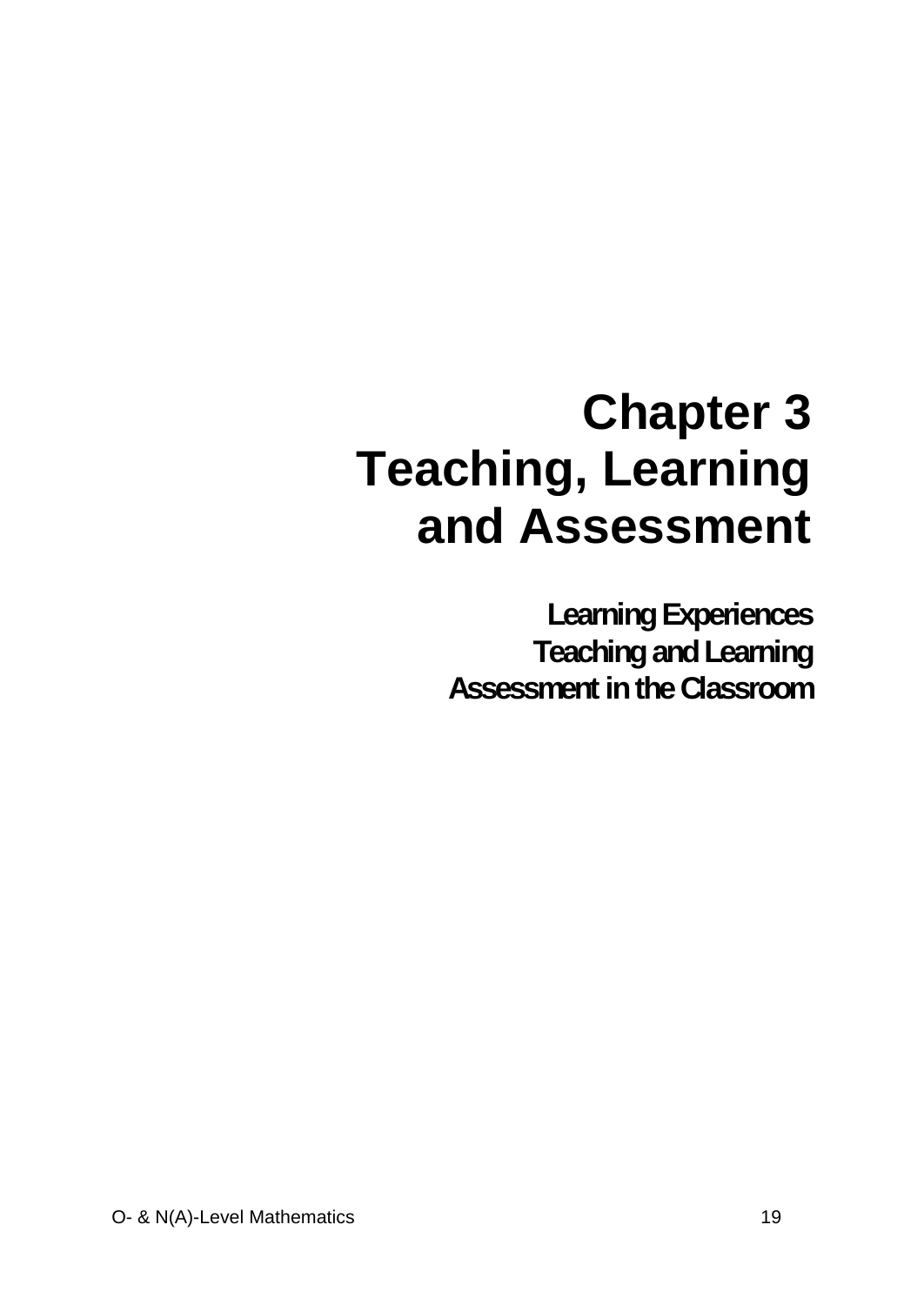# **Learning Experiences**

**It matters how students learn**

Learning mathematics is more than just learning concepts and skills. Equally important are the cognitive and metacognitive process skills. These processes are learned through carefully constructed learning experiences. For example, to encourage students to be inquisitive, the learning experiences must include opportunities where students discover mathematical results on their own. To support the development of collaborative and communication skills, students must be given opportunities to work together on a problem and present their ideas using appropriate mathematical language and methods. To develop habits of self-directed learning, students must be given opportunities to set learning goals and work towards them purposefully. A classroom, rich with these opportunities, will provide the platform for students to develop these 21<sup>st</sup> century competencies.

Learning experiences are stated in the mathematics syllabuses to influence the ways teachers teach and students learn so that the curriculum objectives can be achieved. These statements expressed in the form "students should have opportunities to …" remind teachers of the student-centric nature of these experiences. They describe actions that students will perform and activities that students will go through, with the opportunities created and guidance rendered by teachers. The descriptions are sufficiently specific to provide guidance yet broad enough to give flexibility to the teachers.

For each topic, the learning experiences focus on the mathematical processes and skills that are integral parts of learning of that topic. There are also generic learning experiences that focus on the development of good learning habits and skills such as:

Students should have opportunities to:

- take notes and organise information meaningfully;
- practise basic mathematical skills to achieve mastery;
- use feedback from assessment to improve learning;
- solve novel problems using a repertoire of heuristics;
- discuss, articulate and explain ideas to develop reasoning skills; and
- carry out a modelling project.

These learning experiences, whether they are topical or generic, are not exhaustive. Teachers are encouraged to do more to make learning meaningful and effective.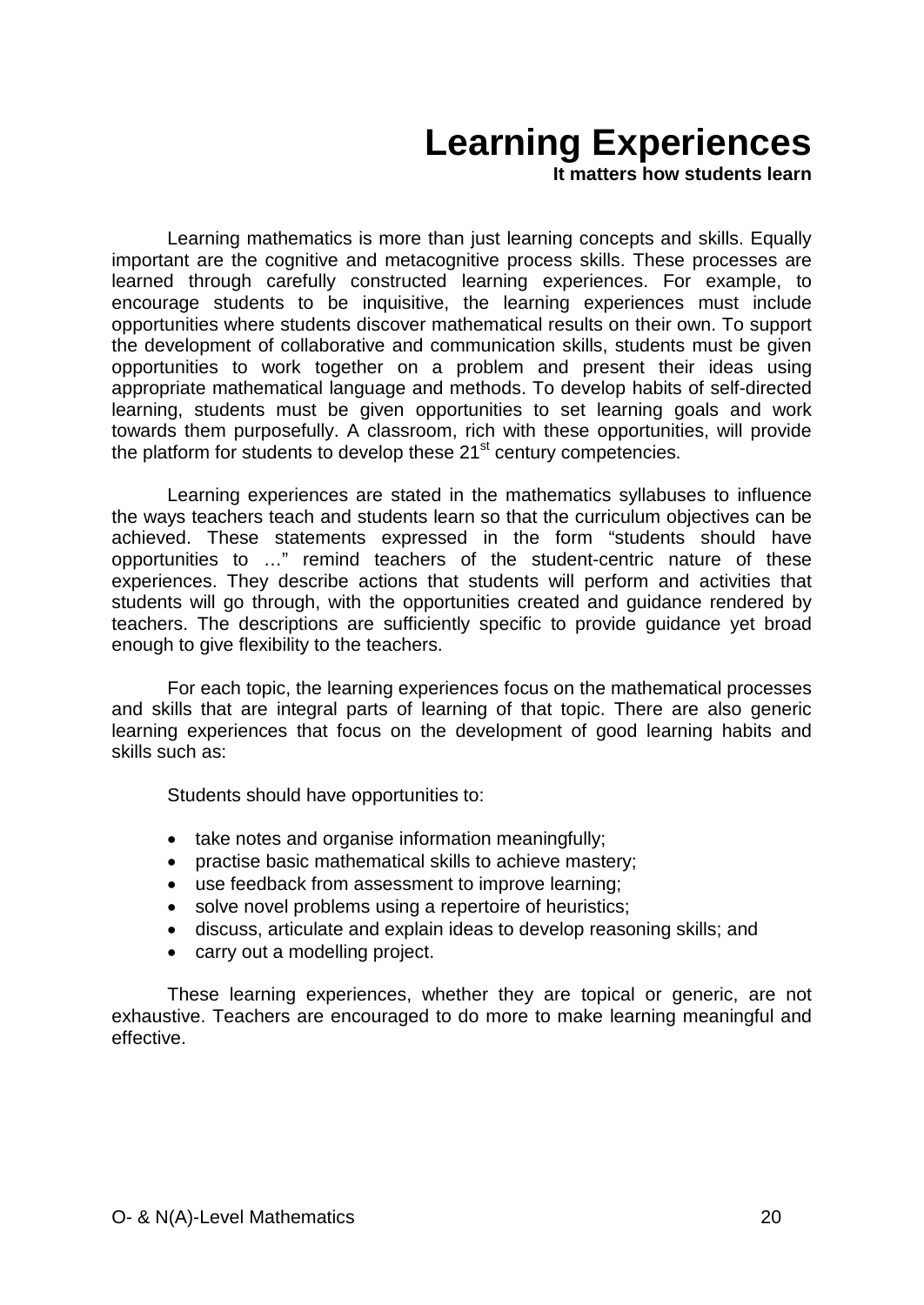# **Teaching and Learning**

**Principles of Teaching and Phases of Learning**

This section outlines three principles of mathematics teaching and the three phases of mathematics learning in the classrooms.

### **Principles of Teaching**

#### **Principle 1**

*Teaching is for learning; learning is for understanding; understanding is for reasoning and applying and, ultimately problem solving.*

Teaching is an interactive process that is focused on students' learning. In this process, teachers use a range of teaching approaches to engage students in learning; students provide teachers with feedback on what they have learnt through assessment; and teachers in turn provide feedback to students and make decisions about instructions to improve learning.

The learning of mathematics should focus on understanding, not just recall of facts or reproduction of procedures. Understanding is necessary for deep learning and mastery. Only with understanding can students be able to reason mathematically and apply mathematics to solve a range of problems. After all, problem solving is the focus of the mathematics curriculum.

#### **Principle 2**

*Teaching should build on students' knowledge; take cognisance of students' interests and experiences; and engage them in active and reflective learning.*

Mathematics is a hierarchical subject. Without understanding of pre-requisite knowledge, foundation will be weak and learning will be shallow. It is important for teachers to check on students' understanding before introducing new concepts and skills.

Teachers need to be aware of their students' interests and abilities so as to develop learning tasks that are stimulating and challenging. This is important in order to engage students in active and reflective learning where students participate and take ownership of the learning.

#### **Principle 3**

*Teaching should connect learning to the real world, harness ICT tools and emphasise 21st century competencies.*

There are many applications of mathematics in the real world. Students should have an understanding and appreciation of these applications and how mathematics is used to model and solve problems in real-world contexts. In this way, students will see the meaning and relevance of mathematics.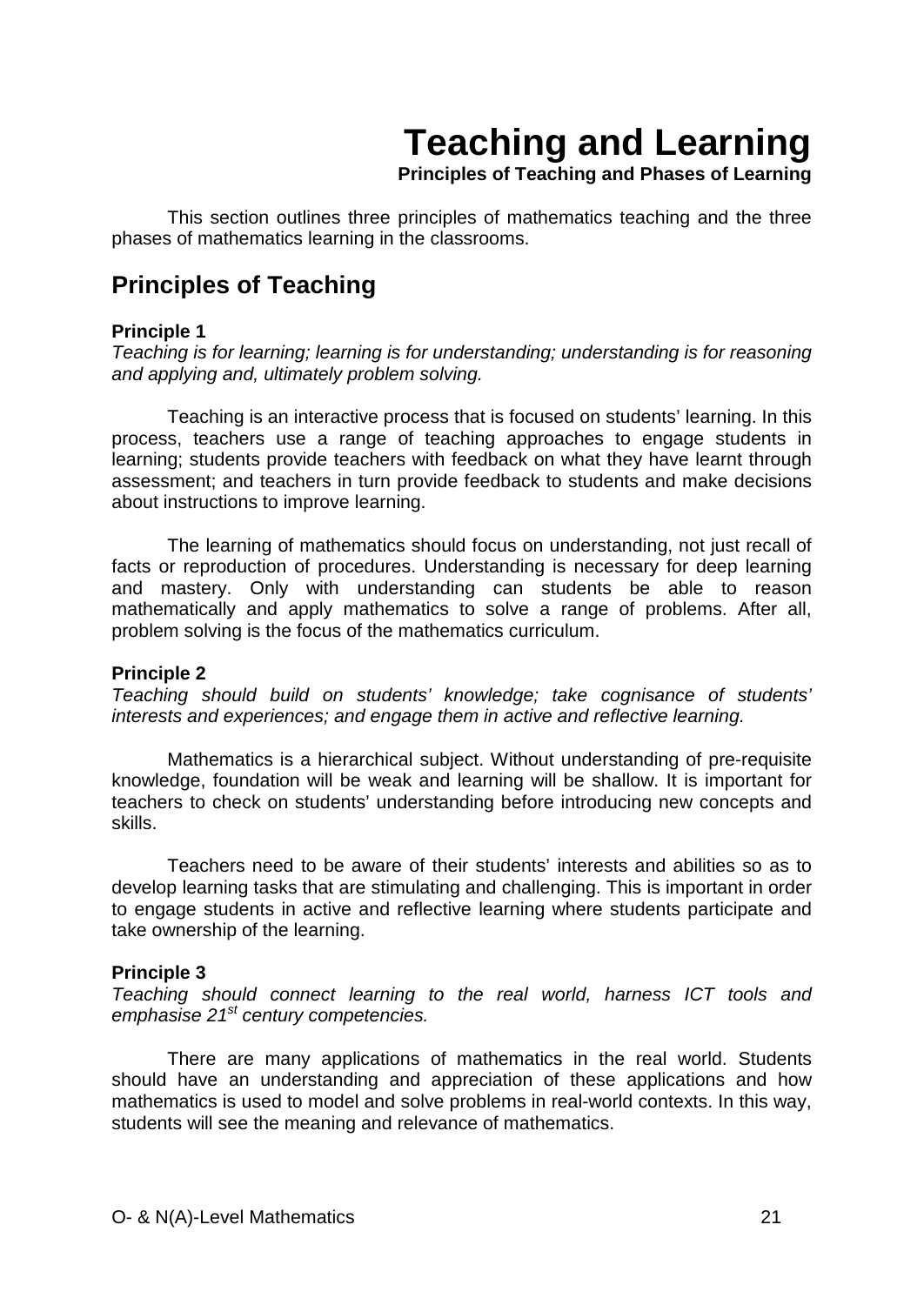Teachers should consider the affordances of ICT to help students learn. ICT tools can help students understand mathematical concepts through visualisations, simulations and representations. They can also support exploration and experimentation and extend the range of problems accessible to students. The ability to use ICT tools is part of the  $21<sup>st</sup>$  century competencies. It is also important to design learning in ways that promote the development of other  $21<sup>st</sup>$  century competencies such as working collaboratively and thinking critically about the mathematical solution.

### **Phases of Learning**

Effective instruction of a unit typically involves three phases of learning: *Readiness*, *Engagement* and *Mastery*.



*Phase 1 - Readiness*

Student readiness to learn is vital to learning success. In the readiness phase of learning, teachers prepare students so that they are ready to learn. This requires considerations of *prior knowledge*, *motivating contexts*, and *learning environment*.

#### • *Prior Knowledge*

For students to be ready to learn, teachers need to know students' prior knowledge in relation to the new learning. This requires knowing whether students have the pre-requisite concepts and skills. Some form of diagnostic assessment is necessary to check that students are ready to learn.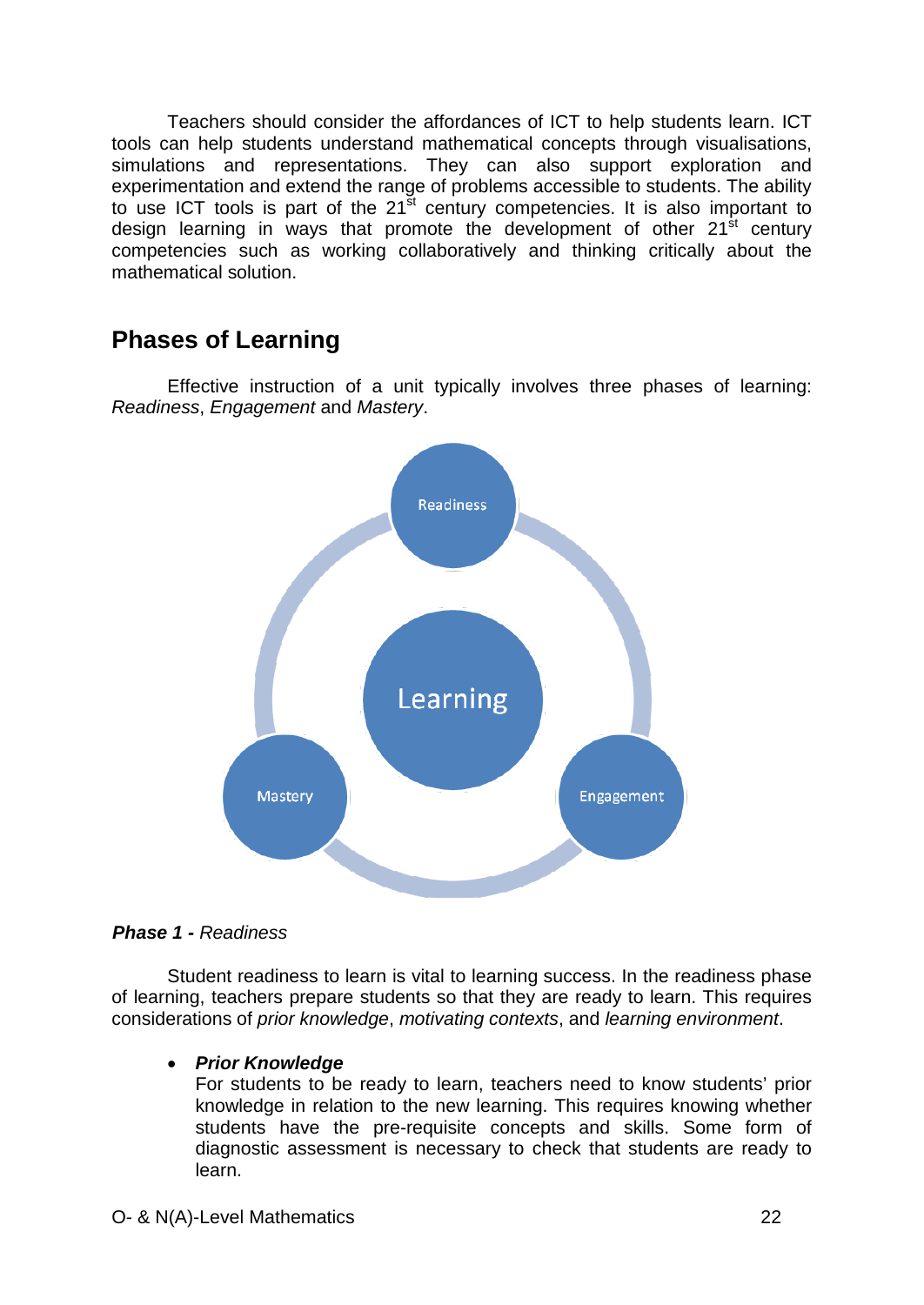#### • *Motivating Contexts*

For students to be ready to learn, teachers need to provide motivating contexts for learning. These contexts should be developmentally appropriate. For example, younger students may like contexts such as stories and songs, and play-based activities such as games, whereas older students may appreciate contexts related to everyday life so that they can see the relevance and meaningfulness of mathematics. For the more advanced students, applications in other disciplines can serve as motivation for learning.

#### • *Learning Environment*

Shared rules help promote respectful and emotionally-safe interactions between teacher and students and among students that are necessary for productive and purposeful learning. Established procedures for organising students and managing resources will also facilitate a smooth start and transitions during lessons.

#### *Phase 2 - Engagement*

This is the main phase of learning where teachers use a repertoire of pedagogies to engage students in learning new concepts and skills. Three pedagogical approaches form the spine that supports most of the mathematics instruction in the classroom. They are not mutually exclusive and could be used in different parts of a lesson or unit. For example, the lesson or unit could start with an activity, followed by teacher-led inquiry and end with direct instruction.

#### • *Activity-based Learning*

This approach is about learning by doing. It is particularly effective for teaching mathematical concepts and skills at primary and lower secondary levels, but is also effective at higher levels. Students engage in activities to explore and learn mathematical concepts and skills, individually or in groups. They could use manipulatives or other resources to construct meanings and understandings. From concrete manipulatives and experiences, students are guided to uncover abstract mathematical concepts or results.

For example, students use the virtual balance in AlgeTools<sup>TM</sup> to learn the concept of equations involving negative numbers, construct numerical and algebraic equations, and learn the process of solving linear equations by manipulating algebra discs on the virtual balance. During the activity, students communicate and share their understanding using concrete and pictorial representations. The role of the teacher is that of a facilitator who guides students through the concrete, pictorial and abstract levels of understanding by providing appropriate scaffolding and feedback.

#### • *Teacher-directed Inquiry*

This approach is about learning through guided inquiry. Instead of giving the answers, teachers lead students to explore, investigate and find answers on their own. Students learn to focus on specific questions and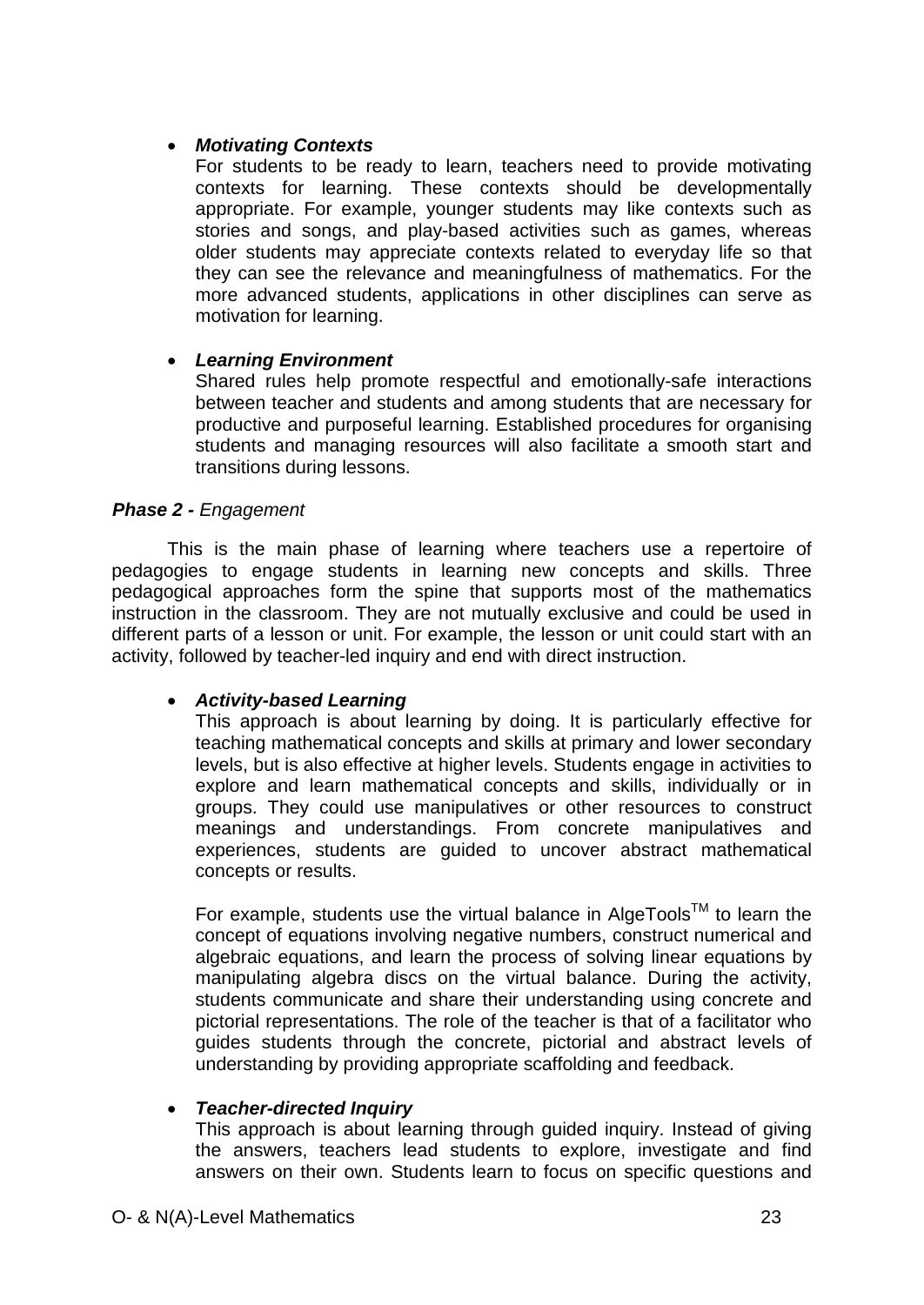ideas and are engaged in communicating, explaining and reflecting on their answers. They also learn to pose questions, process information and data and seek appropriate methods and solutions. This enhances the development of mathematical processes and 21<sup>st</sup> century competencies.

For example, students work together on a learning task in an ICT-enabled environment with guiding questions to investigate properties of geometric figures. They discuss and share their observations and findings, make conjectures regarding geometric properties and relationships, and justify them. The role of the teacher is that of a facilitator who asks questions to probe students' thinking, and guides students through the process of inquiry by directing them to specific questions and information to investigate, providing individual scaffolding, and challenging the abler students to extend and deepen their learning. Students are encouraged to communicate using appropriate mathematical language. The teacher also assesses students' understanding, identifies gaps and misconceptions, and reinforces key concepts through continuous interactive assessments.

#### • *Direct Instruction*

This approach is about explicit teaching. Teachers introduce, explain and demonstrate new concepts and skills. Direct instruction is most effective when students are told what they will be learning and what they are expected to be able to do. This helps them focus on the learning goals. Teachers draw connections, pose questions, emphasise key concepts, and role-model thinking. Holding students' attention is critical. Stimuli such as videos, graphic images, real-world contexts, and even humour, aid in maintaining a high level of attention.

For example, in teaching problem solving, the teacher demonstrates how to use Polya's four-step problem-solving strategy<sup>[3](#page-14-0)</sup> and models thinking aloud to make visible the thinking processes. The teacher probes students' conceptual understanding, corrects their misconceptions, and guides them in the process of solving problems. During lesson closure, the teacher reviews the key learning points of the lesson to consolidate the learning.

#### *Phase 3 - Mastery*

This is the final phase of learning where teachers help students consolidate and extend their learning. The mastery approaches include:

#### • *Motivated Practice*

Students need practice to achieve mastery. Practice can be motivating and fun. Practice must include repetition and variation to achieve proficiency and flexibility. Structuring practice in the form of games is one good strategy to make practice motivating and fun, while allowing for

 <sup>3</sup> G. **Polya**, "**How to Solve It**", 2nd Ed., Princeton University Press, 1957.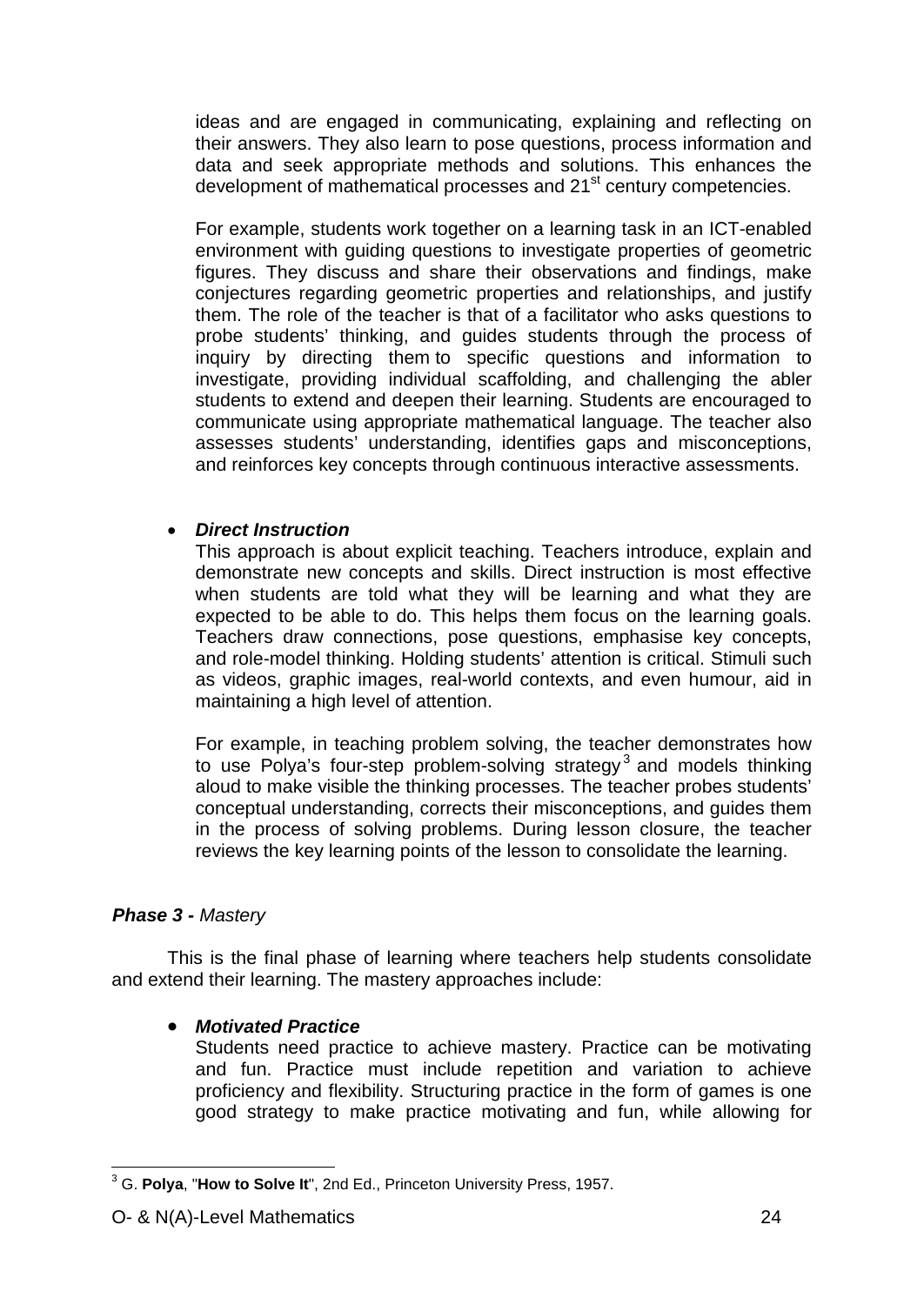repetition and variation. There should be a range of activities, from simple recall of facts to application of concepts.

#### • *Reflective Review*

It is important that students consolidate and deepen their learning through tasks that allow them to reflect on their learning. This is a good habit that needs to be cultivated from an early age and it supports the development of metacognition. Summarising their learning using concept maps, writing journals to reflect on their learning and making connections between mathematical ideas and between mathematics and other subjects should be encouraged. Sharing such reflections through blogs makes learning social.

#### • *Extended Learning*

Students who are mathematically inclined should have opportunities to extend their learning. These can be in the form of more challenging tasks that stretch their thinking and deepen their understanding.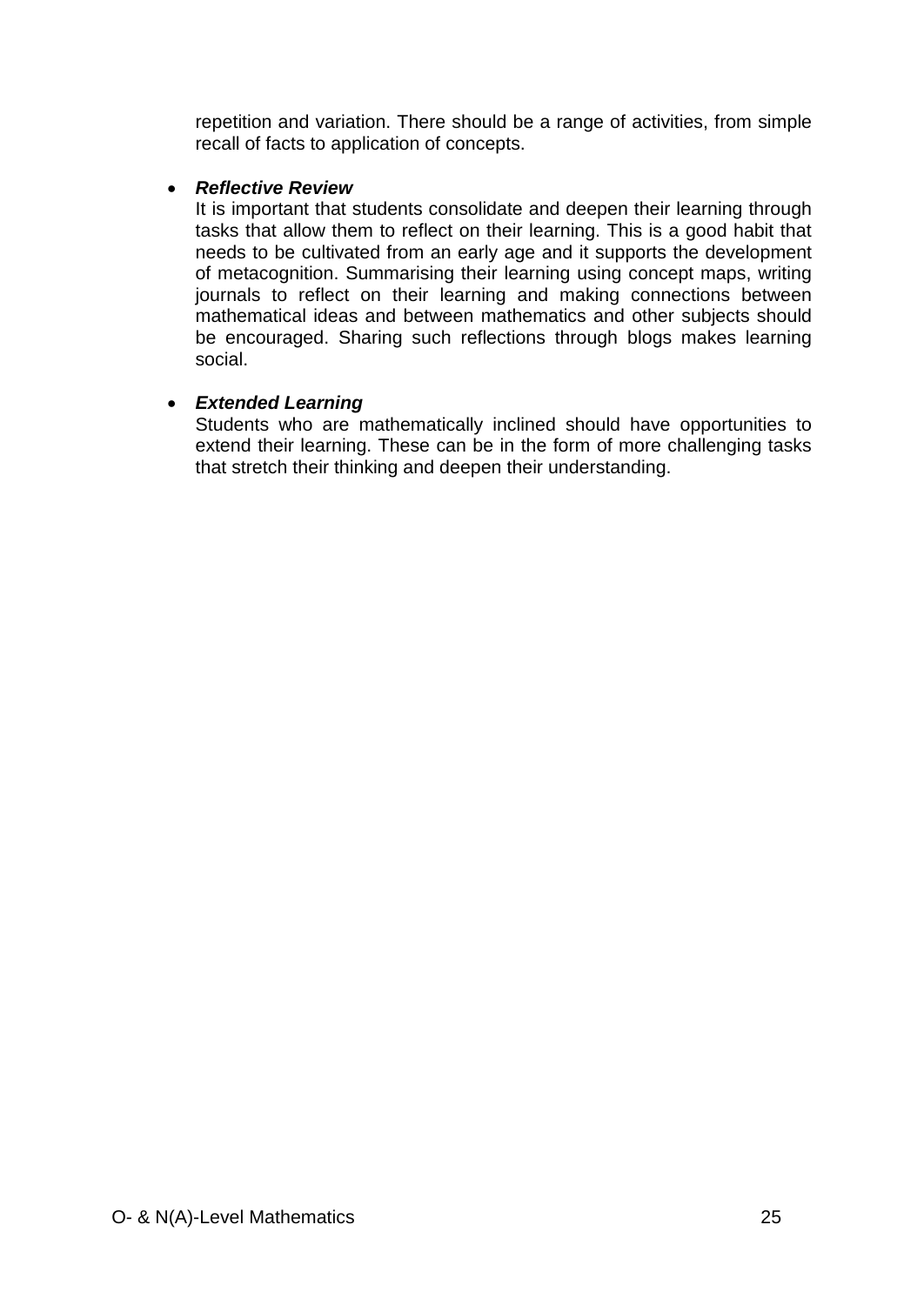## **Assessment in the Classroom**

**Supporting Teaching and Learning in Mathematics**

#### **Role of assessment**

Assessment is an integral part of the interactive process of teaching and learning, as illustrated in the diagram below. It is an ongoing process by which teachers gather information about students' learning to inform and support teaching. An important product of assessment is feedback. Feedback must be timely and rich. It must inform students where they are in their learning and what they need to do to improve their learning. It must also inform teachers what they need to do to address learning gaps and how to improve their instruction.



#### **Range of assessment**

Assessments can be broadly classified as summative, formative, and diagnostic.

- Summative assessments, such as tests and examinations, measure what students have learned. Teachers usually report the assessment result as a score or a grade.
- Formative and diagnostic assessments are used as assessment for learning to provide timely feedback to students on their learning, and to teachers on their teaching.

Assessment in the classroom should focus on helping students improve their learning. Therefore, they are primarily formative and diagnostic in purpose.

Though teachers are comfortable with the use of traditional pen-and-paper tests to find out how much students know and can do, there is value in exploring a wider variety of assessment strategies. These strategies allow teachers to gather information that is not easily available through traditional methods of assessment,

O- & N(A)-Level Mathematics 26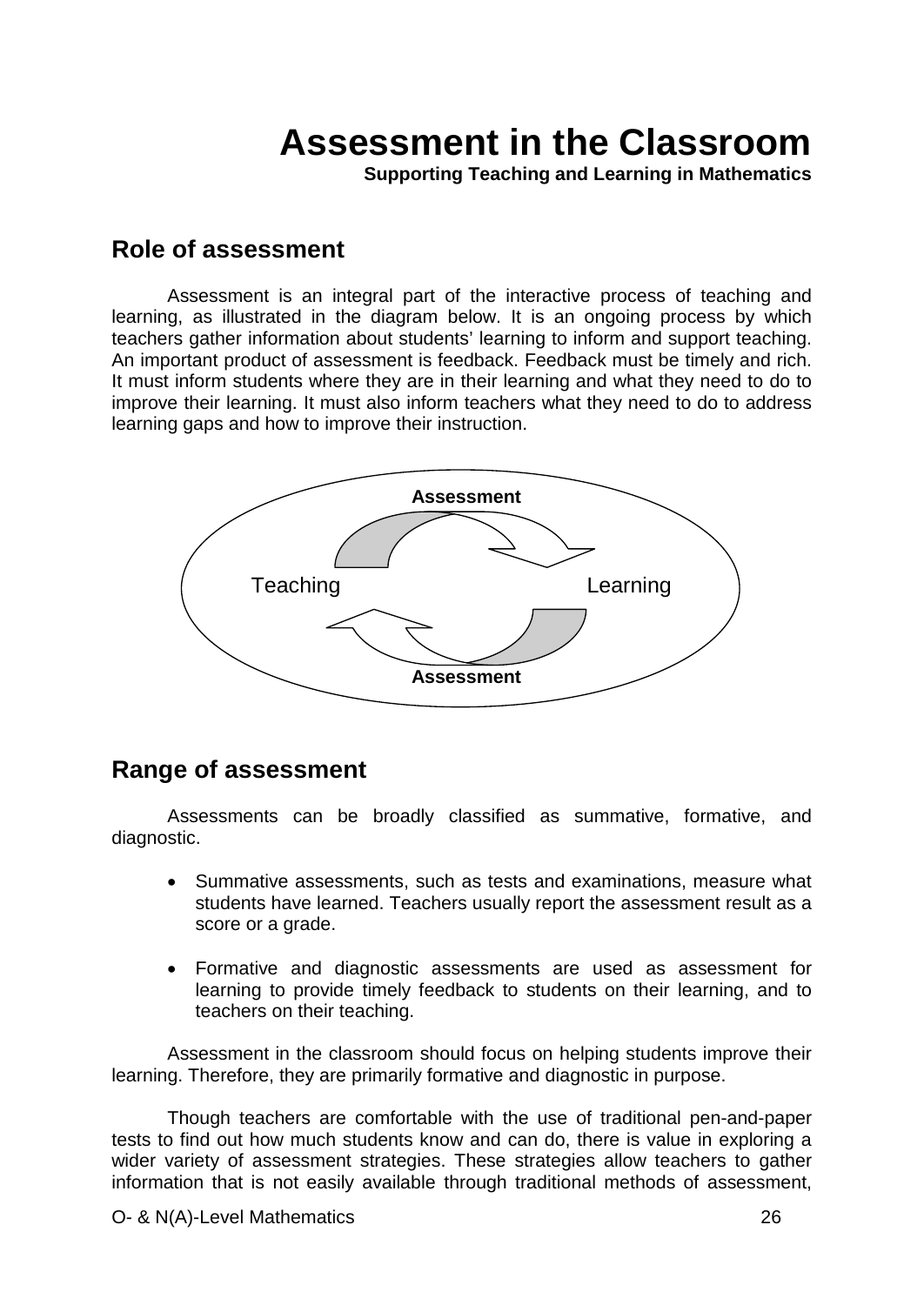but are nevertheless valuable in supporting learning. Ultimately, the choice of assessment strategies must be guided by its purpose, that is, it must be fit-forpurpose.

### **Integrating assessment with instruction**

It is important that teachers know what and when to assess student learning, and how to embed the assessment in the learning process. Assessment can be integrated into classroom discourse and activities using different assessment strategies. For example, teachers may watch students solve problems and get them to explain their strategies. Teachers may also engage students in assessing their own work and reflecting on their own learning and how to improve it. Both momentby-moment assessment and planned assessment should be considered.

Effective questioning can scaffold learning and probe understanding. It creates teachable moments for teachers to correct a misconception, reinforce a point or expand on an idea. The questions can be open-ended to encourage students to consider alternative approaches. Sufficient wait-time is necessary so that students can formulate their thoughts, communicate and share their ideas, and hear the ideas of others. In the process, students learn to articulate their thinking and deepen their understanding, and develop confidence in talking about mathematics and using it. Teachers can assess students' thinking and understanding, and provide useful feedback to improve their learning.

Teachers can integrate performance assessments into the instructional process to provide additional learning experiences for students. This type of assessment requires students to apply their knowledge and skills in context, and the focus is on mathematical processes rather than on mathematics content. A rubric is useful to show teachers what to look for in students' work, but more importantly, it shows what is expected of students in terms of processes and quality of work. The rubric also provides a structured means of giving qualitative feedback. Teachers may allow students to assess their own performances so that they can reflect on their work and make improvements.

Assessment for learning calls for new ways of assessment in the classroom. It involves a change in teachers' roles and in the expectations of students. By integrating assessment and instruction, students will be more engaged in and will take greater ownership of their learning.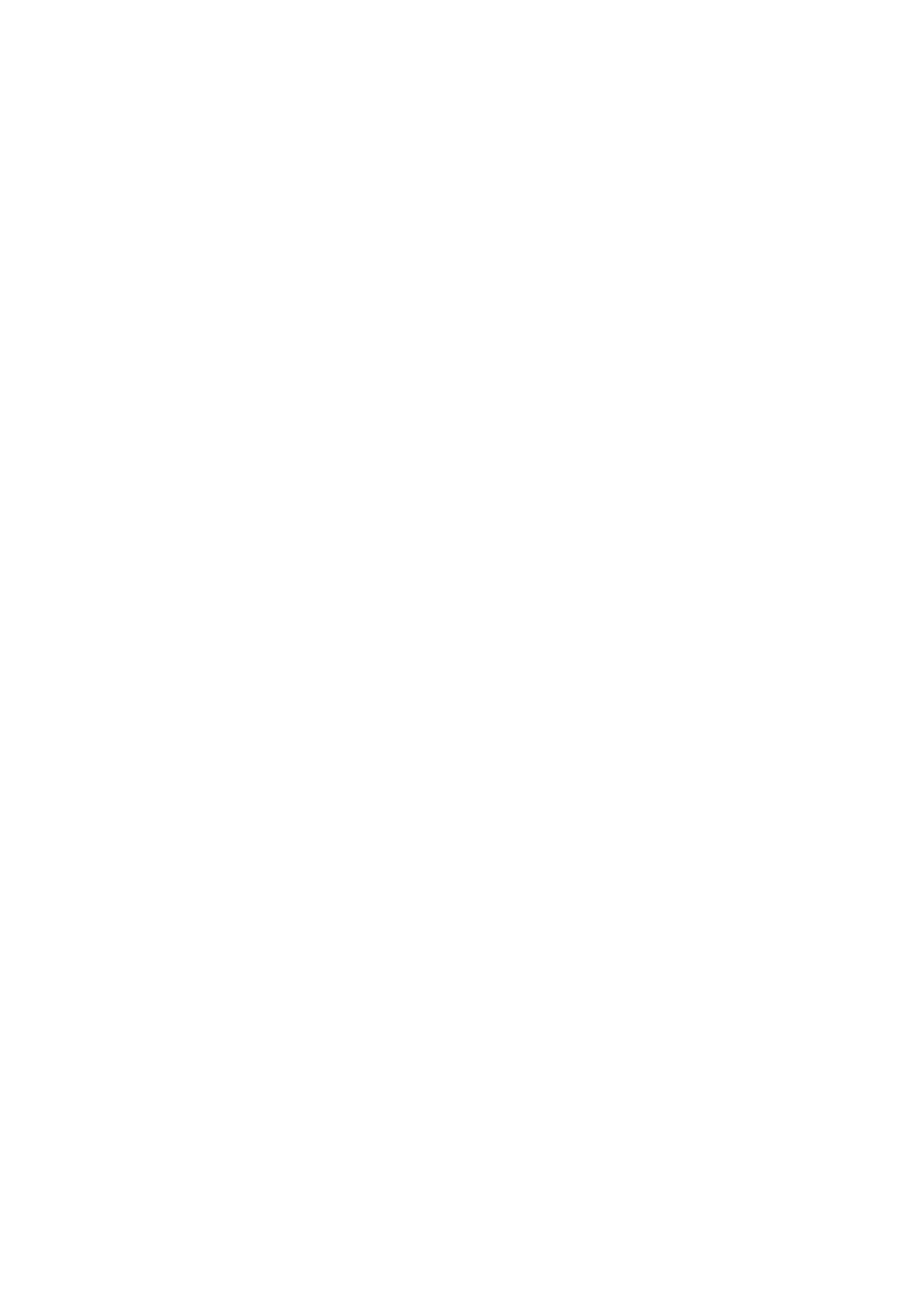# **Chapter 4 O-Level Mathematics Syllabus**

**Aims of Syllabus Syllabus Organisation Content and Learning Experiences by Level**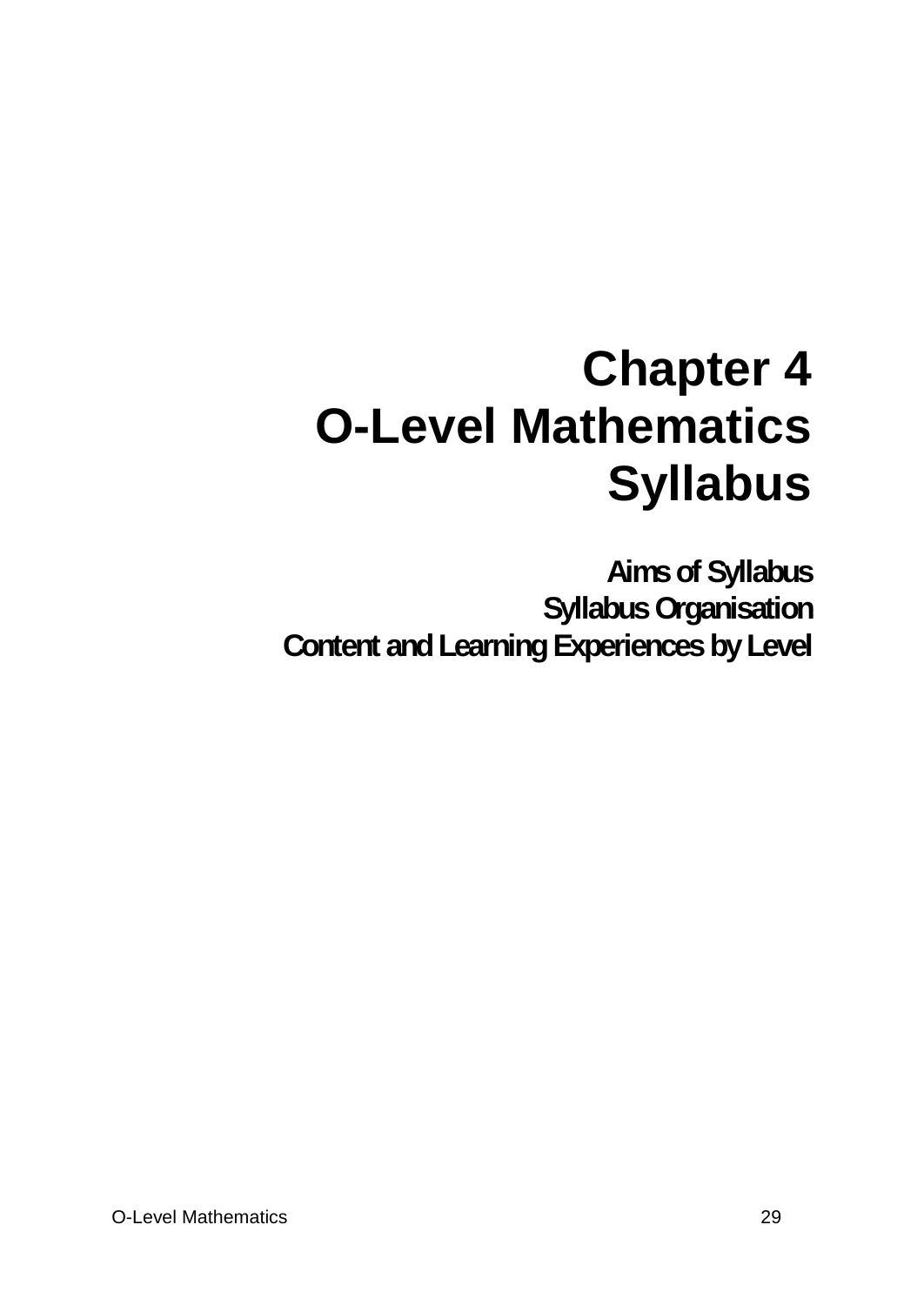# **Aims of Syllabus**

The O-Level Mathematics syllabus aims to enable all students to:

- acquire mathematical concepts and skills for continuous learning in mathematics and to support learning in other subjects;
- develop thinking, reasoning, communication, application and metacognitive skills through a mathematical approach to problem-solving;
- connect ideas within mathematics and between mathematics and other subjects through applications of mathematics; and
- build confidence and foster interest in mathematics.

## **Syllabus Organisation**

The syllabus is organised along 3 content strands with a listing of mathematical processes that cut across the 3 strands.

| 3 Content Strands + 1 Process Strand |                             |                                   |
|--------------------------------------|-----------------------------|-----------------------------------|
| Number and Algebra                   | Geometry and<br>Measurement | <b>Statistics and Probability</b> |
| <b>Mathematical Processes</b>        |                             |                                   |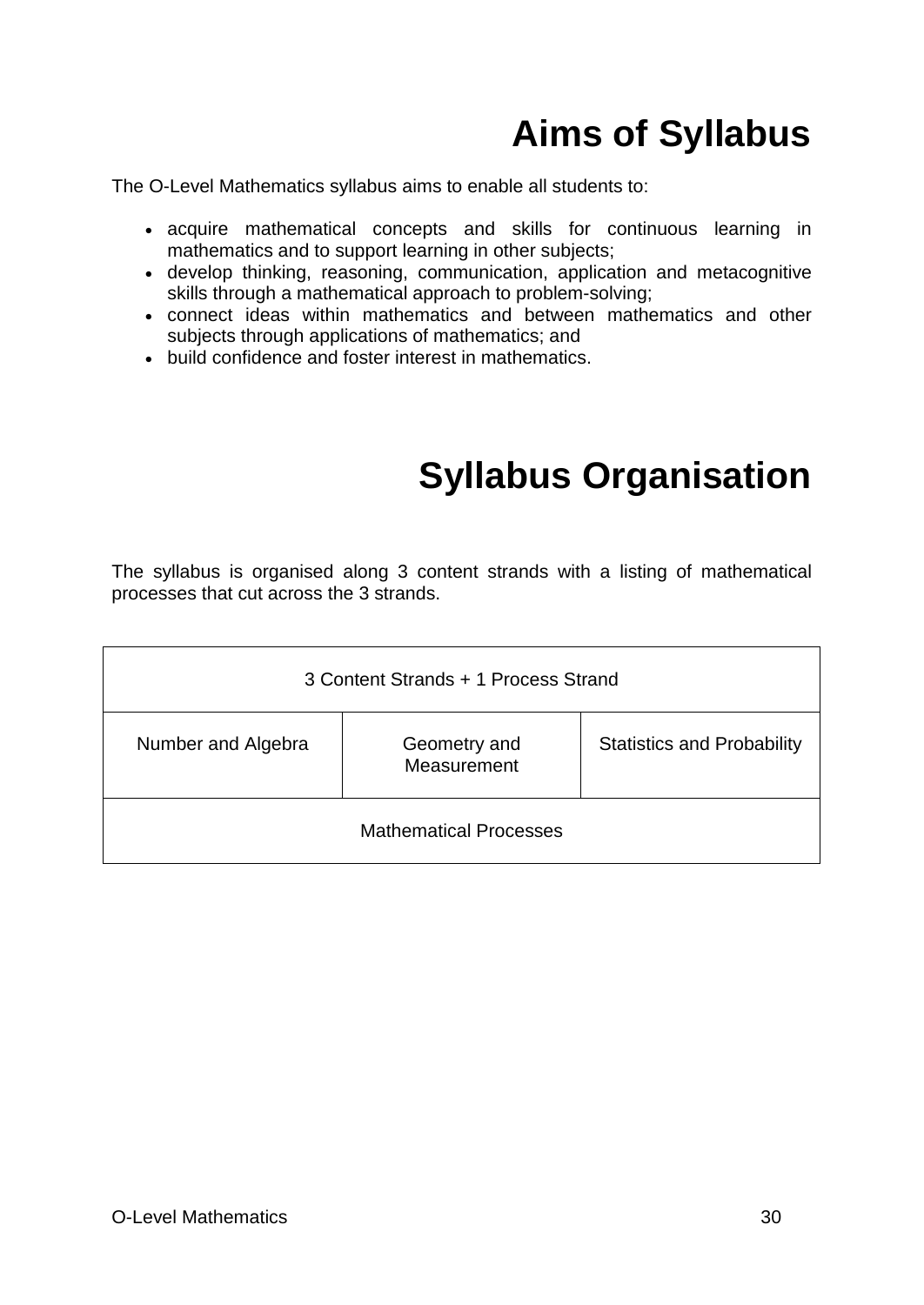### **Strand: Mathematical Processes**

Mathematical processes refer to the process skills involved in the process of acquiring and applying mathematical knowledge. This includes *reasoning, communication and connections*, *applications and modelling*, and *thinking skills and heuristics* that are important in mathematical problem solving and beyond.

At the secondary level, students gradually move from inductive arguments to deductive arguments and justifications (e.g. to justify a mathematical statement using a short chain of logical reasoning or to disprove a statement by a counter example). They will continue to make connections among mathematical ideas, and between mathematics and the real world. They should be able to read and critique arguments that are supported by mathematics.

Greater attention will be given to applications and modelling at the secondary level, as students become more mature and aware of their immediate environment and phenomenon. Besides learning standard mathematical models, students should, under teacher guidance, develop an awareness and understanding of the mathematical modelling process. They work on real-world problems either individually or in groups. They would need to understand the real-world situation, make assumptions about the situation, devise a mathematical model to solve the problem, and interpret the solution in the context of the situation. The process of mathematical modelling widens and deepens students' understanding of mathematics, and helps them develop important 21<sup>st</sup> century skills, including collaboration, creativity, communication and critical thinking.

The teaching of process skills should be deliberate and yet integrated with the learning of concepts and skills. Students should be exposed to problem solving approaches such as the Polya's model and the steps in a modelling process in class. Teachers could "think aloud" to give attention to these processes and make them visible to students. Students should be given opportunities to work in groups and use ICT tools for modelling tasks. ICT tools empower students to work on problems which would otherwise require more advanced mathematics or computations that are too tedious and repetitive. Through practice, students will develop habits and strategies that will help them be better and more independent learners.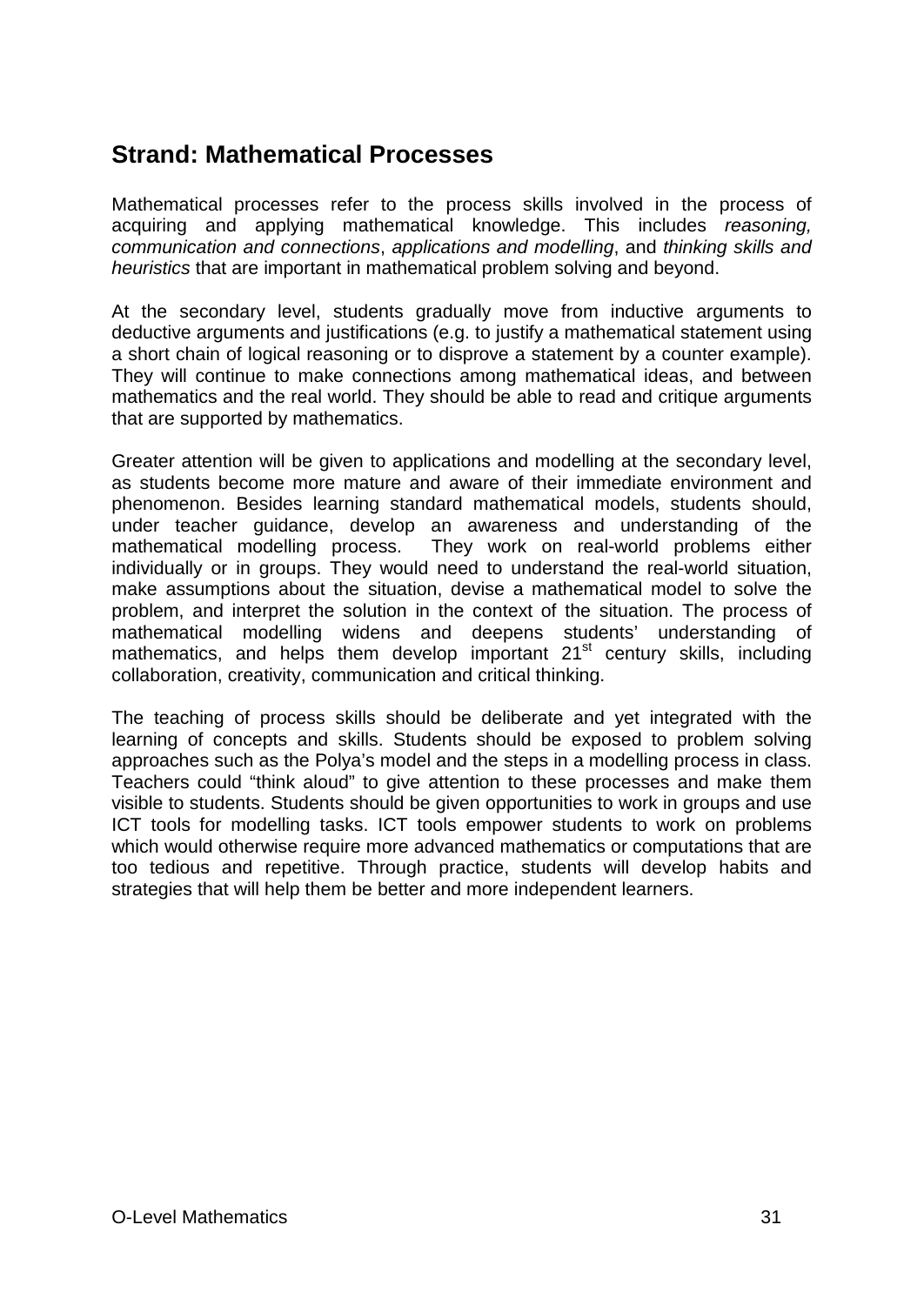| No.             | <b>Processes</b>                               | <b>Indicators</b>                                                                                                                                                                                                                                                                                                                                                                                                                                                                                                                                                                                                                                                                                                                                                                                                                                      |
|-----------------|------------------------------------------------|--------------------------------------------------------------------------------------------------------------------------------------------------------------------------------------------------------------------------------------------------------------------------------------------------------------------------------------------------------------------------------------------------------------------------------------------------------------------------------------------------------------------------------------------------------------------------------------------------------------------------------------------------------------------------------------------------------------------------------------------------------------------------------------------------------------------------------------------------------|
|                 | <b>MATHEMATICAL PROCESSES</b>                  |                                                                                                                                                                                                                                                                                                                                                                                                                                                                                                                                                                                                                                                                                                                                                                                                                                                        |
| MP <sub>1</sub> | Reasoning,<br>Communication<br>and Connections | Use appropriate representations, mathematical language<br>$\bullet$<br>(including notations, symbols and conventions) and<br>technology to present and communicate mathematical ideas<br>Reason inductively and deductively, including:<br>$\bullet$<br>Explaining or justifying/verifying a mathematical<br>$\star$<br>solution/statement<br>Drawing logical conclusions<br>$\ast$<br>Making inferences<br>$\star$<br>Writing mathematical arguments<br>$\star$<br>Make connections within mathematics, between mathematics<br>and other disciplines, and between mathematics and the real<br>world                                                                                                                                                                                                                                                   |
| MP <sub>2</sub> | <b>Applications and</b><br><b>Modelling</b>    | Apply mathematics concepts and skills to solve problems in a<br>$\bullet$<br>variety of contexts within or outside mathematics, including:<br>Identifying the appropriate mathematical representations<br>$\ast$<br>or standard models for a problem<br>Using appropriate mathematical concepts, skills<br>$\star$<br>(including tools and algorithm) to solve a problem<br>Understand the nature of the mathematical modelling<br>$\bullet$<br>process, including:<br>Formulating a real-world problem into a mathematical<br>$\star$<br>model by making suitable assumptions and simplification<br>and identifying suitable mathematical representations<br>Applying mathematics to solve the problem<br>$\ast$<br>Interpreting the mathematical solution in the context of<br>$\star$<br>the problem<br>Refining and improving the model<br>$\star$ |
| MP3             | <b>Thinking Skills</b><br>and Heuristics       | Use thinking skills such as:<br>$\bullet$<br>Classifying<br>$\star$<br>Comparing<br>$\star$<br>Sequencing<br>$\ast$<br>Generalising<br>Induction<br>$\ast$<br>Deduction<br>$\star$<br>Analysing (from whole to parts)<br>$\star$<br>Synthesizing (from parts to whole)<br>$\star$<br>Use a problem-solving model such as Polya's model<br>Use heuristics such as:<br>Drawing a diagram<br>$\ast$<br>Tabulating<br>$\star$<br>Guess and check<br>$\star$<br>Working backwards<br>$\star$<br>Simplifying a problem<br>$\star$<br>Considering special cases<br>$\star$                                                                                                                                                                                                                                                                                    |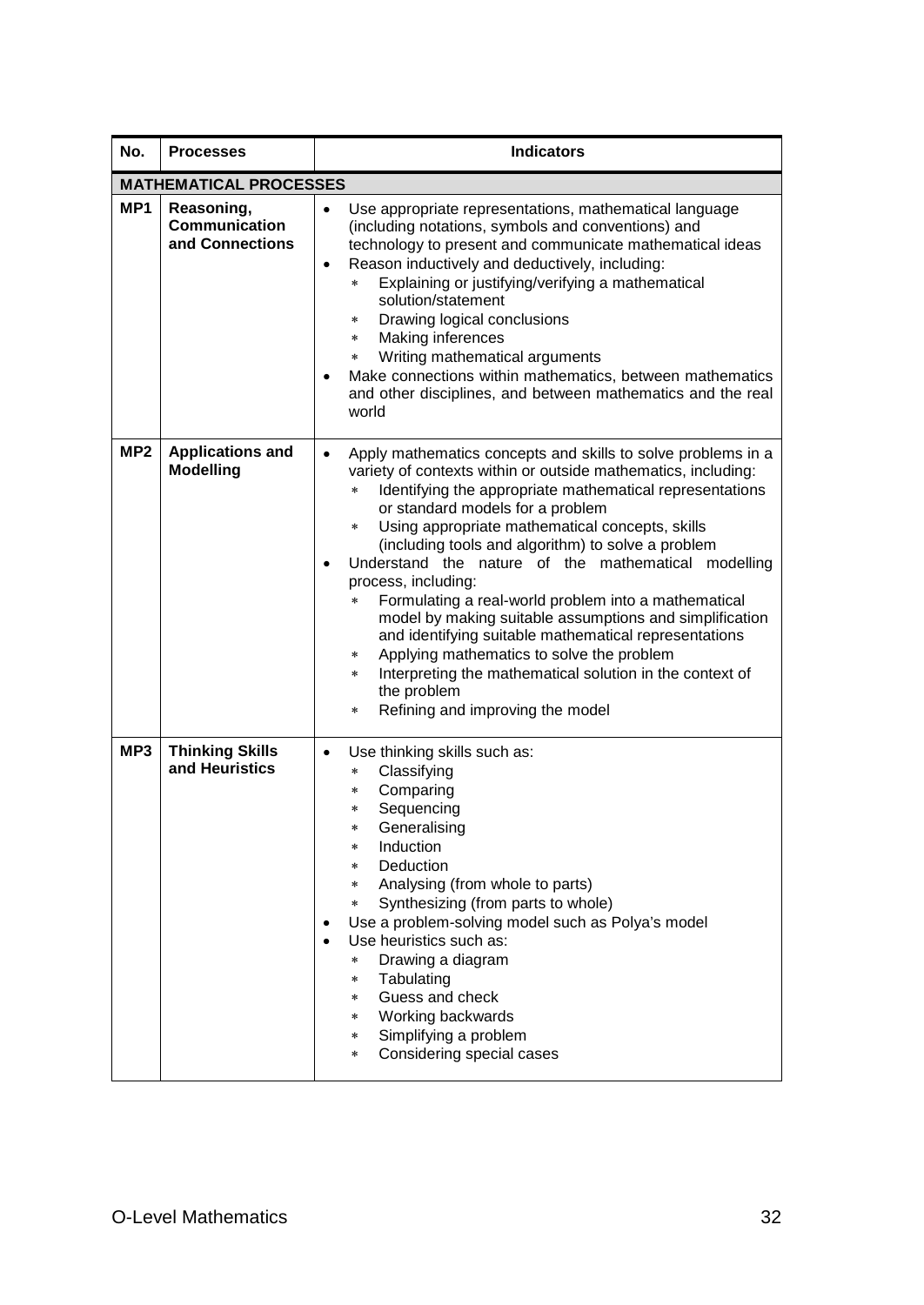# **Content & Learning Experiences by Level**

In this section, the content is listed by levels and learning experiences statements are included.

The learning experiences for the O-Level Mathematics syllabus should provide opportunities for students to:

- enhance conceptual understanding through use of various mathematical tools including ICT tools;
- apply concepts and skills learnt in real-world context;
- communicate their reasoning and connections through various mathematical tasks and activities; and
- build confidence and foster interest in mathematics.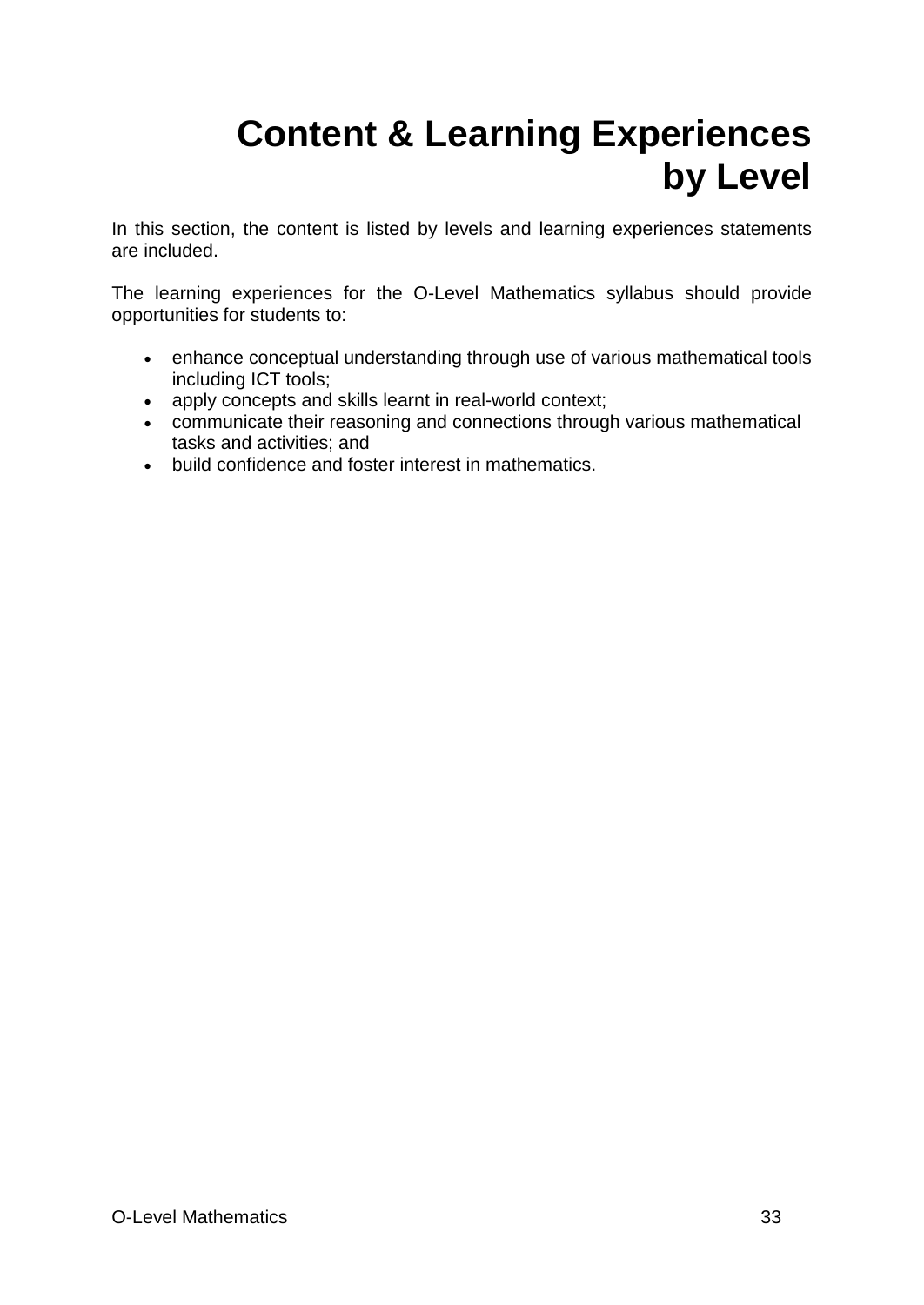| <b>Content</b>                                                                                                                                                                                                                                                                                                                                                                                                                                                                                                                                                                                                                                                                          | <b>Learning Experiences</b>                                                                                                                                                                                                                                                                                                                                                                                                                                                                                                                                                                                                                                                                                                                                                                                                                                                                                                                                          |  |
|-----------------------------------------------------------------------------------------------------------------------------------------------------------------------------------------------------------------------------------------------------------------------------------------------------------------------------------------------------------------------------------------------------------------------------------------------------------------------------------------------------------------------------------------------------------------------------------------------------------------------------------------------------------------------------------------|----------------------------------------------------------------------------------------------------------------------------------------------------------------------------------------------------------------------------------------------------------------------------------------------------------------------------------------------------------------------------------------------------------------------------------------------------------------------------------------------------------------------------------------------------------------------------------------------------------------------------------------------------------------------------------------------------------------------------------------------------------------------------------------------------------------------------------------------------------------------------------------------------------------------------------------------------------------------|--|
| <b>Secondary One</b>                                                                                                                                                                                                                                                                                                                                                                                                                                                                                                                                                                                                                                                                    |                                                                                                                                                                                                                                                                                                                                                                                                                                                                                                                                                                                                                                                                                                                                                                                                                                                                                                                                                                      |  |
| <b>NUMBER AND ALGEBRA</b>                                                                                                                                                                                                                                                                                                                                                                                                                                                                                                                                                                                                                                                               | Students should have opportunities to:                                                                                                                                                                                                                                                                                                                                                                                                                                                                                                                                                                                                                                                                                                                                                                                                                                                                                                                               |  |
| N1. Numbers and their operations<br>1.1.<br>primes and prime factorisation<br>1.2.<br>finding highest common factor (HCF) and lowest common<br>multiple (LCM), squares, cubes, square roots and cube roots<br>by prime factorisation<br>1.3.<br>negative numbers, integers, rational numbers, real numbers<br>and their four operations<br>calculations with calculator<br>1.4.<br>1.5.<br>representation and ordering of numbers on the number line<br>1.6.<br>use of $\leq, \geq, \leq, \geq$<br>1.7.<br>approximation and estimation (including rounding off numbers<br>to a required number of decimal places or significant figures,<br>and estimating the results of computation) | (a) Classify whole numbers based on their number of factors and explain why 0<br>and 1 are not primes.<br>(b) Discuss examples of negative numbers in the real world.<br>(c) Represent integers, rational numbers and real numbers on the number line as<br>extension of whole numbers, fractions and decimals respectively.<br>(d) Use algebra discs or the AlgeDisc <sup>TM</sup> application in AlgeTools <sup>TM</sup> to make<br>sense of addition, subtraction and multiplication involving negative integers<br>and develop proficiency in the 4 operations of integers.<br>(e) Work in groups to estimate quantities (numbers and measures) in a variety of<br>contexts, compare the estimates and share the estimation strategies.<br>Compare follow-through errors arising from intermediate values that are<br>(f)<br>rounded to different degrees of accuracy.<br>(g) Make estimates and check the reasonableness of answers obtained by<br>calculators. |  |
| N2. Ratio and proportion                                                                                                                                                                                                                                                                                                                                                                                                                                                                                                                                                                                                                                                                |                                                                                                                                                                                                                                                                                                                                                                                                                                                                                                                                                                                                                                                                                                                                                                                                                                                                                                                                                                      |  |
| 2.1.<br>ratios involving rational numbers<br>2.2.<br>writing a ratio in its simplest form<br>2.3.<br>problems involving ratio                                                                                                                                                                                                                                                                                                                                                                                                                                                                                                                                                           | (a) Discuss and explain how ratios are used in everyday life.<br>(b) Use the concept of equivalent ratios to find the ratio a:b:c given the ratios a:b<br>and b:c.<br>(c) Make connections between ratios and fractions, use appropriate<br>mathematical language to describe the relationship, and use algebra to solve<br>problems, e.g. "The ratio A to $B$ is 2:3" can be represented as:<br>В<br>$\widetilde{3x}$<br>The ratio 2:3 means "2 units to 3 units", "A is $\frac{2}{3}$ of B", or "B is $\frac{3}{2}$ of A".<br>(d) Use the AlgeBar <sup>™</sup> application in AlgeTools <sup>™</sup> to formulate linear equations to<br>solve problems. (Students can draw models to help them formulate<br>equations.)                                                                                                                                                                                                                                           |  |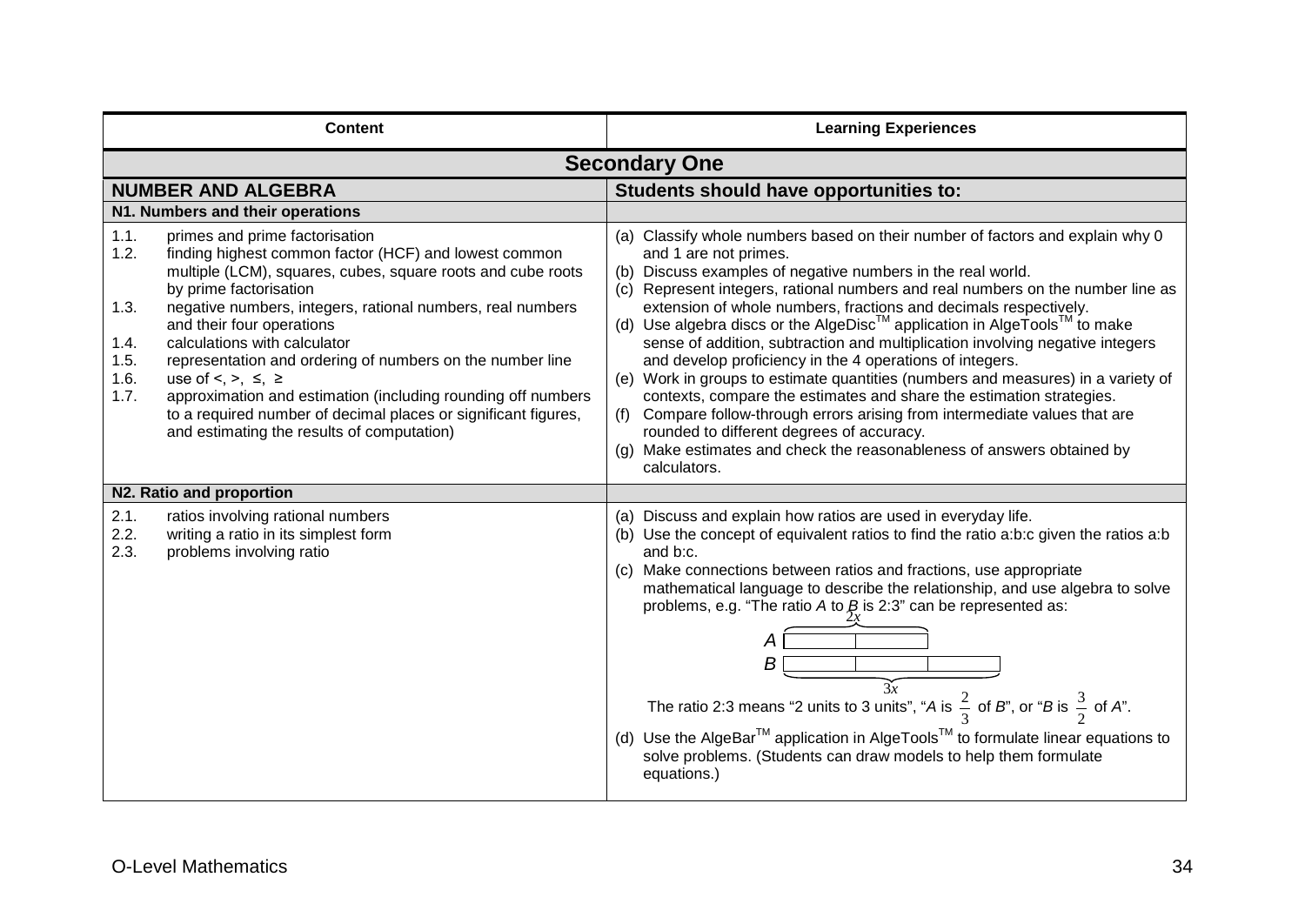| <b>Content</b>                                                                                                                                                                                                                                                                                                                              | <b>Learning Experiences</b>                                                                                                                                                                                                                                                                                                                                                                                                                                                                                                                                                                                                                                                                                                                                              |  |
|---------------------------------------------------------------------------------------------------------------------------------------------------------------------------------------------------------------------------------------------------------------------------------------------------------------------------------------------|--------------------------------------------------------------------------------------------------------------------------------------------------------------------------------------------------------------------------------------------------------------------------------------------------------------------------------------------------------------------------------------------------------------------------------------------------------------------------------------------------------------------------------------------------------------------------------------------------------------------------------------------------------------------------------------------------------------------------------------------------------------------------|--|
| <b>Secondary One</b>                                                                                                                                                                                                                                                                                                                        |                                                                                                                                                                                                                                                                                                                                                                                                                                                                                                                                                                                                                                                                                                                                                                          |  |
| <b>NUMBER AND ALGEBRA</b>                                                                                                                                                                                                                                                                                                                   | Students should have opportunities to:                                                                                                                                                                                                                                                                                                                                                                                                                                                                                                                                                                                                                                                                                                                                   |  |
| N3. Percentage                                                                                                                                                                                                                                                                                                                              |                                                                                                                                                                                                                                                                                                                                                                                                                                                                                                                                                                                                                                                                                                                                                                          |  |
| 3.1.<br>expressing one quantity as a percentage of another<br>3.2.<br>comparing two quantities by percentage<br>3.3.<br>percentages greater than 100%<br>3.4.<br>increasing/decreasing a quantity by a given percentage<br>(including concept of percentage point)<br>3.5.<br>reverse percentages<br>3.6.<br>problems involving percentages | (a) Collect examples of percentages from newspapers and magazines and<br>discuss the meaning of percentage in each example.<br>(b) Examine bills and receipts, etc. to find examples of the uses of percentages,<br>e.g. discount, service charge, GST and other taxes and check the calculated<br>values.<br>(c) Make connections between percentages and fractions/decimals, e.g.<br>"25% of a quantity is $\frac{1}{4}$ of the quantity",<br>"20% of $x$ is 0.2 $x$ ".<br>(d) Discuss misconceptions, e.g. "If $A$ is 5% more than $B$ , then $B$ is 5% less than<br>А".<br>(e) Use the AlgeBar <sup>™</sup> application in AlgeTools <sup>™</sup> to formulate linear equations to<br>solve problems (Students can draw models to help them formulate<br>equations). |  |
| N4. Rate and Speed                                                                                                                                                                                                                                                                                                                          |                                                                                                                                                                                                                                                                                                                                                                                                                                                                                                                                                                                                                                                                                                                                                                          |  |
| 4.1.<br>concepts of average rate, speed, constant speed and<br>average speed<br>4.2.<br>conversion of units (e.g. km/h to m/s)<br>4.3.<br>problems involving rate and speed                                                                                                                                                                 | (a) Discuss examples of rates e.g. currency exchange rates, interest rates, tax<br>rates, rate of rotation and speed.<br>(b) Find out and compare the speeds of bicycles, cars, trains, aeroplanes and<br>spaceships and their respective units to have a sense of their magnitude.<br>(c) Explain the difference between average speed and constant speed and also<br>explain why average speed is not the average of speeds.                                                                                                                                                                                                                                                                                                                                           |  |
| N5. Algebraic expressions and formulae                                                                                                                                                                                                                                                                                                      |                                                                                                                                                                                                                                                                                                                                                                                                                                                                                                                                                                                                                                                                                                                                                                          |  |
| 5.1.<br>using letters to represent numbers<br>5.2.<br>interpreting notations:<br>$\bullet$ ab as $a \times b$<br>• $\frac{a}{b}$ as $a \div b$ or $a \times \frac{1}{b}$<br>• $a^2$ as $a \times a$ , $a^3$ as $a \times a \times a$ , $a^2b$ as $a \times a \times b$ ,                                                                    | (a) Use spreadsheets, e.g. Microsoft Excel, to<br>explore the concept of variables and evaluate algebraic expressions.<br>compare and examine the differences between pairs of expressions, e.g.<br>2 <i>n</i> and 2+ <i>n</i> , $n^2$ and 2 <i>n</i> , $2n^2$ and $(2n)^2$ .<br>(b) Use algebra discs or the AlgeDisc <sup>TM</sup> application in AlgeTools <sup>TM</sup> to make<br>sense of and interpret linear expressions with integral coefficients, e.g.<br>$4x-3y$ and $-3(x-2)$ .                                                                                                                                                                                                                                                                             |  |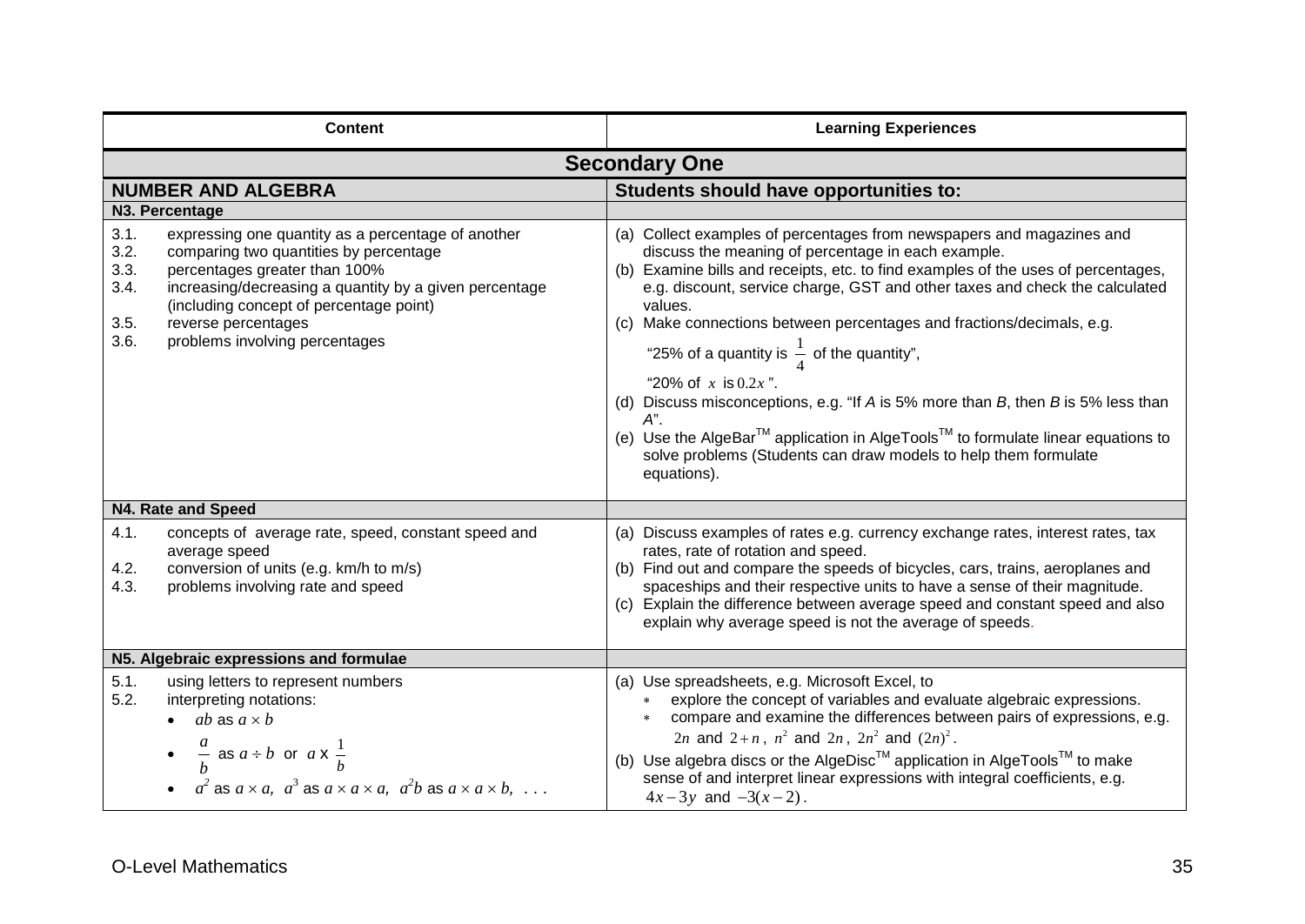| <b>Content</b>                                                                                                                                                                                                                                                                                                                                                                                                                                                                                                                                                                                                                               | <b>Learning Experiences</b>                                                                                                                                                                                                                                                                                                                                                                                                                                                                                                                                                                                                                                                                                                         |
|----------------------------------------------------------------------------------------------------------------------------------------------------------------------------------------------------------------------------------------------------------------------------------------------------------------------------------------------------------------------------------------------------------------------------------------------------------------------------------------------------------------------------------------------------------------------------------------------------------------------------------------------|-------------------------------------------------------------------------------------------------------------------------------------------------------------------------------------------------------------------------------------------------------------------------------------------------------------------------------------------------------------------------------------------------------------------------------------------------------------------------------------------------------------------------------------------------------------------------------------------------------------------------------------------------------------------------------------------------------------------------------------|
|                                                                                                                                                                                                                                                                                                                                                                                                                                                                                                                                                                                                                                              | <b>Secondary One</b>                                                                                                                                                                                                                                                                                                                                                                                                                                                                                                                                                                                                                                                                                                                |
| <b>NUMBER AND ALGEBRA</b>                                                                                                                                                                                                                                                                                                                                                                                                                                                                                                                                                                                                                    | Students should have opportunities to:                                                                                                                                                                                                                                                                                                                                                                                                                                                                                                                                                                                                                                                                                              |
| • 3y as $y + y + y$ or $3 \times y$<br>• $3(x+y)$ as $3 \times (x+y)$<br>• $\frac{3+y}{5}$ as $(3+y) \div 5$ or $\frac{1}{5} \times (3+y)$<br>5.3.<br>evaluation of algebraic expressions and formulae<br>5.4.<br>translation of simple real-world situations into algebraic<br>expressions<br>5.5.<br>recognising and representing patterns/relationships by finding<br>an algebraic expression for the nth term<br>5.6.<br>addition and subtraction of linear expressions<br>5.7.<br>simplification of linear expressions such as<br>$-2(3x-5)+4x$<br>$\frac{2x}{3} - \frac{3(x-5)}{2}$<br>use brackets and extract common factors<br>5.8. | (c) Use the AlgeDisc <sup>TM</sup> application in AlgeTools <sup>TM</sup> to construct and simplify linear<br>expressions with integral coefficients.<br>(d) Work in groups to select and justify pairs of equivalent expressions.<br>(e) Write algebraic expressions to express mathematical relationships, e.g. for<br>the statement "There are 3 times as many boys as girls", if we let $x$ be the<br>number of girls, then the number of boys is $3x$ . This can also be written as<br>$b = 3g$ , where b and g are the number of boys and girls respectively.<br>Explore number patterns and write algebraic expressions to represent the<br>(f)<br>patterns.                                                                 |
| N6. Functions and graphs                                                                                                                                                                                                                                                                                                                                                                                                                                                                                                                                                                                                                     |                                                                                                                                                                                                                                                                                                                                                                                                                                                                                                                                                                                                                                                                                                                                     |
| 6.1.<br>Cartesian coordinates in two dimensions<br>6.2.<br>graph of a set of ordered pairs as a representation of a<br>relationship between two variables<br>6.3.<br>linear functions $y = ax + b$<br>6.4.<br>graphs of linear functions<br>6.5.<br>the gradient of a linear graph as the ratio of the vertical<br>change to the horizontal change (positive and negative<br>gradients)                                                                                                                                                                                                                                                      | (a) Play games, e.g. Battleship Game, that involve the use of 2D Cartesian<br>coordinates to specify points.<br>(b) Use a function machine to generate input and output values to illustrate the<br>concept of function as "only one output for every input" and represent the<br>function in verbal, tabular, graphical and algebraic forms.<br>(c) Use a linear function to represent the relationship between two variables<br>(such as distance and time when the speed is constant), show the<br>relationship graphically and identify that the rate of change is the gradient of<br>the graph.<br>(d) Use a spreadsheet or graphing software to study how the graph of $y = ax + b$<br>changes when either $a$ or $b$ varies. |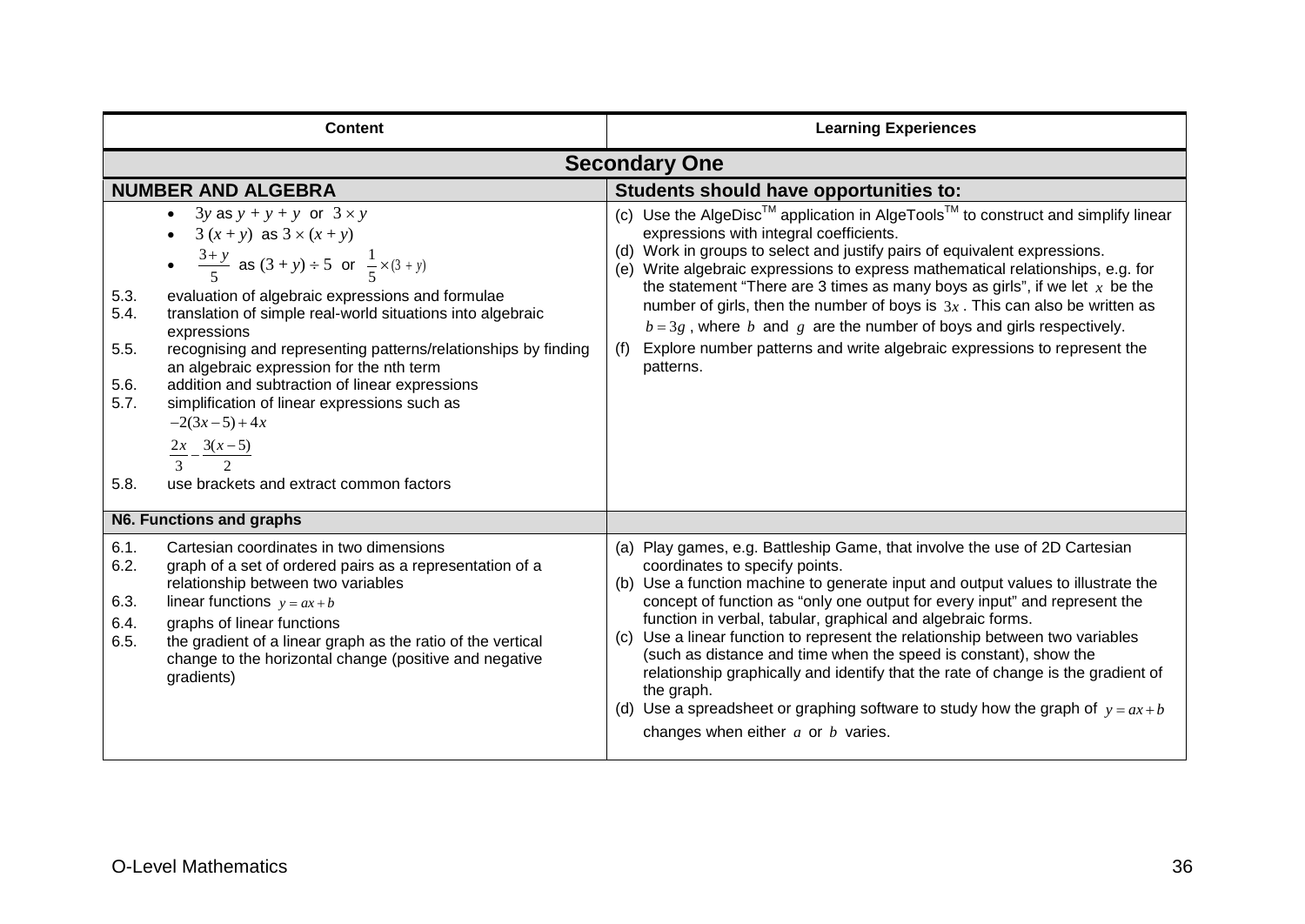|                                      | <b>Content</b>                                                                                                                                                                                                                                                                                                                                                                                                                                                                                                                               | <b>Learning Experiences</b>                                                                                                                                                                                                                                                                                                                                                                                                        |
|--------------------------------------|----------------------------------------------------------------------------------------------------------------------------------------------------------------------------------------------------------------------------------------------------------------------------------------------------------------------------------------------------------------------------------------------------------------------------------------------------------------------------------------------------------------------------------------------|------------------------------------------------------------------------------------------------------------------------------------------------------------------------------------------------------------------------------------------------------------------------------------------------------------------------------------------------------------------------------------------------------------------------------------|
|                                      |                                                                                                                                                                                                                                                                                                                                                                                                                                                                                                                                              | <b>Secondary One</b>                                                                                                                                                                                                                                                                                                                                                                                                               |
|                                      | <b>NUMBER AND ALGEBRA</b>                                                                                                                                                                                                                                                                                                                                                                                                                                                                                                                    | Students should have opportunities to:                                                                                                                                                                                                                                                                                                                                                                                             |
|                                      | N7. Equations and inequalities                                                                                                                                                                                                                                                                                                                                                                                                                                                                                                               |                                                                                                                                                                                                                                                                                                                                                                                                                                    |
| 7.1.<br>7.2.<br>7.3.<br>7.4.<br>7.5. | concepts of equation and inequality<br>solving linear equations in one variable<br>solving simple inequalities in the form $ax \leq b$ , $ax \geq b$ , $ax < b$<br>and $ax > b$ , where a and b are integers<br>solving simple fractional equations that can be reduced to<br>linear equations such as<br>$\frac{x}{-} + \frac{x-2}{-} = 3$<br>$\frac{3}{x-2} = 6$<br>formulating a linear equation in one variable to solve problems                                                                                                        | (a) Use the virtual balance in AlgeTools <sup>™</sup> to explore the concepts of equation<br>and to construct, simplify and solve linear equations with integral coefficients<br>(b) Use the AlgeBar <sup>™</sup> application in AlgeTools <sup>™</sup> to formulate linear equations to<br>solve problems (Students can draw models to help them formulate<br>equations).<br>(c) Formulate inequalities from real-world contexts. |
|                                      |                                                                                                                                                                                                                                                                                                                                                                                                                                                                                                                                              |                                                                                                                                                                                                                                                                                                                                                                                                                                    |
|                                      | N10. Problems in real-world contexts                                                                                                                                                                                                                                                                                                                                                                                                                                                                                                         |                                                                                                                                                                                                                                                                                                                                                                                                                                    |
| 10.1.<br>10.2.<br>10.3.<br>10.4.     | solving problems based on real-world contexts:<br>in everyday life (including travel plans, transport<br>schedules, sports and games, recipes, etc)<br>involving personal and household finance (including<br>simple interest, taxation, instalments, utilities bills, money<br>exchange, etc)<br>interpreting and analysing data from tables and graphs,<br>including distance-time and speed-time graphs<br>interpreting the solution in the context of the problem<br>identifying assumptions made and the limitations of the<br>solution | (a) Examine and make sense of data in a variety of contexts (including real data<br>presented in graphs, tables and formulae/equations).<br>(b) Work on tasks that incorporate some or all of the elements of the<br>mathematical modelling process.                                                                                                                                                                               |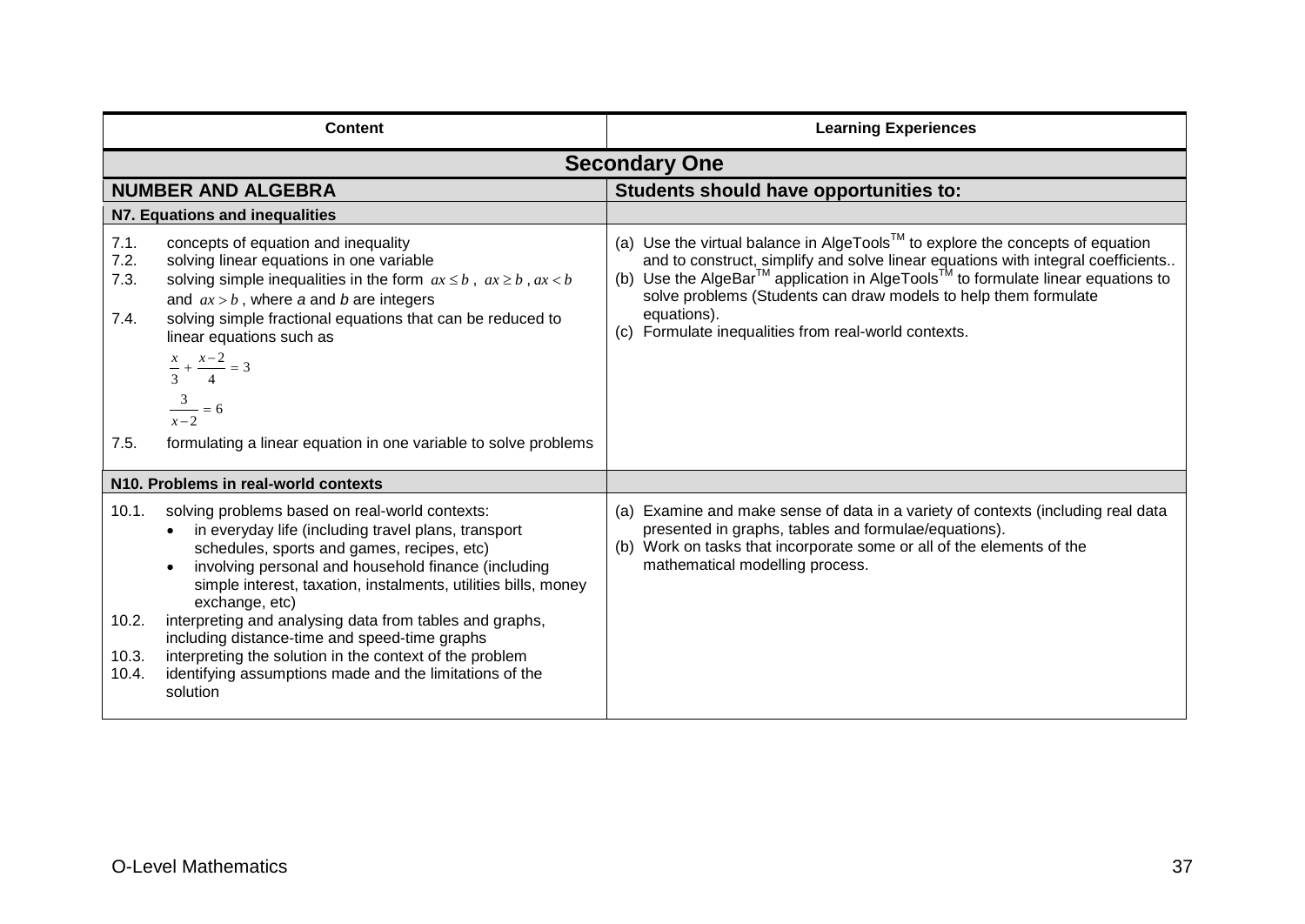| <b>Content</b>                                               |                                                                                                                                                                                                                                                                                                                                                                                                                                                                                                                                                                                                                                                                                                                                                                                                                                         | <b>Learning Experiences</b>                                                                                                                                                                                                                                                                                                                                                                                                                                                                                                                                                                                                                                                                                                                                                                                                                                                                                                                               |
|--------------------------------------------------------------|-----------------------------------------------------------------------------------------------------------------------------------------------------------------------------------------------------------------------------------------------------------------------------------------------------------------------------------------------------------------------------------------------------------------------------------------------------------------------------------------------------------------------------------------------------------------------------------------------------------------------------------------------------------------------------------------------------------------------------------------------------------------------------------------------------------------------------------------|-----------------------------------------------------------------------------------------------------------------------------------------------------------------------------------------------------------------------------------------------------------------------------------------------------------------------------------------------------------------------------------------------------------------------------------------------------------------------------------------------------------------------------------------------------------------------------------------------------------------------------------------------------------------------------------------------------------------------------------------------------------------------------------------------------------------------------------------------------------------------------------------------------------------------------------------------------------|
|                                                              |                                                                                                                                                                                                                                                                                                                                                                                                                                                                                                                                                                                                                                                                                                                                                                                                                                         | <b>Secondary One</b>                                                                                                                                                                                                                                                                                                                                                                                                                                                                                                                                                                                                                                                                                                                                                                                                                                                                                                                                      |
|                                                              | <b>GEOMETRY AND MEASUREMENT</b>                                                                                                                                                                                                                                                                                                                                                                                                                                                                                                                                                                                                                                                                                                                                                                                                         | Students should have opportunities to:                                                                                                                                                                                                                                                                                                                                                                                                                                                                                                                                                                                                                                                                                                                                                                                                                                                                                                                    |
|                                                              | G1. Angles, triangles and polygons                                                                                                                                                                                                                                                                                                                                                                                                                                                                                                                                                                                                                                                                                                                                                                                                      |                                                                                                                                                                                                                                                                                                                                                                                                                                                                                                                                                                                                                                                                                                                                                                                                                                                                                                                                                           |
| 1.1.<br>1.2.<br>1.3.<br>1.4.<br>1.5.<br>1.6.<br>1.7.<br>1.8. | right, acute, obtuse and reflex angles<br>vertically opposite angles, angles on a straight line, angles at<br>a point<br>angles formed by two parallel lines and a transversal:<br>corresponding angles, alternate angles, interior angles<br>properties of triangles, special quadrilaterals and regular<br>polygons (pentagon, hexagon, octagon and decagon),<br>including symmetry properties<br>classifying special quadrilaterals on the basis of their<br>properties<br>angle sum of interior and exterior angles of any convex<br>polygon<br>properties of perpendicular bisectors of line segments and<br>angle bisectors<br>construction of simple geometrical figures from given data<br>(including perpendicular bisectors and angle bisectors) using<br>compasses, ruler, set squares and protractors, where<br>appropriate | (a) Investigate the properties relating the sides and angles of a triangle, e.g. form<br>triangles with different lengths to discover that the sum of two sides is greater<br>than the third side, and that the longest side is opposite the largest angle.<br>(b) Use GSP or other dynamic geometry software to explore a given type of<br>quadrilateral (e.g. parallelogram) to discover its properties, e.g. diagonals of a<br>parallelogram bisect each other.<br>(c) Investigate the sum of the interior and exterior angles of polygons and obtain<br>the formulae for them.<br>(d) Recognise symmetric properties (rotational and line symmetry) in some special<br>quadrilaterals and regular polygons.<br>(e) Justify whether a mathematical statement is true or false.<br>Use GSP or other dynamic geometry software to construct and study the<br>properties of the perpendicular bisector of a line segment and the bisector of<br>an angle. |
|                                                              | <b>G5. Mensuration</b>                                                                                                                                                                                                                                                                                                                                                                                                                                                                                                                                                                                                                                                                                                                                                                                                                  |                                                                                                                                                                                                                                                                                                                                                                                                                                                                                                                                                                                                                                                                                                                                                                                                                                                                                                                                                           |
| 5.1.<br>5.2.<br>5.3.<br>5.4.<br>5.5.                         | area of parallelogram and trapezium<br>problems involving perimeter and area of plane figures<br>volume and surface area of prism and cylinder<br>conversion between $cm2$ and $m2$ , and between $cm3$ and $m3$<br>problems involving volume and surface area of composite<br>solids                                                                                                                                                                                                                                                                                                                                                                                                                                                                                                                                                   | (a) Make connections between the area of a parallelogram and that of a rectangle,<br>and between the area of a trapezium and that of a parallelogram.<br>(b) Identify the height corresponding to any given side of a triangle or quadrilateral<br>that is taken as the base.<br>(c) Visualise and sketch 3D shapes from different views.<br>(d) Visualise and draw the nets of cubes, cuboids, prisms and cylinders for the<br>calculation of surface area.                                                                                                                                                                                                                                                                                                                                                                                                                                                                                              |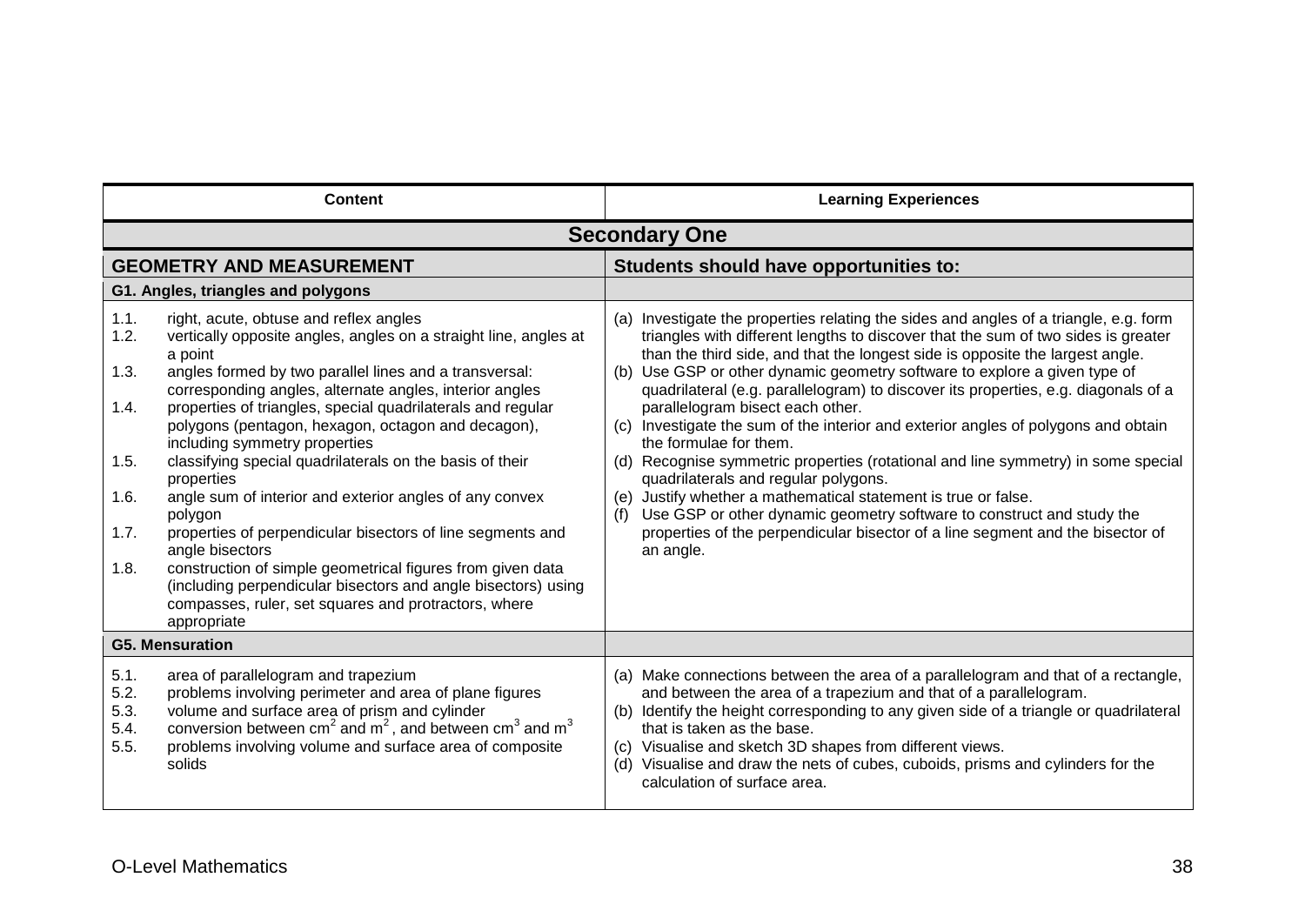|                                   | <b>Content</b>                                                                                                                                                                                                                                                                                     | <b>Learning Experiences</b>                                                                                                                                                                                                                                                                                                                                                                                                                                                                                                |
|-----------------------------------|----------------------------------------------------------------------------------------------------------------------------------------------------------------------------------------------------------------------------------------------------------------------------------------------------|----------------------------------------------------------------------------------------------------------------------------------------------------------------------------------------------------------------------------------------------------------------------------------------------------------------------------------------------------------------------------------------------------------------------------------------------------------------------------------------------------------------------------|
|                                   |                                                                                                                                                                                                                                                                                                    | <b>Secondary One</b>                                                                                                                                                                                                                                                                                                                                                                                                                                                                                                       |
| <b>GEOMETRY AND MEASUREMENT</b>   |                                                                                                                                                                                                                                                                                                    | Students should have opportunities to:                                                                                                                                                                                                                                                                                                                                                                                                                                                                                     |
|                                   | G8. Problems in real-world contexts                                                                                                                                                                                                                                                                |                                                                                                                                                                                                                                                                                                                                                                                                                                                                                                                            |
| 8.1.<br>8.2.<br>8.3.<br>solution  | solving problems in real-world contexts (including floor plans,<br>surveying, navigation, etc) using geometry<br>interpreting the solution in the context of the problem<br>identifying the assumptions made and the limitations of the                                                            | (a) Work on tasks that incorporate some or all elements of the mathematical<br>modelling process.                                                                                                                                                                                                                                                                                                                                                                                                                          |
| <b>STATISTICS AND PROBABILITY</b> |                                                                                                                                                                                                                                                                                                    | Students should have opportunities to:                                                                                                                                                                                                                                                                                                                                                                                                                                                                                     |
| <b>S1. Data analysis</b>          |                                                                                                                                                                                                                                                                                                    |                                                                                                                                                                                                                                                                                                                                                                                                                                                                                                                            |
| 1.1.<br>1.2.<br>1.3.              | analysis and interpretation of:<br>tables<br>bar graphs<br>pictograms<br>line graphs<br>pie charts<br>purposes and uses, advantages and disadvantages of the<br>different forms of statistical representations<br>explaining why a given statistical diagram leads to<br>misinterpretation of data | (a) Construct tables, bar graphs, pictograms, line graphs and pie charts from given<br>data.<br>(b) Work collaboratively on a task to:<br>collect and classify data<br>present data using an appropriate statistical representation (including<br>the use of software)<br>analyse data<br>Compare various statistical representations and justify why a<br>particular<br>(C)<br>representation is more suitable than others for a given situation.<br>(d) Use data to make informed decisions, predictions and inferences. |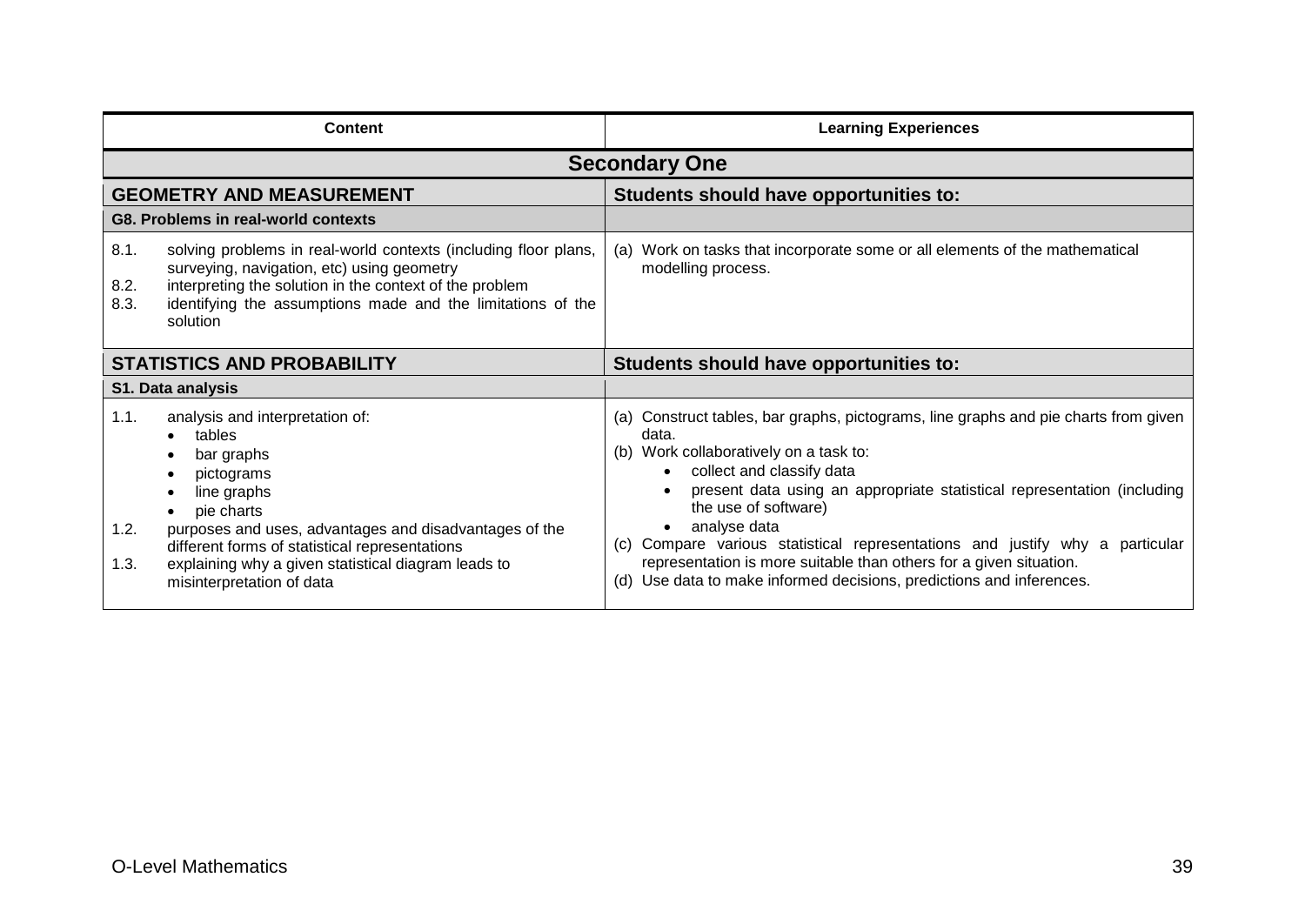|                                                            | <b>Content</b>                                                                                                                                                                                                                                                                                                                                                                                                                                                                                                                                                               | <b>Learning Experiences</b>                                                                                                                                                                                                                                                                                                                                                                                                                                                                                                                                                            |  |
|------------------------------------------------------------|------------------------------------------------------------------------------------------------------------------------------------------------------------------------------------------------------------------------------------------------------------------------------------------------------------------------------------------------------------------------------------------------------------------------------------------------------------------------------------------------------------------------------------------------------------------------------|----------------------------------------------------------------------------------------------------------------------------------------------------------------------------------------------------------------------------------------------------------------------------------------------------------------------------------------------------------------------------------------------------------------------------------------------------------------------------------------------------------------------------------------------------------------------------------------|--|
|                                                            | <b>Secondary Two</b>                                                                                                                                                                                                                                                                                                                                                                                                                                                                                                                                                         |                                                                                                                                                                                                                                                                                                                                                                                                                                                                                                                                                                                        |  |
|                                                            | <b>NUMBER AND ALGEBRA</b>                                                                                                                                                                                                                                                                                                                                                                                                                                                                                                                                                    | Students should have opportunities to:                                                                                                                                                                                                                                                                                                                                                                                                                                                                                                                                                 |  |
|                                                            | N2. Ratio and proportion                                                                                                                                                                                                                                                                                                                                                                                                                                                                                                                                                     |                                                                                                                                                                                                                                                                                                                                                                                                                                                                                                                                                                                        |  |
| 2.4.<br>2.5.                                               | map scales (distance and area)<br>direct and inverse proportion                                                                                                                                                                                                                                                                                                                                                                                                                                                                                                              | (a) Interpret the various scales used on maps, floor plans and other scale<br>drawings, and calculate the actual distance/length and area.<br>(b) Work in groups to make a scale drawing of an existing or dream classroom/<br>bedroom and explain the choice of the scale used.<br>Discuss examples of direct and inverse proportion and explain the concepts<br>(c)<br>using tables, equations and graphs.                                                                                                                                                                           |  |
|                                                            | N5. Algebraic expressions and formulae                                                                                                                                                                                                                                                                                                                                                                                                                                                                                                                                       |                                                                                                                                                                                                                                                                                                                                                                                                                                                                                                                                                                                        |  |
| 5.9.<br>5.10.<br>5.11.<br>5.12.<br>5.13.<br>5.14.<br>5.15. | expansion of the product of algebraic expressions<br>changing the subject of a formula<br>finding the value of an unknown quantity in a given formula<br>use of:<br>• $(a+b)^2 = a^2 + 2ab + b^2$<br>• $(a-b)^2 = a^2 - 2ab + b^2$<br>• $a^2-b^2 = (a+b)(a-b)$<br>factorisation of linear expressions of the form<br>$ax + bx + kay + kby$<br>factorisation of quadratic expressions $ax^2 + bx + c$<br>multiplication and division of simple algebraic fractions such as<br>$\left(\frac{3a}{4b^2}\right)\left(\frac{5ab}{3}\right)$<br>$\frac{3a}{4} \div \frac{9a^2}{10}$ | (a) Use algebra manipulatives, e.g. algebra discs, to explain the process of<br>expanding the product of two linear expressions of the form $px + q$ , where p<br>and q are integers, to obtain a quadratic expression of the form $ax^2 + bx + c$ .<br>(b) Use the AlgeDisc <sup>™</sup> application in AlgeTools <sup>™</sup> to factorise a quadratic<br>expression of the form $ax^2 + bx + c$ into two linear factors where a, b and c are<br>integers.<br>(c) Work in groups to identify and explain common errors in algebraic<br>manipulations, e.g. $(x + y)^2 = x^2 + y^2$ . |  |
| 5.16.                                                      | addition and subtraction of algebraic fractions with linear or<br>quadratic denominator such as<br>$\frac{1}{x-2}+\frac{2}{x-3}$<br>$\frac{1}{x^2-9}+\frac{2}{x-3}$<br>$\frac{1}{x-3} + \frac{2}{(x-3)^2}$                                                                                                                                                                                                                                                                                                                                                                   |                                                                                                                                                                                                                                                                                                                                                                                                                                                                                                                                                                                        |  |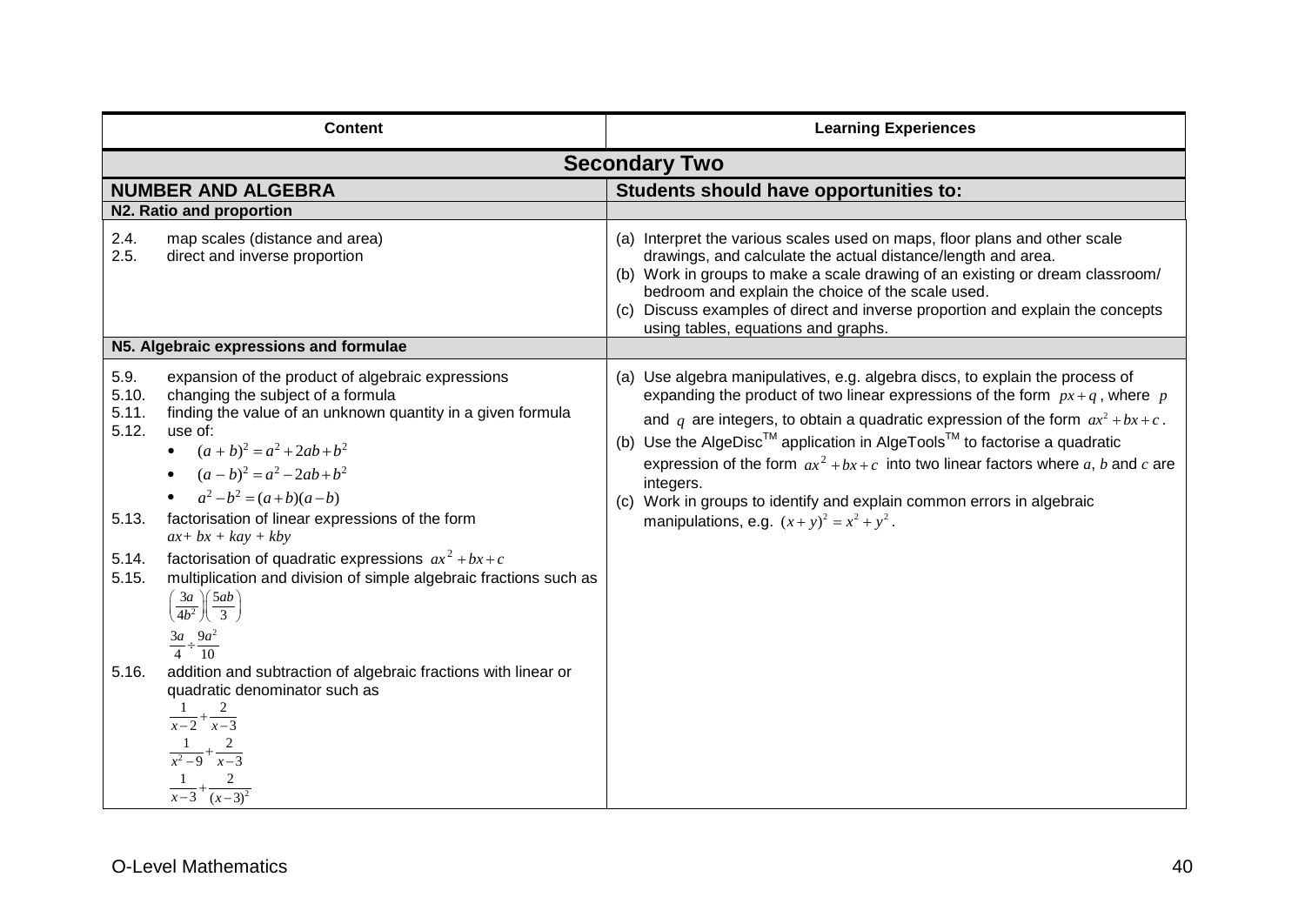| <b>Content</b>                                                                                                                                                                                                                                                                                                                                                                                                                                                                                                                                                                                | <b>Learning Experiences</b>                                                                                                                                                                                                                                                                                                                                                                                        |
|-----------------------------------------------------------------------------------------------------------------------------------------------------------------------------------------------------------------------------------------------------------------------------------------------------------------------------------------------------------------------------------------------------------------------------------------------------------------------------------------------------------------------------------------------------------------------------------------------|--------------------------------------------------------------------------------------------------------------------------------------------------------------------------------------------------------------------------------------------------------------------------------------------------------------------------------------------------------------------------------------------------------------------|
|                                                                                                                                                                                                                                                                                                                                                                                                                                                                                                                                                                                               | <b>Secondary Two</b>                                                                                                                                                                                                                                                                                                                                                                                               |
| <b>NUMBER AND ALGEBRA</b>                                                                                                                                                                                                                                                                                                                                                                                                                                                                                                                                                                     | Students should have opportunities to:                                                                                                                                                                                                                                                                                                                                                                             |
| N6. Functions and graphs                                                                                                                                                                                                                                                                                                                                                                                                                                                                                                                                                                      |                                                                                                                                                                                                                                                                                                                                                                                                                    |
| quadratic functions $y = ax^2 + bx + c$<br>6.6.<br>6.7.<br>graphs of quadratic functions and their properties:<br>positive or negative coefficient of $x^2$<br>maximum and minimum points<br>symmetry                                                                                                                                                                                                                                                                                                                                                                                         | (a) Show graphically the relationship between the area of a square and the<br>length of its side, and explain that the relationship is a function, but not a<br>linear function.<br>(b) Use a spreadsheet or graphing software to study how the graph of<br>$y = ax^2 + bx + c$ changes when either a, b or c varies.                                                                                              |
| N7. Equations and inequalities                                                                                                                                                                                                                                                                                                                                                                                                                                                                                                                                                                |                                                                                                                                                                                                                                                                                                                                                                                                                    |
| graphs of linear equations in two variables ( $ax + by = c$ )<br>7.6.<br>7.7.<br>solving simultaneous linear equations in two variables by:<br>substitution and elimination methods<br>graphical method<br>solving quadratic equations in one variable by factorisation<br>7.8.<br>formulating a pair of linear equations in two variables to solve<br>7.9.<br>problems                                                                                                                                                                                                                       | (a) Use Graphmatica, applets or other software to draw the graph of $ax + by = c$<br>(a straight line), check that the coordinates of a point on the straight line<br>satisfy the equation, and explain why the solution of a pair of simultaneous<br>linear equations is the point of intersection of two straight lines.<br>(b) Draw the lines $x = a$ and $y = b$ , and describe the lines and their gradients. |
| N10. Problems in real-world contexts                                                                                                                                                                                                                                                                                                                                                                                                                                                                                                                                                          |                                                                                                                                                                                                                                                                                                                                                                                                                    |
| 10.1.<br>solving problems based on real-world contexts:<br>in everyday life (including travel plans, transport<br>$\bullet$<br>schedules, sports and games, recipes, etc)<br>involving personal and household finance (including<br>simple interest, taxation, instalments, utilities bills, money<br>exchange, etc)<br>10.2.<br>interpreting and analysing data from tables and graphs,<br>including distance-time and speed-time graphs<br>interpreting the solution in the context of the problem<br>10.3.<br>identifying assumptions made and the limitations of the<br>10.4.<br>solution | (a) Examine and make sense of data in a variety of contexts (including real data<br>presented in graphs, tables and formulae/equations).<br>(b) Work on tasks that incorporate some or all of the elements of the<br>mathematical modelling process.                                                                                                                                                               |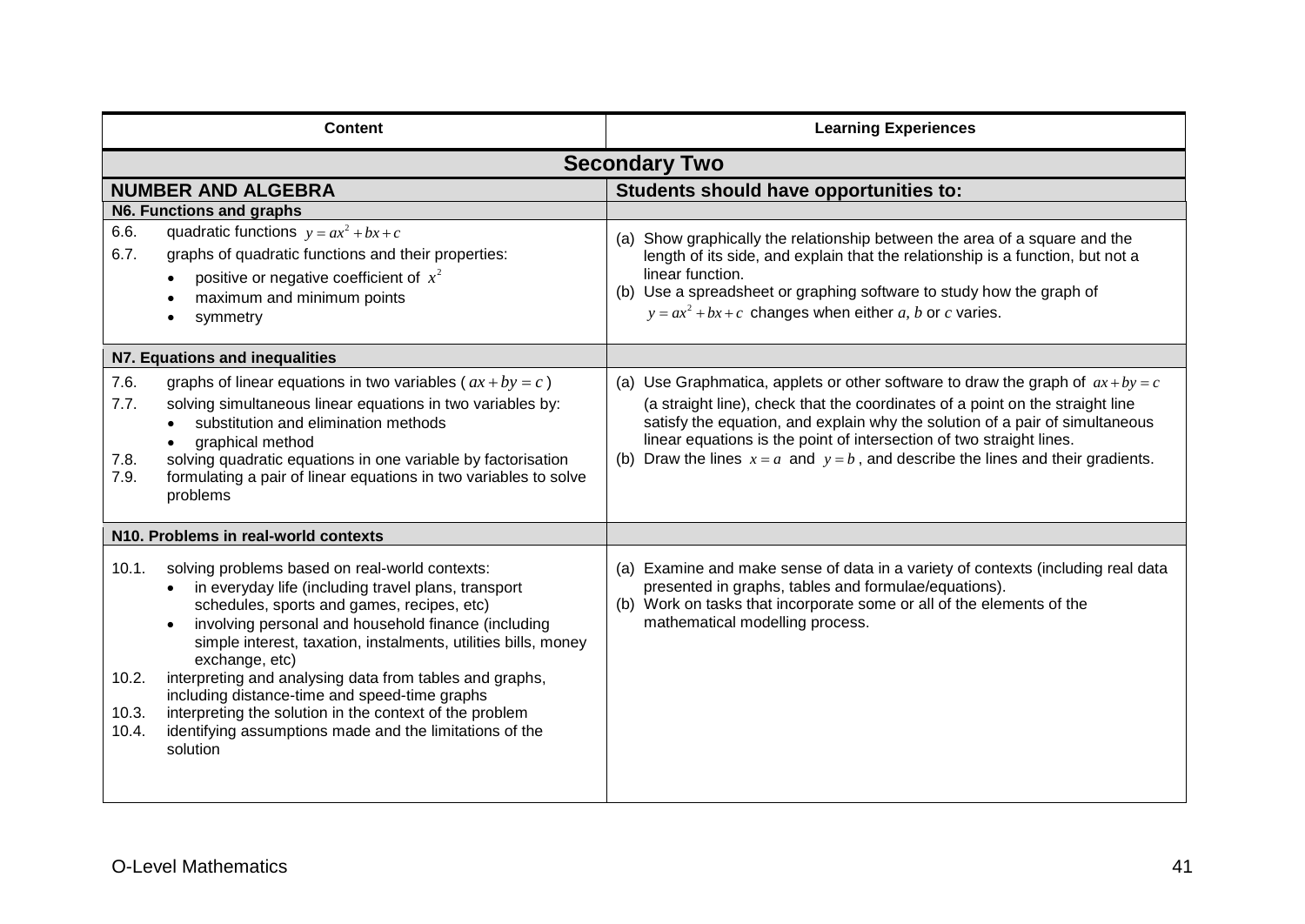| <b>Content</b>                               |                                                                                                                                                                                                                                                                                                 | <b>Learning Experiences</b>                                                                                                                                                                                                                                                                                                                                                                                                                                                                                                               |
|----------------------------------------------|-------------------------------------------------------------------------------------------------------------------------------------------------------------------------------------------------------------------------------------------------------------------------------------------------|-------------------------------------------------------------------------------------------------------------------------------------------------------------------------------------------------------------------------------------------------------------------------------------------------------------------------------------------------------------------------------------------------------------------------------------------------------------------------------------------------------------------------------------------|
|                                              |                                                                                                                                                                                                                                                                                                 | <b>Secondary Two</b>                                                                                                                                                                                                                                                                                                                                                                                                                                                                                                                      |
|                                              | <b>GEOMETRY AND MEASUREMENT</b>                                                                                                                                                                                                                                                                 | Students should have opportunities to:                                                                                                                                                                                                                                                                                                                                                                                                                                                                                                    |
|                                              | <b>G2. Congruence and similarity</b>                                                                                                                                                                                                                                                            |                                                                                                                                                                                                                                                                                                                                                                                                                                                                                                                                           |
| 2.1.<br>2.2.<br>2.3.<br>2.4.<br>2.5.<br>2.6. | congruent figures<br>similar figures<br>properties of similar triangles and polygons:<br>corresponding angles are equal<br>corresponding sides are proportional<br>enlargement and reduction of a plane figure<br>scale drawings<br>solving simple problems involving congruence and similarity | (a) Examine whether two figures are congruent, by checking if one figure can be<br>mapped onto the other figure under translation, rotation, and reflection.<br>(b) Identify similar triangles/rectangles from cut-outs of triangles/rectangles and<br>explain why they are similar.<br>(c) Identify and suggest applications of congruency and similarity in real-world<br>contexts, e.g. photocopying, tessellation patterns, etc.                                                                                                      |
|                                              | G4. Pythagoras' theorem and trigonometry                                                                                                                                                                                                                                                        |                                                                                                                                                                                                                                                                                                                                                                                                                                                                                                                                           |
| 4.1.<br>4.2.<br>4.3.                         | use of Pythagoras' theorem<br>determining whether a triangle is right-angled given the<br>lengths of three sides<br>use of trigonometric ratios (sine, cosine and tangent) of acute<br>angles to calculate unknown sides and angles in right-angled<br>triangles                                | Either (i) use strings of 12 units (e.g. 1 unit = 10 cm) to form a right-angled<br>triangle with sides of whole unit lengths (e.g. 3 units, 4 units and 5 units) and<br>find out if there is a relationship involving the three sides;<br>or (ii) use cut-out pieces of two squares with sides 3 units and 4 units<br>respectively to form a square of sides 5 units.<br>(b) Discuss the use of trigonometric ratios in real life, e.g. finding the height of<br>a tree/a building by measuring the angle of elevation with a clinometer. |
| <b>G5. Mensuration</b>                       |                                                                                                                                                                                                                                                                                                 |                                                                                                                                                                                                                                                                                                                                                                                                                                                                                                                                           |
| 5.6.                                         | volume and surface area of pyramid, cone and sphere                                                                                                                                                                                                                                             | (a) Visualise and make connection between the volumes of pyramid and cone,<br>and the volumes of pyramid/cone and the related prism/cylinder.<br>(b) Make sense of the formulae for the volume and surface area of a sphere e.g.<br>by relating to the formulae for the volume and curved surface area of the<br>related cylinder.                                                                                                                                                                                                        |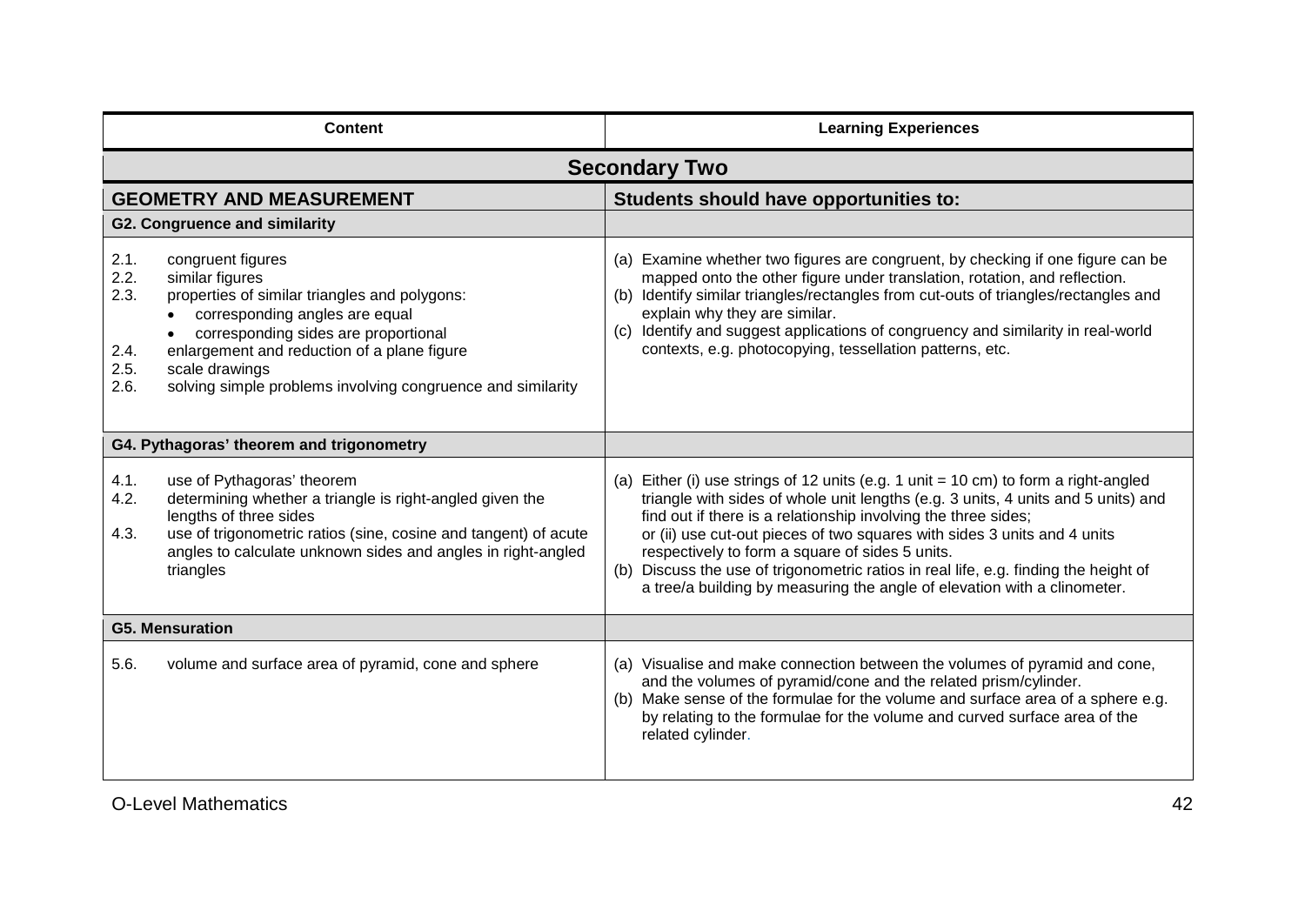| <b>Content</b>                                                                                                                                                                                                                                                                                                                                                                                                                                                                                                 |                                                                                                                                                                                                                                                     | <b>Learning Experiences</b>                                                                                                                                                                                                                                                                                                                                                   |
|----------------------------------------------------------------------------------------------------------------------------------------------------------------------------------------------------------------------------------------------------------------------------------------------------------------------------------------------------------------------------------------------------------------------------------------------------------------------------------------------------------------|-----------------------------------------------------------------------------------------------------------------------------------------------------------------------------------------------------------------------------------------------------|-------------------------------------------------------------------------------------------------------------------------------------------------------------------------------------------------------------------------------------------------------------------------------------------------------------------------------------------------------------------------------|
|                                                                                                                                                                                                                                                                                                                                                                                                                                                                                                                |                                                                                                                                                                                                                                                     | <b>Secondary Two</b>                                                                                                                                                                                                                                                                                                                                                          |
|                                                                                                                                                                                                                                                                                                                                                                                                                                                                                                                | <b>GEOMETRY AND MEASUREMENT</b>                                                                                                                                                                                                                     | Students should have opportunities to:                                                                                                                                                                                                                                                                                                                                        |
|                                                                                                                                                                                                                                                                                                                                                                                                                                                                                                                | G8. Problems in real-world contexts                                                                                                                                                                                                                 |                                                                                                                                                                                                                                                                                                                                                                               |
| 8.1.<br>8.2.<br>8.3.                                                                                                                                                                                                                                                                                                                                                                                                                                                                                           | solving problems in real-world contexts (including floor plans,<br>surveying, navigation, etc) using geometry<br>interpreting the solution in the context of the problem<br>identifying the assumptions made and the limitations of the<br>solution | (a) Work on tasks that incorporate some or all elements of the mathematical<br>modelling process.                                                                                                                                                                                                                                                                             |
| <b>STATISTICS AND PROBABILITY</b>                                                                                                                                                                                                                                                                                                                                                                                                                                                                              |                                                                                                                                                                                                                                                     | Students should have opportunities to:                                                                                                                                                                                                                                                                                                                                        |
|                                                                                                                                                                                                                                                                                                                                                                                                                                                                                                                | S1. Data analysis                                                                                                                                                                                                                                   |                                                                                                                                                                                                                                                                                                                                                                               |
| 1.4.<br>analysis and interpretation of:<br>dot diagrams<br>histograms<br>stem-and-leaf diagrams<br>purposes and uses, advantages and disadvantages of the<br>1.5.<br>different forms of statistical representations<br>explaining why a given statistical diagram leads to<br>1.6.<br>misinterpretation of data<br>1.7.<br>mean, mode and median as measures of central tendency for<br>a set of data<br>1.8.<br>purposes and use of mean, mode and median<br>1.9.<br>calculation of the mean for grouped data |                                                                                                                                                                                                                                                     | (a) Construct dot diagrams, histograms (including equal and unequal class<br>intervals) and stem-and-leaf diagrams from given data.<br>(b) Predict, observe and explain how the different measures of central tendency<br>are affected by extreme data values (or outliers).<br>(c) Discuss the appropriate use of the measures of central tendency in different<br>contexts. |
|                                                                                                                                                                                                                                                                                                                                                                                                                                                                                                                | <b>S2. Probability</b>                                                                                                                                                                                                                              |                                                                                                                                                                                                                                                                                                                                                                               |
| 2.1.<br>2.2.                                                                                                                                                                                                                                                                                                                                                                                                                                                                                                   | probability as a measure of chance<br>probability of single events (including listing all the possible<br>outcomes in a simple chance situation to calculate the<br>probability)                                                                    | (a) Discuss the concept of probability (or chance) using everyday events, including<br>simple experiments such as tossing a coin.<br>(b) Compare and discuss the experimental and theoretical values of probability<br>using computer simulations.                                                                                                                            |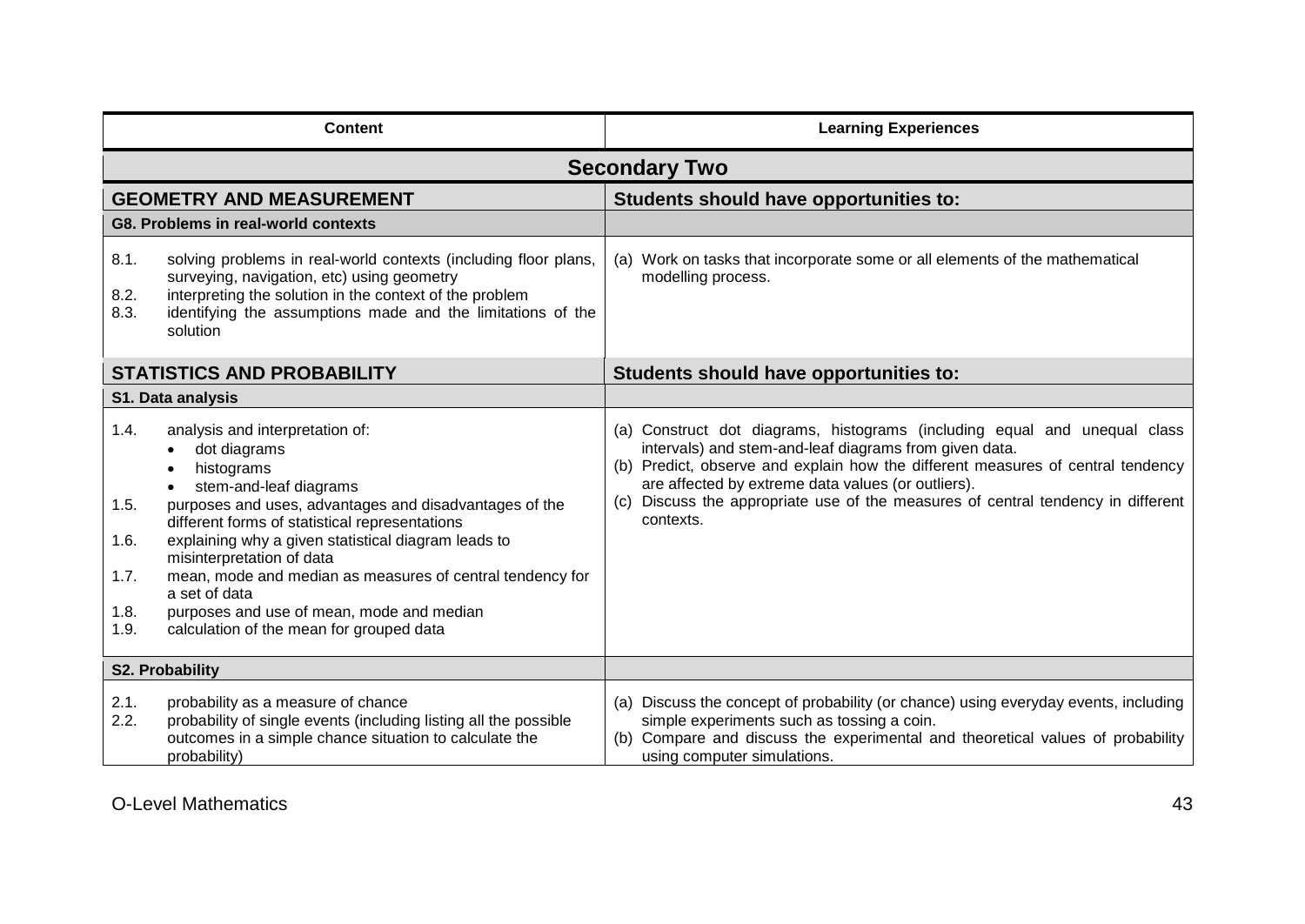| <b>Content</b>                 |                                                                                                                                                                                                                                                                                                                                                                                                                                  | <b>Learning Experiences</b>                                                                                                                                                                                                                                                                                                                                                                          |  |
|--------------------------------|----------------------------------------------------------------------------------------------------------------------------------------------------------------------------------------------------------------------------------------------------------------------------------------------------------------------------------------------------------------------------------------------------------------------------------|------------------------------------------------------------------------------------------------------------------------------------------------------------------------------------------------------------------------------------------------------------------------------------------------------------------------------------------------------------------------------------------------------|--|
| <b>Secondary Three/Four</b>    |                                                                                                                                                                                                                                                                                                                                                                                                                                  |                                                                                                                                                                                                                                                                                                                                                                                                      |  |
|                                | <b>NUMBER AND ALGEBRA</b>                                                                                                                                                                                                                                                                                                                                                                                                        | Students should have opportunities to:                                                                                                                                                                                                                                                                                                                                                               |  |
|                                | N1. Numbers and their operations                                                                                                                                                                                                                                                                                                                                                                                                 |                                                                                                                                                                                                                                                                                                                                                                                                      |  |
| 1.8.<br>1.9.<br>1.10.          | use of standard form $A \times 10^n$ , where <i>n</i> is an integer, and<br>$1 \leq A < 10$<br>positive, negative, zero and fractional indices<br>laws of indices                                                                                                                                                                                                                                                                | (a) Discuss examples of very large and very small numbers, e.g. world<br>population in billions ( $10^9$ ) and size of atom in nanometres ( $10^{-9}$ ), and<br>express the numbers in standard form.<br>(b) Describe and compare numbers written in index form, e.g. "Which is greater,<br>$2^{10}$ or $10^2$ ?", and explain how to multiply and divide such numbers using the<br>laws of indices. |  |
|                                | N6. Functions and graphs                                                                                                                                                                                                                                                                                                                                                                                                         |                                                                                                                                                                                                                                                                                                                                                                                                      |  |
| 6.8.<br>6.9.<br>6.10.<br>6.11. | sketching the graphs of quadratic functions given in the form:<br>• $y = (x-p)^2 + q$<br>• $y = -(x-p)^2 + q$<br>$y=(x-a)(x-b)$<br>$y = -(x-a)(x-b)$<br>graphs of power functions $y = ax^n$ , where $n = -2, -1, 0, 1, 2, 3,$<br>and simple sums of not more than three of these<br>graphs of exponential functions $y = ka^x$ , where a is a positive<br>integer<br>estimation of the gradient of a curve by drawing a tangent | (a) Use Graphmatica or other graphing software to explore the characteristics of<br>various functions.<br>(b) Work in groups to match and justify sketches of graphs with their respective<br>functions.                                                                                                                                                                                             |  |
|                                | N7. Equations and inequalities                                                                                                                                                                                                                                                                                                                                                                                                   |                                                                                                                                                                                                                                                                                                                                                                                                      |  |
| 7.10.<br>7.11.                 | solving quadratic equations in one variable by:<br>use of formula<br>completing the square for $y = x^2 + px + q$<br>graphical method<br>solving fractional equations that can be reduced to quadratic<br>equations such as<br>$\frac{x+4}{x+4} = x+3$                                                                                                                                                                           | (a) Explain why there are no real solutions to a quadratic equation<br>$ax^{2} + bx + c = 0$ when $b^{2} - 4ac$ is negative.<br>(b) Compare the methods of solving a linear inequality and the corresponding<br>linear equation, and their solutions.                                                                                                                                                |  |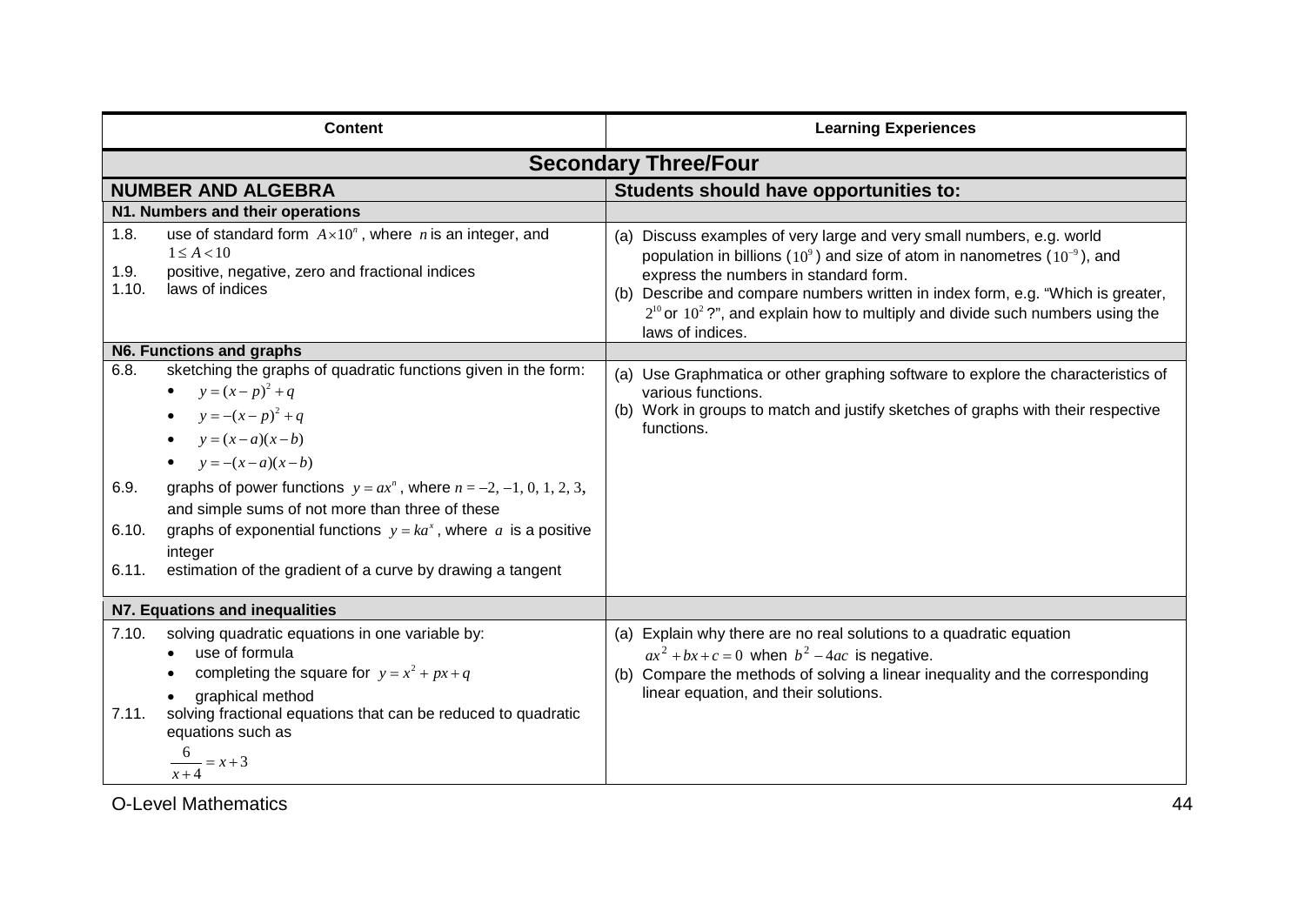| <b>Content</b>                                                                                                                                                                                                                                                                                                                                                                                                                                                                                       |                                                                                                                                                                                                                                   | <b>Learning Experiences</b>                                                                                                                                                                                                                                                                                           |
|------------------------------------------------------------------------------------------------------------------------------------------------------------------------------------------------------------------------------------------------------------------------------------------------------------------------------------------------------------------------------------------------------------------------------------------------------------------------------------------------------|-----------------------------------------------------------------------------------------------------------------------------------------------------------------------------------------------------------------------------------|-----------------------------------------------------------------------------------------------------------------------------------------------------------------------------------------------------------------------------------------------------------------------------------------------------------------------|
|                                                                                                                                                                                                                                                                                                                                                                                                                                                                                                      |                                                                                                                                                                                                                                   | <b>Secondary Three/Four</b>                                                                                                                                                                                                                                                                                           |
|                                                                                                                                                                                                                                                                                                                                                                                                                                                                                                      | <b>NUMBER AND ALGEBRA</b>                                                                                                                                                                                                         | Students should have opportunities to:                                                                                                                                                                                                                                                                                |
| 7.12.<br>7.13.                                                                                                                                                                                                                                                                                                                                                                                                                                                                                       | $\frac{1}{x-2} + \frac{2}{x-3} = 5$<br>solving linear inequalities in one variable, and representing the<br>solution on the number line<br>formulating a quadratic equation in one variable to solve<br>problems                  |                                                                                                                                                                                                                                                                                                                       |
|                                                                                                                                                                                                                                                                                                                                                                                                                                                                                                      |                                                                                                                                                                                                                                   |                                                                                                                                                                                                                                                                                                                       |
| N8. Set language and notation<br>8.1.<br>use of set language and the following notation:<br>Union of A and B<br>$A \cup B$<br>Intersection of A and B<br>$A \cap B$<br>is an element of "<br>$\in$<br>" is not an element of "<br>∉<br>Complement of set A<br>A'<br>$\phi$<br>The empty set<br>$\xi$<br>Universal set<br>A is a (proper) subset of B<br>$A \subset B$<br>A is a not a (proper) subset of $B$<br>$A \subset B$<br>union and intersection of two sets<br>8.2.<br>8.3.<br>Venn diagrams |                                                                                                                                                                                                                                   | (a) Use set language and notation to specify and describe sets of numbers,<br>shapes and objects, to determine whether an object belongs to a set or not,<br>and to classify objects into distinct sets.<br>(b) Use Venn diagrams to represent relationships between two sets, and<br>between a set and its elements. |
| <b>N9. Matrices</b>                                                                                                                                                                                                                                                                                                                                                                                                                                                                                  |                                                                                                                                                                                                                                   |                                                                                                                                                                                                                                                                                                                       |
| 9.1.<br>9.2.<br>9.3.<br>9.4.                                                                                                                                                                                                                                                                                                                                                                                                                                                                         | display of information in the form of a matrix of any order<br>interpreting the data in a given matrix<br>product of a scalar quantity and a matrix<br>problems involving addition, subtraction and multiplication of<br>matrices | (a) Justify if two matrices can be multiplied by checking the orders of the<br>matrices.<br>(b) Discuss some applications of matrix multiplication, e.g. decoding messages<br>and transformation matrices for movie making.                                                                                           |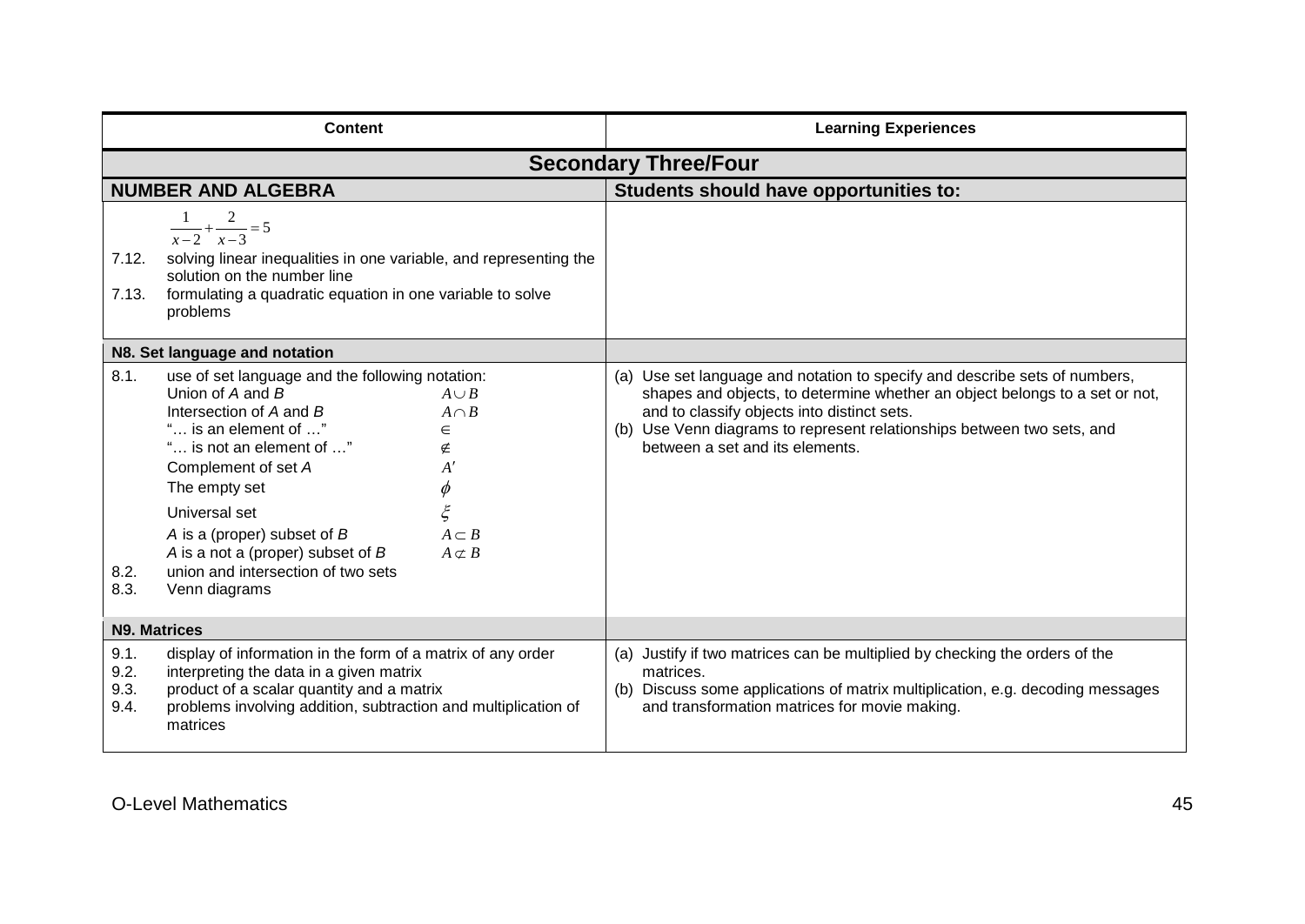| <b>Content</b>                                                                                                                                                                                                                                                                                                                                                                                                                                                                                                                                                                                | <b>Learning Experiences</b>                                                                                                                                                                                                                                |
|-----------------------------------------------------------------------------------------------------------------------------------------------------------------------------------------------------------------------------------------------------------------------------------------------------------------------------------------------------------------------------------------------------------------------------------------------------------------------------------------------------------------------------------------------------------------------------------------------|------------------------------------------------------------------------------------------------------------------------------------------------------------------------------------------------------------------------------------------------------------|
|                                                                                                                                                                                                                                                                                                                                                                                                                                                                                                                                                                                               | <b>Secondary Three/Four</b>                                                                                                                                                                                                                                |
| <b>NUMBER AND ALGEBRA</b>                                                                                                                                                                                                                                                                                                                                                                                                                                                                                                                                                                     | Students should have opportunities to:                                                                                                                                                                                                                     |
| N10. Problems in real-world contexts                                                                                                                                                                                                                                                                                                                                                                                                                                                                                                                                                          |                                                                                                                                                                                                                                                            |
| solving problems based on real-world contexts:<br>10.1.<br>in everyday life (including travel plans, transport<br>schedules, sports and games, recipes, etc)<br>involving personal and household finance (including<br>simple and compound interest, taxation, instalments,<br>utilities bills, money exchange, etc)<br>interpreting and analysing data from tables and graphs,<br>10.2.<br>including distance-time and speed-time graphs<br>interpreting the solution in the context of the problem<br>10.3.<br>identifying assumptions made and the limitations of the<br>10.4.<br>solution | Examine and make sense of data in a variety of contexts (including real data<br>(a)<br>presented in graphs, tables and formulae/equations).<br>Work on tasks that incorporate some or all of the elements of the<br>(b)<br>mathematical modelling process. |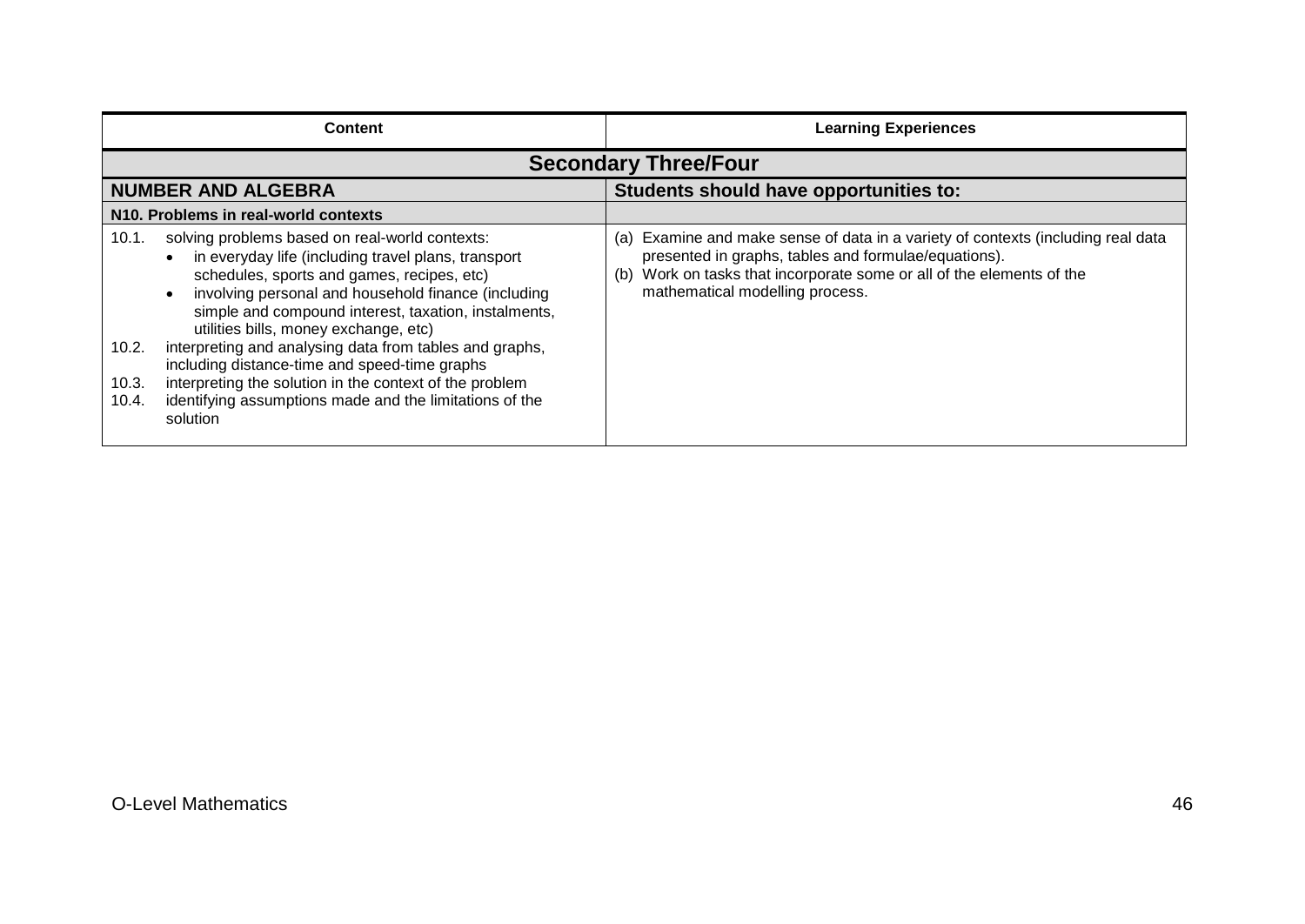| <b>Content</b>                                                                                                                                                                                                                                                                                                                                                                                                                                                                                                                                                                                                                                 | <b>Learning Experiences</b>                                                                                                                                                                                                                                                                                                                                                          |
|------------------------------------------------------------------------------------------------------------------------------------------------------------------------------------------------------------------------------------------------------------------------------------------------------------------------------------------------------------------------------------------------------------------------------------------------------------------------------------------------------------------------------------------------------------------------------------------------------------------------------------------------|--------------------------------------------------------------------------------------------------------------------------------------------------------------------------------------------------------------------------------------------------------------------------------------------------------------------------------------------------------------------------------------|
|                                                                                                                                                                                                                                                                                                                                                                                                                                                                                                                                                                                                                                                | <b>Secondary Three/Four</b>                                                                                                                                                                                                                                                                                                                                                          |
| <b>GEOMETRY AND MEASUREMENT</b>                                                                                                                                                                                                                                                                                                                                                                                                                                                                                                                                                                                                                | Students should have opportunities to:                                                                                                                                                                                                                                                                                                                                               |
| <b>G2. Congruence and similarity</b>                                                                                                                                                                                                                                                                                                                                                                                                                                                                                                                                                                                                           |                                                                                                                                                                                                                                                                                                                                                                                      |
| 2.7.<br>determining whether two triangles are:<br>congruent<br>similar<br>ratio of areas of similar plane figures<br>2.8.<br>ratio of volumes of similar solids<br>2.9.                                                                                                                                                                                                                                                                                                                                                                                                                                                                        | (a) Construct triangles with given conditions, e.g. "3 sides", "3 angles", "2 sides, 1<br>angle", and "2 angles, 1 side", and examine what conditions are necessary for<br>congruency/similarity.                                                                                                                                                                                    |
| <b>G3. Properties of circles</b>                                                                                                                                                                                                                                                                                                                                                                                                                                                                                                                                                                                                               |                                                                                                                                                                                                                                                                                                                                                                                      |
| 3.1.<br>symmetry properties of circles:<br>equal chords are equidistant from the centre<br>the perpendicular bisector of a chord passes through the<br>centre<br>tangents from an external point are equal in length<br>the line joining an external point to the centre of the circle<br>bisects the angle between the tangents<br>3.2.<br>angle properties of circles:<br>angle in a semicircle is a right angle<br>angle between tangent and radius of a circle is a right<br>angle<br>angle at the centre is twice the angle at the circumference<br>angles in the same segment are equal<br>angles in opposite segments are supplementary | (a) Use paper folding to visualise symmetric properties of circles, e.g. "the<br>perpendicular bisector of a chord passes through the centre".<br>(b) Use GSP or other dynamic geometry software to explore the properties of<br>circles, and use geometrical terms correctly for effective communication.                                                                           |
| G4. Pythagoras' theorem and trigonometry                                                                                                                                                                                                                                                                                                                                                                                                                                                                                                                                                                                                       |                                                                                                                                                                                                                                                                                                                                                                                      |
| 4.4.<br>extending sine and cosine to obtuse angles<br>use of the formula $\frac{1}{2}ab\sin C$ for the area of a triangle<br>4.5.<br>4.6.<br>use of sine rule and cosine rule for any triangle<br>problems in two and three dimensions including those<br>4.7.<br>involving angles of elevation and depression and bearings                                                                                                                                                                                                                                                                                                                    | (a) Visualise height, north direction, right-angled triangle, etc. from 2D drawings of<br>3D situations.<br>(b) Use the sine and cosine rules to articulate the relationships between the sides<br>and angles of a triangle, e.g. the lengths of the sides are proportional to sine of<br>the corresponding angles, Pythagoras theorem is a special case of the cosine<br>rule, etc. |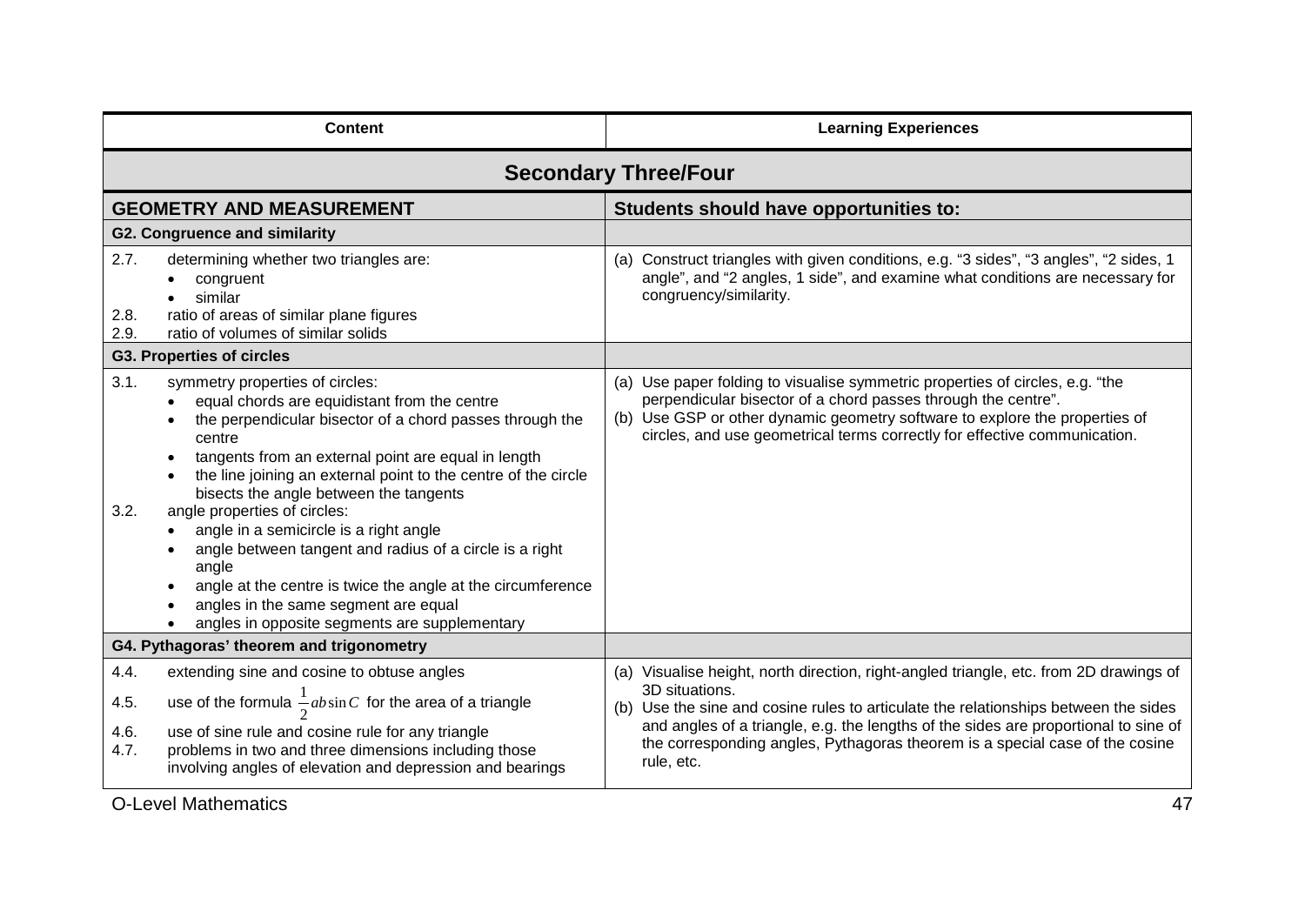| <b>Content</b>               |                                                                                                                                                                                                                                                                                                                              | <b>Learning Experiences</b>                                                                                                                                                                                                                                                                                                                                                                                                                                                        |
|------------------------------|------------------------------------------------------------------------------------------------------------------------------------------------------------------------------------------------------------------------------------------------------------------------------------------------------------------------------|------------------------------------------------------------------------------------------------------------------------------------------------------------------------------------------------------------------------------------------------------------------------------------------------------------------------------------------------------------------------------------------------------------------------------------------------------------------------------------|
|                              |                                                                                                                                                                                                                                                                                                                              | <b>Secondary Three/Four</b>                                                                                                                                                                                                                                                                                                                                                                                                                                                        |
|                              | <b>GEOMETRY AND MEASUREMENT</b>                                                                                                                                                                                                                                                                                              | Students should have opportunities to:                                                                                                                                                                                                                                                                                                                                                                                                                                             |
|                              | <b>G5. Mensuration</b>                                                                                                                                                                                                                                                                                                       |                                                                                                                                                                                                                                                                                                                                                                                                                                                                                    |
| 5.7.<br>5.8.                 | arc length, sector area and area of a segment of a circle<br>use of radian measure of angle (including conversion between<br>radians and degrees)                                                                                                                                                                            | (a) Find the arc length and sector area by considering them as fractions of the<br>circumference and area of circle respectively.<br>(b) Visualise the size of an angle of 1 radian, and estimate the size of angles in<br>radians.                                                                                                                                                                                                                                                |
|                              | <b>G6. Coordinate geometry</b>                                                                                                                                                                                                                                                                                               |                                                                                                                                                                                                                                                                                                                                                                                                                                                                                    |
| 6.1.<br>6.2.<br>6.3.<br>6.4. | finding the gradient of a straight line given the coordinates of<br>two points on it<br>finding the length of a line segment given the coordinates of<br>its end points<br>interpreting and finding the equation of a straight line graph in<br>the form $y = mx + c$<br>geometric problems involving the use of coordinates | (a) Extend their intuitive understanding of gradient as ratio of vertical change to<br>horizontal change to a formal treatment using the coordinates of two points on<br>the line.<br>(b) Use GSP or other dynamic geometry software to explore and describe the<br>gradients of straight lines, including the gradient of a vertical line as undefined,<br>and to investigate how the signs of $y_2 - y_1$ and $x_2 - x_1$ affect the sign of the<br>gradient of a straight line. |
|                              | <b>G7. Vectors in two dimensions</b>                                                                                                                                                                                                                                                                                         |                                                                                                                                                                                                                                                                                                                                                                                                                                                                                    |
| 7.1.                         | use of notations: $\begin{pmatrix} x \\ y \end{pmatrix}$ , $\overrightarrow{AB}$ , $\mathbf{a}$ , $\left  \overrightarrow{AB} \right $ and $\left  \mathbf{a} \right $                                                                                                                                                       | (a) Represent graphically the sum and difference of two vectors, and a multiple of<br>a vector.<br>(b) Give examples to illustrate the resultant of two vectors.                                                                                                                                                                                                                                                                                                                   |
| 7.2.<br>7.3.                 | representing a vector as a directed line segment                                                                                                                                                                                                                                                                             |                                                                                                                                                                                                                                                                                                                                                                                                                                                                                    |
| 7.4.                         | translation by a vector<br>position vectors                                                                                                                                                                                                                                                                                  |                                                                                                                                                                                                                                                                                                                                                                                                                                                                                    |
| 7.5.                         | magnitude of a vector $\begin{pmatrix} x \\ y \end{pmatrix}$ as $\sqrt{x^2 + y^2}$                                                                                                                                                                                                                                           |                                                                                                                                                                                                                                                                                                                                                                                                                                                                                    |
| 7.6.<br>7.7.                 | use of sum and difference of two vectors to express given<br>vectors in terms of two coplanar vectors<br>multiplication of a vector by a scalar                                                                                                                                                                              |                                                                                                                                                                                                                                                                                                                                                                                                                                                                                    |
| 7.8.                         | geometric problems involving the use of vectors                                                                                                                                                                                                                                                                              |                                                                                                                                                                                                                                                                                                                                                                                                                                                                                    |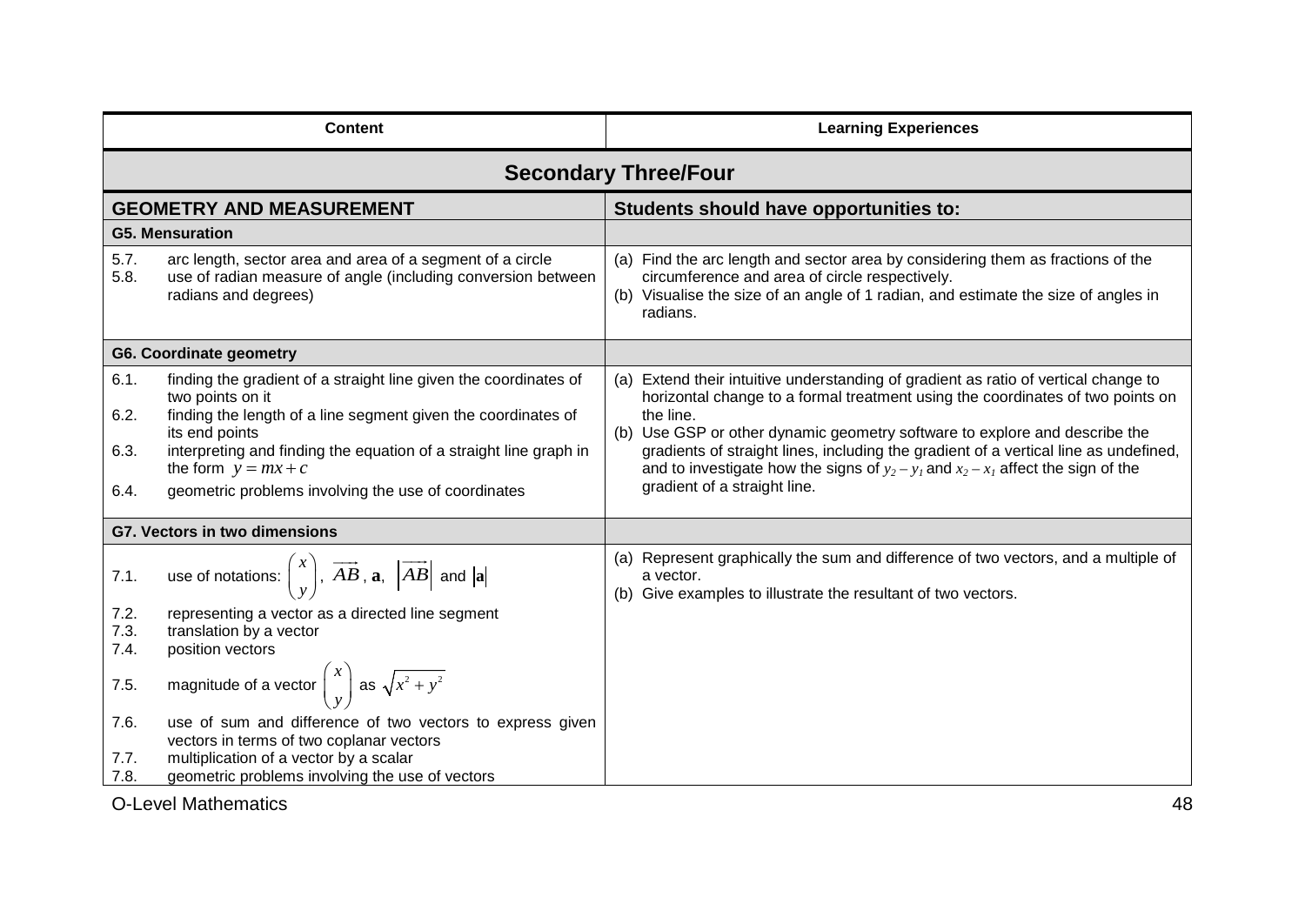| <b>Content</b>                                     |                                                                                                                                                                                                                                                                                                                                                                                                                                                                                                    | <b>Learning Experiences</b>                                                                                                                                                                                                    |
|----------------------------------------------------|----------------------------------------------------------------------------------------------------------------------------------------------------------------------------------------------------------------------------------------------------------------------------------------------------------------------------------------------------------------------------------------------------------------------------------------------------------------------------------------------------|--------------------------------------------------------------------------------------------------------------------------------------------------------------------------------------------------------------------------------|
|                                                    |                                                                                                                                                                                                                                                                                                                                                                                                                                                                                                    | <b>Secondary Three/Four</b>                                                                                                                                                                                                    |
|                                                    | <b>GEOMETRY AND MEASUREMENT</b>                                                                                                                                                                                                                                                                                                                                                                                                                                                                    | Students should have opportunities to:                                                                                                                                                                                         |
|                                                    | G8. Problems in real-world contexts                                                                                                                                                                                                                                                                                                                                                                                                                                                                |                                                                                                                                                                                                                                |
| 8.1.<br>8.2.<br>8.3.                               | solving problems in real-world contexts (including floor plans,<br>surveying, navigation, etc) using geometry<br>interpreting the solution in the context of the problem<br>identifying the assumptions made and the limitations of the<br>solution                                                                                                                                                                                                                                                | (a) Work on tasks that incorporate some or all elements of the mathematical<br>modelling process.                                                                                                                              |
|                                                    | <b>STATISTICS AND PROBABILITY</b>                                                                                                                                                                                                                                                                                                                                                                                                                                                                  | Students should have opportunities to:                                                                                                                                                                                         |
|                                                    | <b>S1. Data analysis</b>                                                                                                                                                                                                                                                                                                                                                                                                                                                                           |                                                                                                                                                                                                                                |
| 1.10.<br>1.11.<br>1.12.<br>1.13.<br>1.14.<br>1.15. | quartiles and percentiles<br>range, interquartile range and standard deviation as<br>measures of spread for a set of data<br>analysis and interpretation of:<br>• cumulative frequency diagrams<br>box-and-whisker plots<br>purposes and uses, advantages and disadvantages of the<br>different forms of statistical representations<br>calculation of the standard deviation for a set of data (grouped<br>and ungrouped)<br>using the mean and standard deviation to compare two sets<br>of data | (a) Compare the means and standard deviations of two sets of data.<br>(b) Discuss examples of inappropriate representations of data from newspapers<br>and other sources, e.g. whether certain representations are misleading. |
| <b>S2. Probability</b>                             |                                                                                                                                                                                                                                                                                                                                                                                                                                                                                                    |                                                                                                                                                                                                                                |
| 2.3.<br>2.4.                                       | probability of simple combined events (including using<br>possibility diagrams and tree diagrams, where appropriate)<br>addition and multiplication of probabilities<br>(mutually exclusive events and independent events)                                                                                                                                                                                                                                                                         | (a) Discuss and differentiate between mutually exclusive and non-mutually<br>exclusive events, and between independent and dependent events.                                                                                   |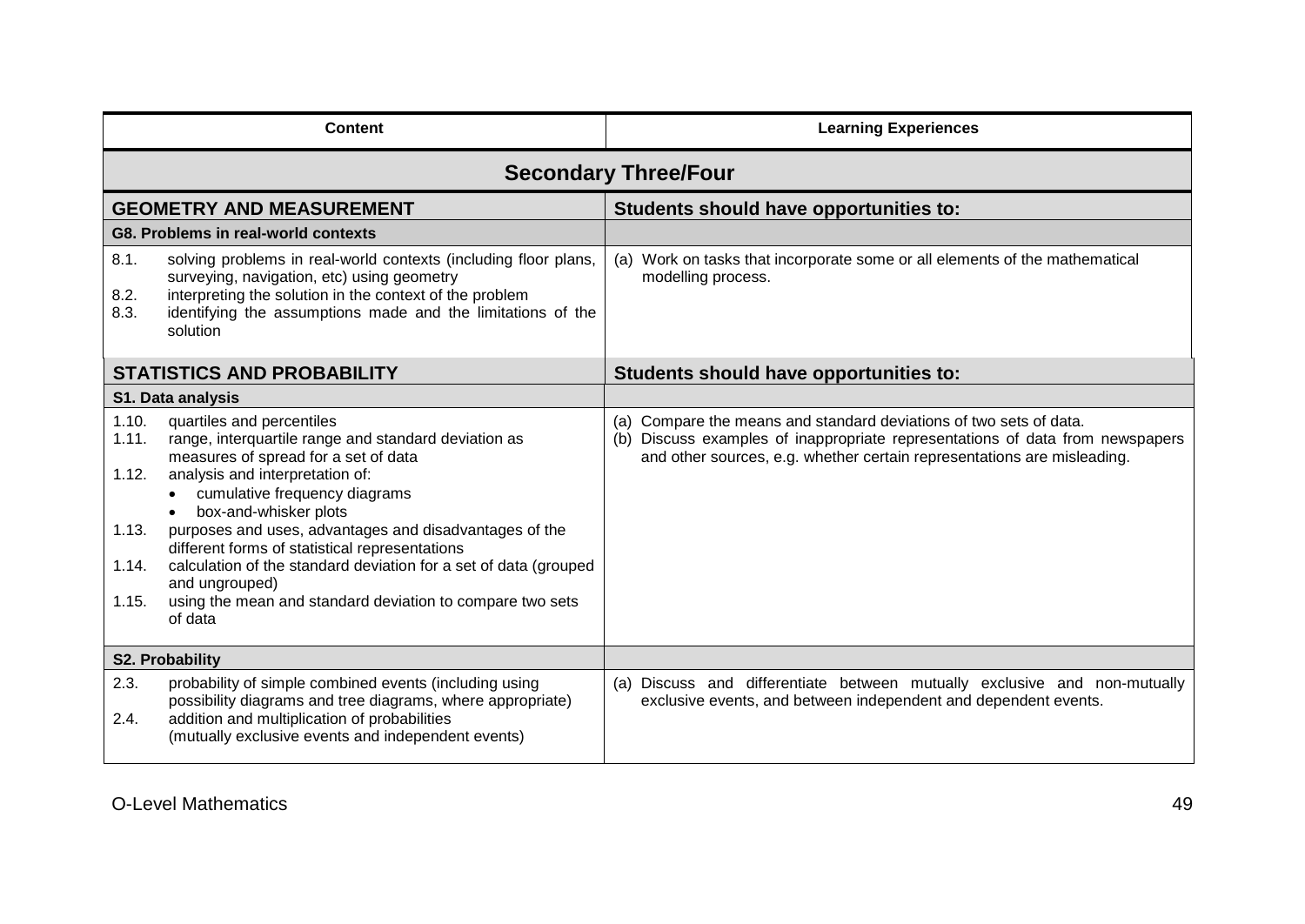# **Chapter 5 N(A)-Level Mathematics Syllabus**

**Aims of Syllabus Syllabus Organisation Content by Strand Content and Learning Experiences by Level**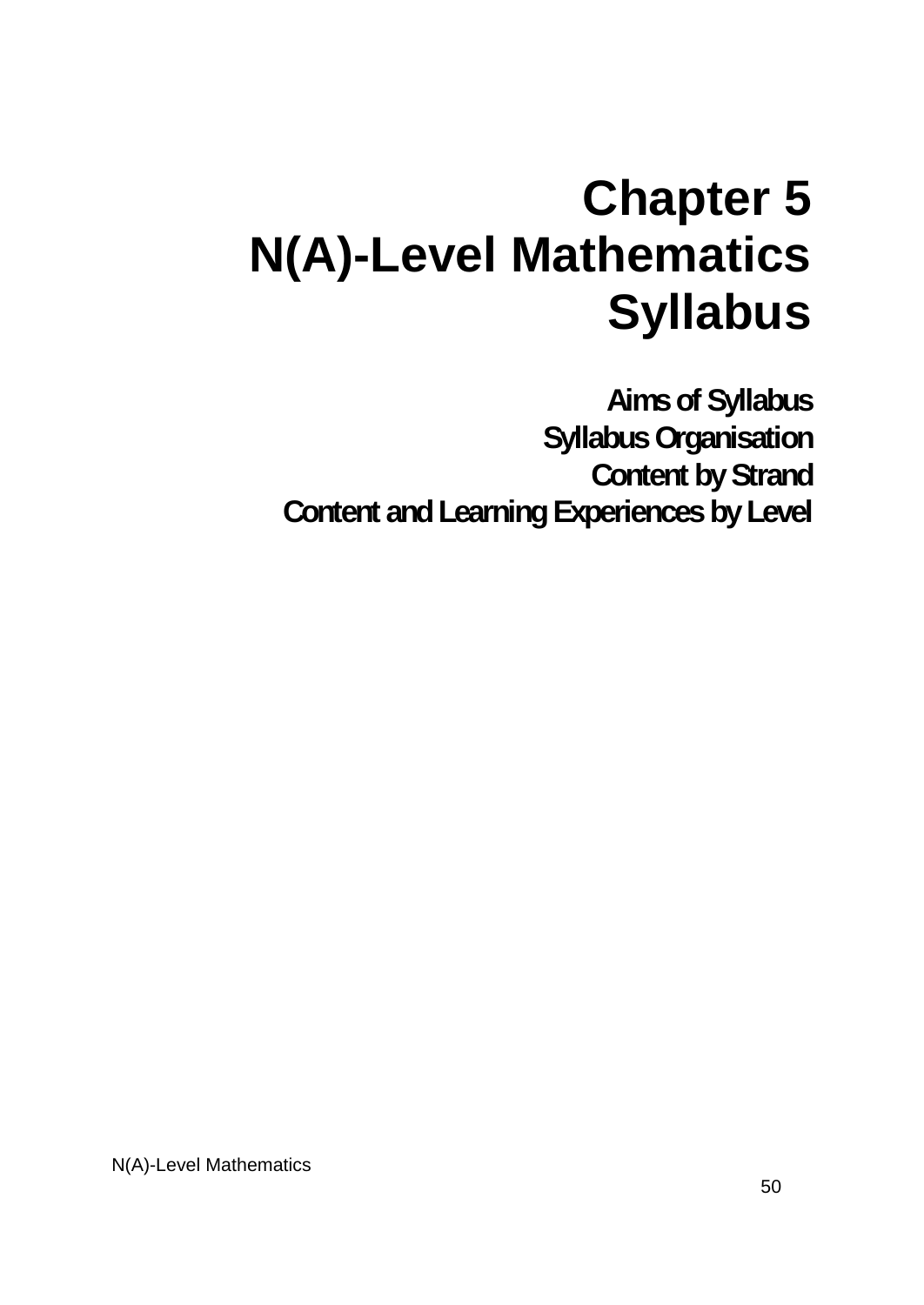# **Aims of Syllabus**

The N(A)-Level Mathematics syllabus aims to enable all students to:

- acquire mathematical concepts and skills for continuous learning in mathematics and to support learning in other subjects;
- develop thinking, reasoning, communication, application and metacognitive skills through a mathematical approach to problem-solving;
- connect ideas within mathematics and between mathematics and other subjects through applications of mathematics; and
- build confidence and foster interest in mathematics.

## **Syllabus Organisation**

The syllabus is organised along 3 content strands with a listing of mathematical processes that cut across the 3 strands.

| 3 Content Strands + 1 Process Strand              |  |                                   |
|---------------------------------------------------|--|-----------------------------------|
| Number and Algebra<br>Geometry and<br>Measurement |  | <b>Statistics and Probability</b> |
| <b>Mathematical Processes</b>                     |  |                                   |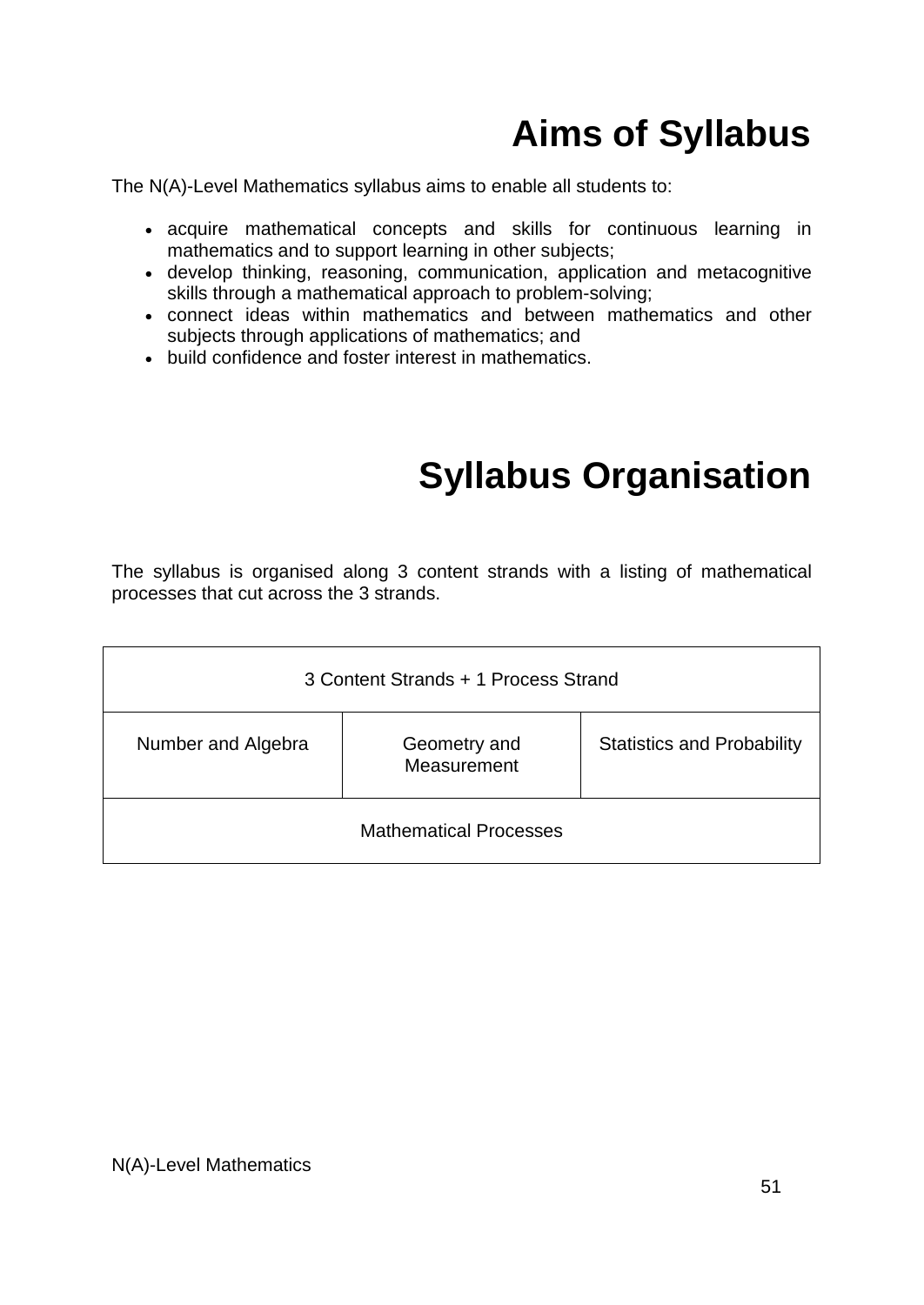### **Strand: Mathematical Processes**

Mathematical processes refer to the process skills involved in the process of acquiring and applying mathematical knowledge. This includes *reasoning, communication and connections*, *applications and modelling*, and *thinking skills and heuristics* that are important in mathematical problem solving and beyond.

At the secondary level, students gradually move from inductive arguments to deductive arguments and justifications (e.g. to justify a mathematical statement using a short chain of logical reasoning or to disprove a statement by a counter example). They will continue to make connections among mathematical ideas, and between mathematics and the real world. They should be able to read and critique arguments that are supported by mathematics.

Greater attention will be given to applications and modelling at the secondary level, as students become more mature and aware of their immediate environment and phenomenon. Besides learning standard mathematical models, students should, under teacher guidance, develop an awareness and understanding of the mathematical modelling process. They work on real-world problems either individually or in groups. They would need to understand the real-world situation, make assumptions about the situation, devise a mathematical model to solve the problem, and interpret the solution in the context of the situation. The process of mathematical modelling widens and deepens students' understanding of mathematics, and helps them develop important 21<sup>st</sup> century skills, including collaboration, creativity, communication and critical thinking.

The teaching of process skills should be deliberate and yet integrated with the learning of concepts and skills. Students should be exposed to problem solving approaches such as the Polya's model and the steps in a modelling process in class. Teachers could "think aloud" to give attention to these processes and make them visible to students. Students should be given opportunities to work in groups and use ICT tools for modelling tasks. ICT tools empower students to work on problems which would otherwise require more advanced mathematics or computations that are too tedious and repetitive. Through practice, students will develop habits and strategies that will help them be better and more independent learners.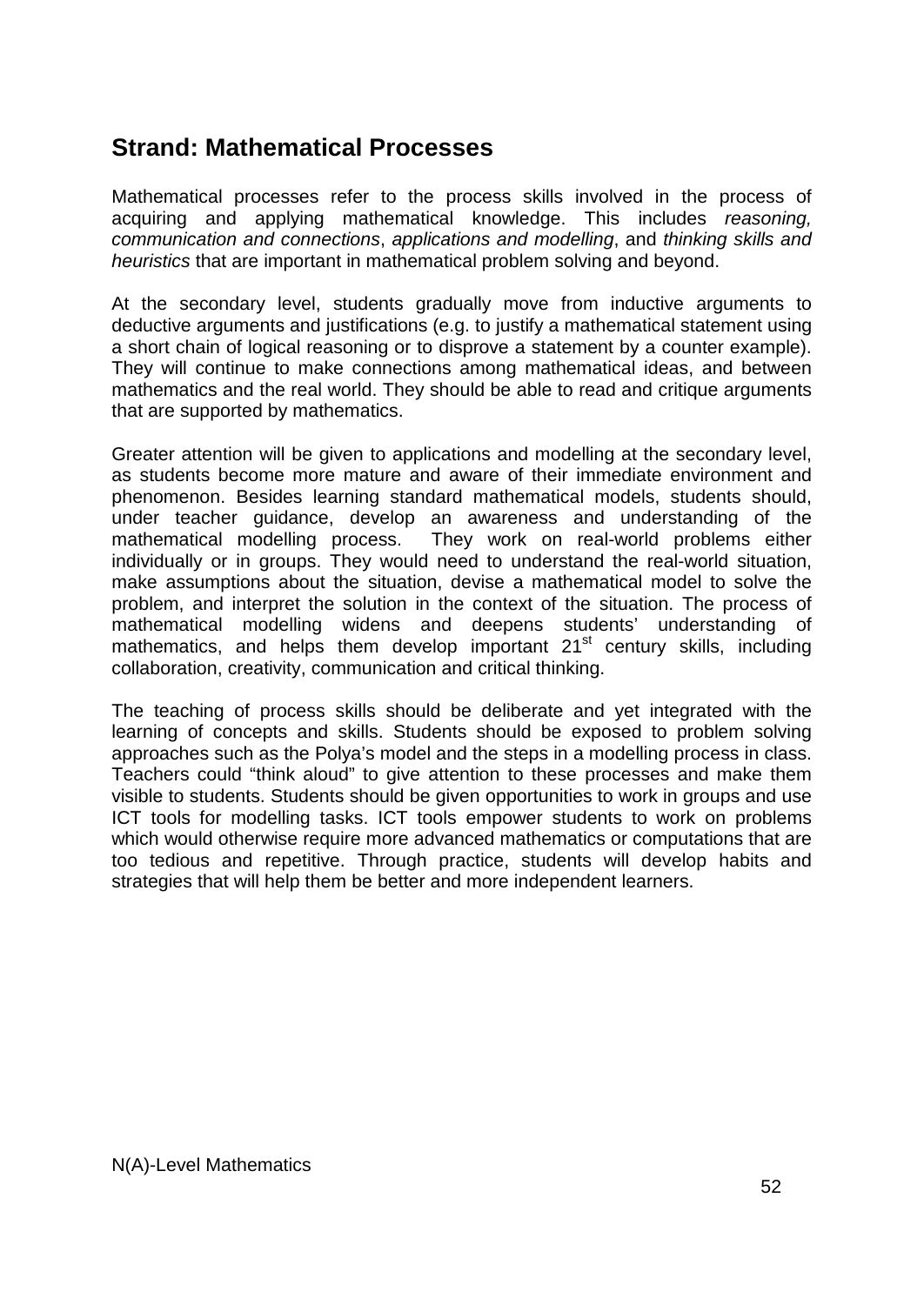| No.             | <b>Processes</b>                               | <b>Indicators</b>                                                                                                                                                                                                                                                                                                                                                                                                                                                                                                                                                                                                                                                                                                                                                                                                                                      |  |
|-----------------|------------------------------------------------|--------------------------------------------------------------------------------------------------------------------------------------------------------------------------------------------------------------------------------------------------------------------------------------------------------------------------------------------------------------------------------------------------------------------------------------------------------------------------------------------------------------------------------------------------------------------------------------------------------------------------------------------------------------------------------------------------------------------------------------------------------------------------------------------------------------------------------------------------------|--|
|                 | <b>MATHEMATICAL PROCESSES</b>                  |                                                                                                                                                                                                                                                                                                                                                                                                                                                                                                                                                                                                                                                                                                                                                                                                                                                        |  |
| MP <sub>1</sub> | Reasoning,<br>Communication<br>and Connections | Use appropriate representations, mathematical language<br>$\bullet$<br>(including notations, symbols and conventions) and<br>technology to present and communicate mathematical ideas<br>Reason inductively and deductively, including:<br>$\bullet$<br>Explaining or justifying/verifying a mathematical<br>$\star$<br>solution/statement<br>Drawing logical conclusions<br>$\ast$<br>Making inferences<br>$\star$<br>Writing mathematical arguments<br>$\star$<br>Make connections within mathematics, between mathematics<br>and other disciplines, and between mathematics and the real<br>world                                                                                                                                                                                                                                                   |  |
| MP <sub>2</sub> | <b>Applications and</b><br><b>Modelling</b>    | Apply mathematics concepts and skills to solve problems in a<br>$\bullet$<br>variety of contexts within or outside mathematics, including:<br>Identifying the appropriate mathematical representations<br>$\ast$<br>or standard models for a problem<br>Using appropriate mathematical concepts, skills<br>$\star$<br>(including tools and algorithm) to solve a problem<br>Understand the nature of the mathematical modelling<br>$\bullet$<br>process, including:<br>Formulating a real world problem into a mathematical<br>$\star$<br>model by making suitable assumptions and simplification<br>and identifying suitable mathematical representations<br>Applying mathematics to solve the problem<br>$\ast$<br>Interpreting the mathematical solution in the context of<br>$\star$<br>the problem<br>Refining and improving the model<br>$\star$ |  |
| MP3             | <b>Thinking Skills</b><br>and Heuristics       | Use thinking skills such as:<br>$\bullet$<br>Classifying<br>$\star$<br>Comparing<br>$\star$<br>Sequencing<br>$\ast$<br>Generalising<br>Induction<br>$\ast$<br>Deduction<br>$\ast$<br>Analysing (from whole to parts)<br>$\star$<br>Synthesizing (from parts to whole)<br>$\star$<br>Use a problem-solving model such as Polya's model<br>Use heuristics such as:<br>Drawing a diagram<br>$\star$<br>Tabulating<br>$\star$<br>Guess and check<br>$\star$<br>Working backwards<br>$\star$<br>Simplifying a problem<br>*.<br>Considering special cases<br>$\star$                                                                                                                                                                                                                                                                                         |  |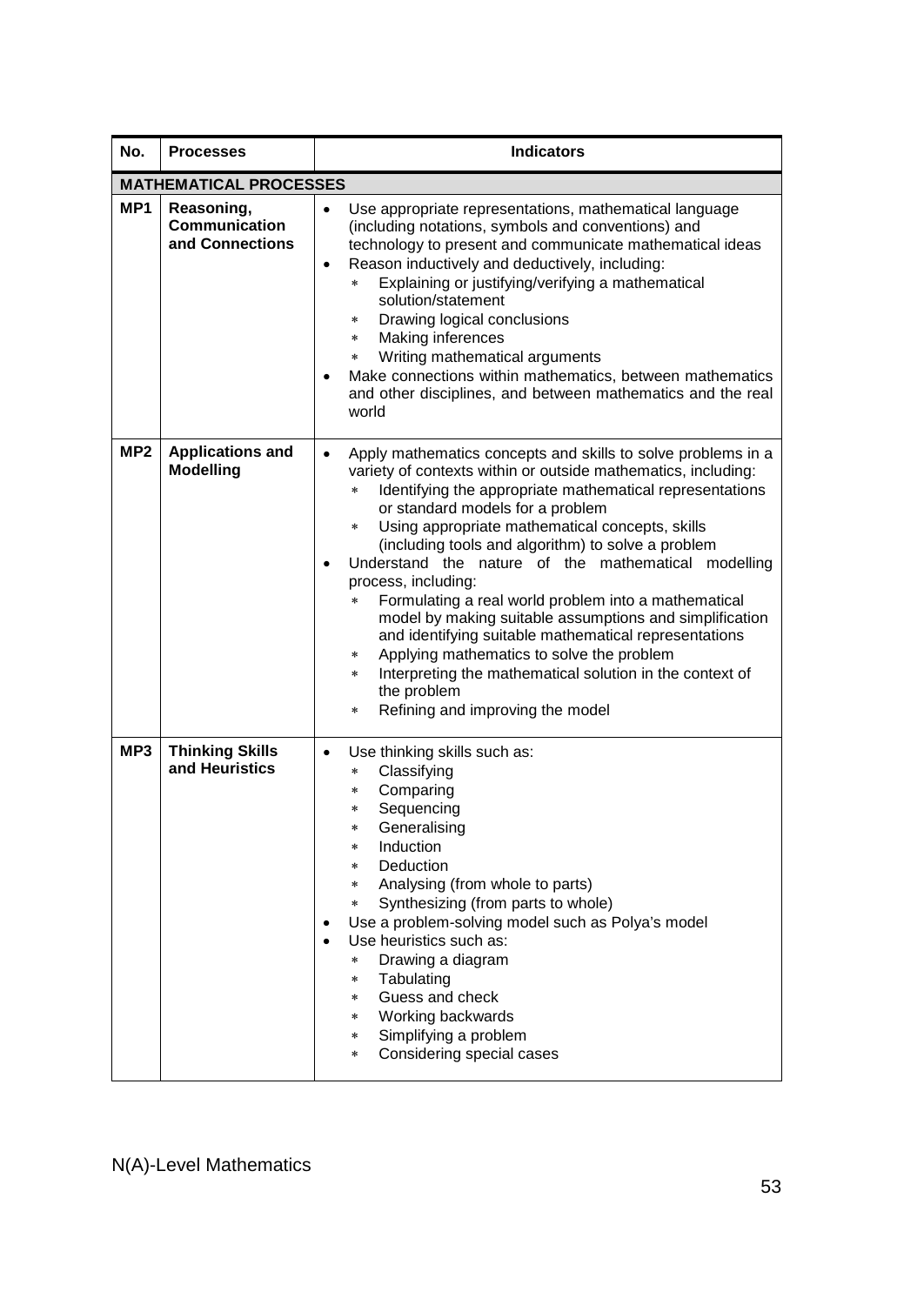# **Content & Learning Experiences by Level**

In this section, the content is listed by levels and learning experiences statements are included.

The learning experiences for the N(A)-Level Mathematics syllabus should provide opportunities for students to:

- enhance conceptual understanding through use of various mathematical tools including ICT tools;
- apply concepts and skills learnt in real-world context;
- communicate their reasoning and connections through various mathematical tasks and activities; and
- build confidence and foster interest in mathematics.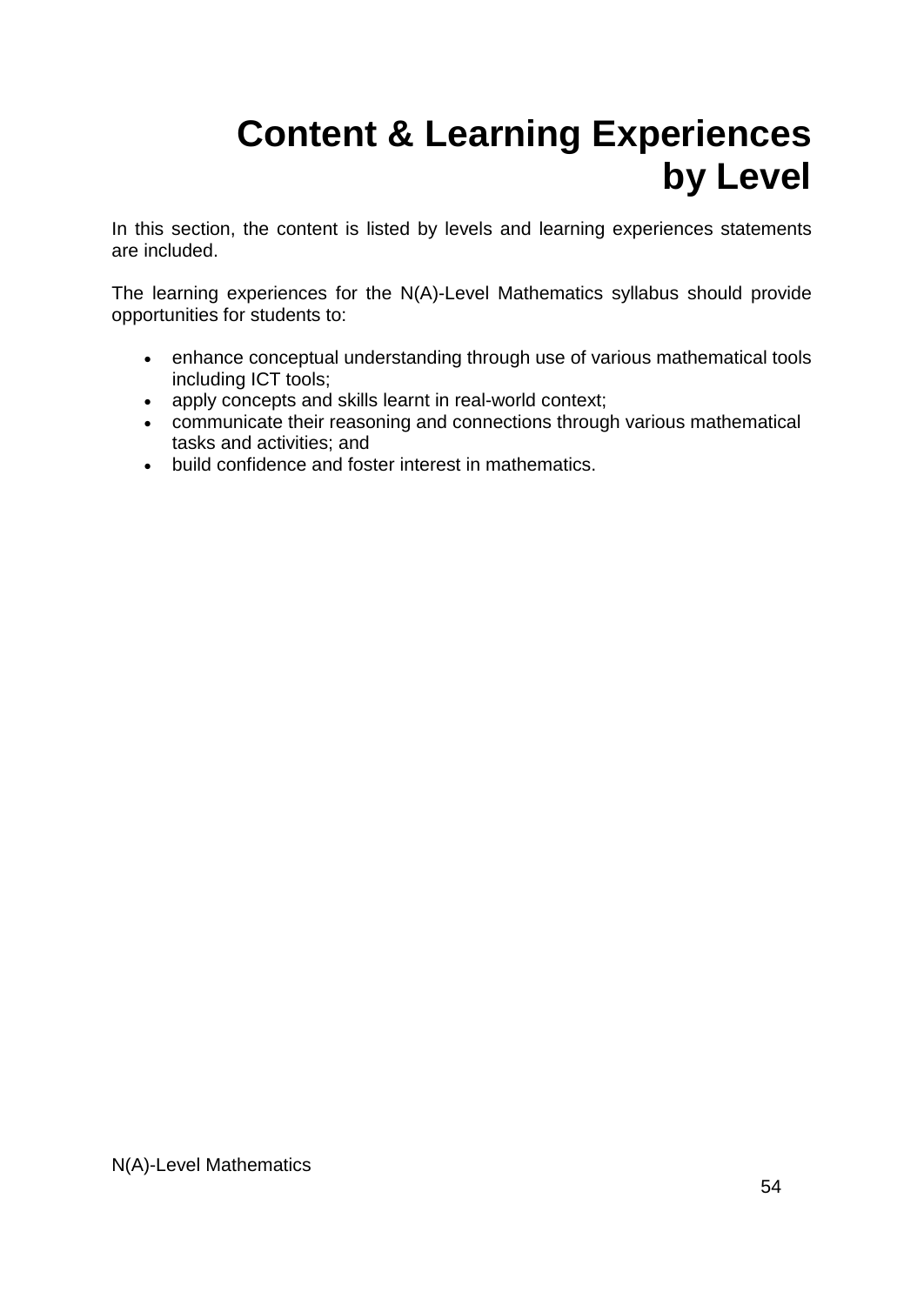| <b>Content</b>                                                                                                                                                                                                                                                                                                                                                                                                                                                                                                                                                                                                                                      | <b>Learning Experiences</b>                                                                                                                                                                                                                                                                                                                                                                                                                                                                                                                                                                                                                                                                                                                                                                                                                                                                                                                |
|-----------------------------------------------------------------------------------------------------------------------------------------------------------------------------------------------------------------------------------------------------------------------------------------------------------------------------------------------------------------------------------------------------------------------------------------------------------------------------------------------------------------------------------------------------------------------------------------------------------------------------------------------------|--------------------------------------------------------------------------------------------------------------------------------------------------------------------------------------------------------------------------------------------------------------------------------------------------------------------------------------------------------------------------------------------------------------------------------------------------------------------------------------------------------------------------------------------------------------------------------------------------------------------------------------------------------------------------------------------------------------------------------------------------------------------------------------------------------------------------------------------------------------------------------------------------------------------------------------------|
|                                                                                                                                                                                                                                                                                                                                                                                                                                                                                                                                                                                                                                                     | <b>Secondary One</b>                                                                                                                                                                                                                                                                                                                                                                                                                                                                                                                                                                                                                                                                                                                                                                                                                                                                                                                       |
| <b>NUMBER AND ALGEBRA</b>                                                                                                                                                                                                                                                                                                                                                                                                                                                                                                                                                                                                                           | Students should have opportunities to:                                                                                                                                                                                                                                                                                                                                                                                                                                                                                                                                                                                                                                                                                                                                                                                                                                                                                                     |
| N1. Numbers and their operations                                                                                                                                                                                                                                                                                                                                                                                                                                                                                                                                                                                                                    |                                                                                                                                                                                                                                                                                                                                                                                                                                                                                                                                                                                                                                                                                                                                                                                                                                                                                                                                            |
| 1.1.<br>primes and prime factorisation<br>1.2.<br>finding highest common factor (HCF) and lowest common<br>multiple (LCM), squares, cubes, square roots and cube roots<br>by prime factorisation<br>1.3.<br>negative numbers, integers, rational numbers, real numbers<br>and their four operations<br>1.4.<br>calculations with calculator<br>1.5.<br>representation and ordering of numbers on the number line<br>1.6.<br>use of $\leq, \geq, \leq, \geq$<br>1.7.<br>approximation and estimation (including rounding off numbers<br>to a required number of decimal places or significant figures,<br>and estimating the results of computation) | (a) Classify whole numbers based on their number of factors and explain why 0<br>and 1 are not primes.<br>(b) Discuss examples of negative numbers in the real world.<br>(c) Represent integers, rational numbers, and real numbers on the number line<br>as extension of whole numbers, fractions and decimals respectively.<br>(d) Use algebra discs or the AlgeDisc™ application in AlgeTools™ to make<br>sense of addition, subtraction and multiplication involving negative integers<br>and develop proficiency in the 4 operations of integers.<br>(e) Work in groups to estimate quantities (numbers and measures) in a variety of<br>contexts, compare the estimates and share the estimation strategies.<br>(f) Compare follow-through errors arising from intermediate values that are<br>rounded to different degrees of accuracy.<br>(g) Make estimates and check the reasonableness of answers obtained from<br>calculators. |
| N2. Ratio and proportion                                                                                                                                                                                                                                                                                                                                                                                                                                                                                                                                                                                                                            |                                                                                                                                                                                                                                                                                                                                                                                                                                                                                                                                                                                                                                                                                                                                                                                                                                                                                                                                            |
| 2.1.<br>comparison between two or more quantities by ratio<br>2.2.<br>relationship between ratio and fraction<br>2.3.<br>dividing a quantity in a given ratio<br>2.4.<br>ratios involving rational numbers<br>2.5.<br>equivalent ratios<br>2.6.<br>writing a ratio in its simplest form<br>2.7.<br>problems involving ratio                                                                                                                                                                                                                                                                                                                         | (a) Discuss and explain how ratios are used in everyday life.<br>(b) Use the concept of equivalent ratios to find the ratio a:b:c given the ratios a:b<br>and b:c.<br>(c) Make connections between ratios and fractions, use appropriate<br>mathematical language to describe the relationship, and use algebra to solve<br>problems, e.g. "The ratio A to B is 2:3" can be represented as:<br>"The ratio of 2:3 means "2 units to 3 units", "A is $\frac{2}{3}$ of B", or "B is $\frac{3}{2}$ of A".                                                                                                                                                                                                                                                                                                                                                                                                                                      |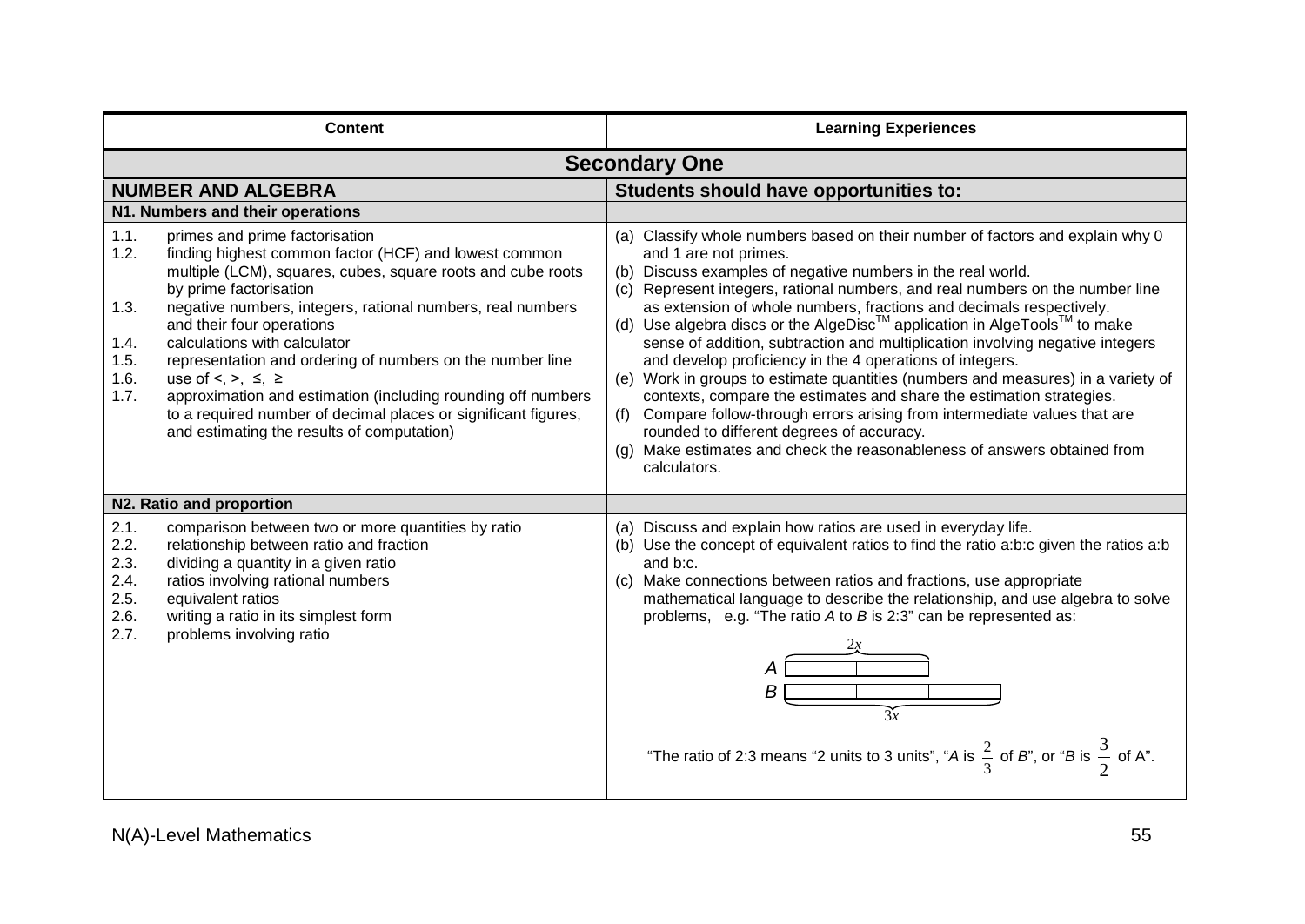| <b>Content</b>                                                                                                                                                                                                                                                                                                                                                                                                                                        | <b>Learning Experiences</b>                                                                                                                                                                                                                                                                                                                                                                                                                                                                                                                                              |
|-------------------------------------------------------------------------------------------------------------------------------------------------------------------------------------------------------------------------------------------------------------------------------------------------------------------------------------------------------------------------------------------------------------------------------------------------------|--------------------------------------------------------------------------------------------------------------------------------------------------------------------------------------------------------------------------------------------------------------------------------------------------------------------------------------------------------------------------------------------------------------------------------------------------------------------------------------------------------------------------------------------------------------------------|
| <b>Secondary One</b>                                                                                                                                                                                                                                                                                                                                                                                                                                  |                                                                                                                                                                                                                                                                                                                                                                                                                                                                                                                                                                          |
| <b>NUMBER AND ALGEBRA</b>                                                                                                                                                                                                                                                                                                                                                                                                                             | Students should have opportunities to:                                                                                                                                                                                                                                                                                                                                                                                                                                                                                                                                   |
| N3. Percentage                                                                                                                                                                                                                                                                                                                                                                                                                                        |                                                                                                                                                                                                                                                                                                                                                                                                                                                                                                                                                                          |
| 3.1.<br>expressing percentage as a fraction or decimal<br>3.2.<br>expressing one quantity as a percentage of another<br>3.3.<br>comparing two quantities by percentage<br>3.4.<br>percentages greater than 100%<br>3.5.<br>increasing/decreasing a quantity by a given percentage<br>(including concept of percentage point)<br>finding percentage increase/decrease<br>3.6.<br>3.7.<br>reverse percentages<br>3.8.<br>problems involving percentages | (a) Collect examples of percentages from newspapers and magazines and<br>discuss the meaning of percentage in each example.<br>(b) Examine bills and receipts, etc. to find examples of the uses of percentages,<br>e.g. discount, service charge, GST and other taxes and check the calculated<br>values.<br>(c) Make connections between percentages and fractions/decimals, e.g.<br>"25% of a quantity is $\frac{1}{4}$ of the quantity",<br>"20% of x is $0.2x$ ".<br>(d) Discuss misconceptions, e.g. "If $A$ is 5% more than $B$ , then $B$ is 5% less than<br>А". |
| N4. Rate and Speed                                                                                                                                                                                                                                                                                                                                                                                                                                    |                                                                                                                                                                                                                                                                                                                                                                                                                                                                                                                                                                          |
| 4.1.<br>relationships between distance, time and speed<br>4.2.<br>writing speed in different units (e.g. km/h, m/min, m/s and<br>cm/s)<br>4.3.<br>concepts of average rate, speed, constant speed and<br>average speed<br>conversion of units (e.g. km/h to m/s)<br>4.4.<br>calculation of speed, distance or time given the other two<br>4.5.<br>quantities<br>problems involving rate and speed<br>4.6.                                             | (a) Discuss examples of rates, e.g. currency exchange rates, interest rates, tax<br>rates, rate of rotation and speed.<br>(b) Find out and compare the speeds of bicycles, cars, trains, aeroplanes and<br>spaceships and their respective units to have a sense of their magnitude.<br>(c) Explain the difference between average speed and constant speed and also<br>explain why average speed is not the average of speeds.                                                                                                                                          |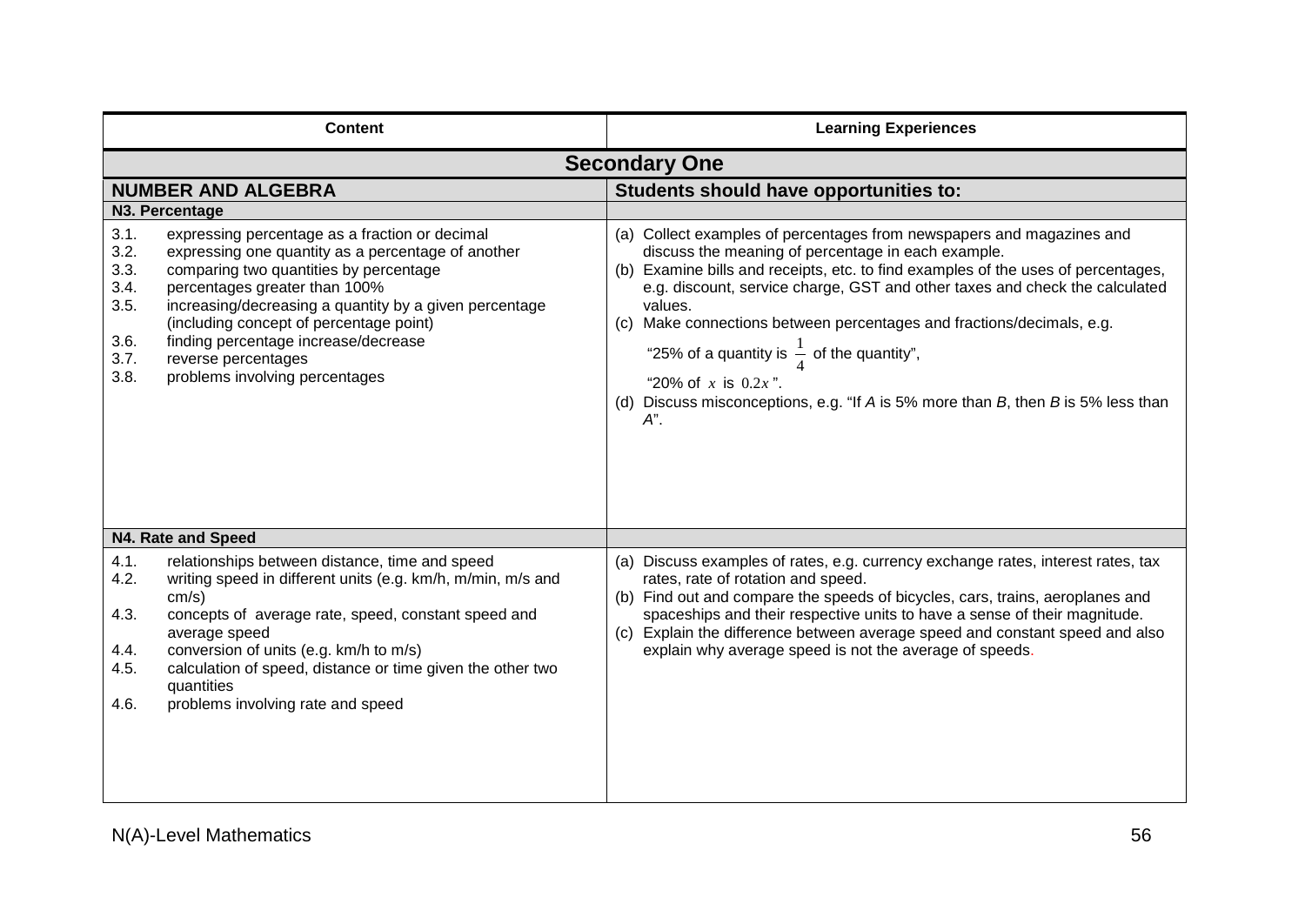| <b>Content</b>                                                                                                                                                                                                                                                                                                                                                                                                                                                                                                                                                                                                                                                                                                                                                                                                                                                                                            | <b>Learning Experiences</b>                                                                                                                                                                                                                                                                                                                                                                                                                                                                                                                                                                                                                                                                                                                                                                                                                                                                                                                                                                                                                                                                                                               |
|-----------------------------------------------------------------------------------------------------------------------------------------------------------------------------------------------------------------------------------------------------------------------------------------------------------------------------------------------------------------------------------------------------------------------------------------------------------------------------------------------------------------------------------------------------------------------------------------------------------------------------------------------------------------------------------------------------------------------------------------------------------------------------------------------------------------------------------------------------------------------------------------------------------|-------------------------------------------------------------------------------------------------------------------------------------------------------------------------------------------------------------------------------------------------------------------------------------------------------------------------------------------------------------------------------------------------------------------------------------------------------------------------------------------------------------------------------------------------------------------------------------------------------------------------------------------------------------------------------------------------------------------------------------------------------------------------------------------------------------------------------------------------------------------------------------------------------------------------------------------------------------------------------------------------------------------------------------------------------------------------------------------------------------------------------------------|
|                                                                                                                                                                                                                                                                                                                                                                                                                                                                                                                                                                                                                                                                                                                                                                                                                                                                                                           | <b>Secondary One</b>                                                                                                                                                                                                                                                                                                                                                                                                                                                                                                                                                                                                                                                                                                                                                                                                                                                                                                                                                                                                                                                                                                                      |
| <b>NUMBER AND ALGEBRA</b>                                                                                                                                                                                                                                                                                                                                                                                                                                                                                                                                                                                                                                                                                                                                                                                                                                                                                 | Students should have opportunities to:                                                                                                                                                                                                                                                                                                                                                                                                                                                                                                                                                                                                                                                                                                                                                                                                                                                                                                                                                                                                                                                                                                    |
| N5. Algebraic expressions and formulae                                                                                                                                                                                                                                                                                                                                                                                                                                                                                                                                                                                                                                                                                                                                                                                                                                                                    |                                                                                                                                                                                                                                                                                                                                                                                                                                                                                                                                                                                                                                                                                                                                                                                                                                                                                                                                                                                                                                                                                                                                           |
| 5.1.<br>using letters to represent numbers<br>5.2.<br>interpreting notations:<br>$\bullet$ ab as $a \times b$<br>• $\frac{a}{b}$ as $a \div b$ or $a \times \frac{1}{b}$<br>• $a^2$ as $a \times a$ , $a^3$ as $a \times a \times a$ , $a^2b$ as $a \times a \times b$ ,<br>$3y$ as $y + y + y$ or $3 \times y$<br>$3(x + y)$ as $3 \times (x + y)$<br>• $\frac{3+y}{5}$ as $(3+y) \div 5$ or $\frac{1}{5} \times (3+y)$<br>5.3.<br>evaluation of algebraic expressions and formulae<br>translation of simple real-world situations into algebraic<br>5.4.<br>expressions<br>5.5.<br>recognising and representing patterns/relationships by finding<br>an algebraic expression for the nth term<br>5.6.<br>addition and subtraction of linear expressions<br>5.7.<br>simplification of linear expressions with integral coefficients<br>such as<br>$2(x-3y)$<br>$4x-2(3x-5)$<br>$3(x - y) - (2y + x) - y$ | (a) Use spreadsheets, e.g. Microsoft Excel, to<br>explore the concept of variables and evaluate algebraic expressions.<br>compare and examine the differences between pairs of expressions, e.g.<br>2 <i>n</i> and 2+ <i>n</i> , $n^2$ and 2 <i>n</i> , $2n^2$ and $(2n)^2$ .<br>(b) Use algebra discs or the AlgeDisc™ application in AlgeTools™ to make<br>sense of and interpret linear expressions with integral coefficients, e.g.<br>$4x-3y$ and $-3(x-2)$ .<br>(c) Use the AlgeDisc <sup>TM</sup> application in AlgeTools <sup>TM</sup> to construct and simplify linear<br>expressions with integral coefficients.<br>(d) Work in groups to select and justify pairs of equivalent expressions.<br>(e) Write algebraic expressions to express mathematical relationships, e.g. for<br>the statement "There are 3 times as many boys as girls", if we let $x$ be the<br>number of girls, then the number of boys is $3x$ . This can also be written as<br>$b = 3g$ , where b and g are the number of boys and girls respectively.<br>Explore number patterns and write algebraic expressions to represent the<br>(f)<br>patterns. |
| N7. Equations and inequalities                                                                                                                                                                                                                                                                                                                                                                                                                                                                                                                                                                                                                                                                                                                                                                                                                                                                            |                                                                                                                                                                                                                                                                                                                                                                                                                                                                                                                                                                                                                                                                                                                                                                                                                                                                                                                                                                                                                                                                                                                                           |
| 7.1.<br>concepts of equation<br>7.2.<br>solving linear equations with integral coefficients in one<br>variable<br>formulating a linear equation in one variable to solve problems<br>7.3.                                                                                                                                                                                                                                                                                                                                                                                                                                                                                                                                                                                                                                                                                                                 | (a) Use the virtual balance in AlgeTools <sup>TM</sup> to explore the concepts of equation,<br>and to construct, simplify and solve linear equations with integral coefficients.<br>(b) Use the AlgeBar <sup>™</sup> application (for whole numbers) in AlgeTools <sup>™</sup> to<br>formulate linear equations to solve problems (Students can draw models to<br>help them formulate the equations.)                                                                                                                                                                                                                                                                                                                                                                                                                                                                                                                                                                                                                                                                                                                                     |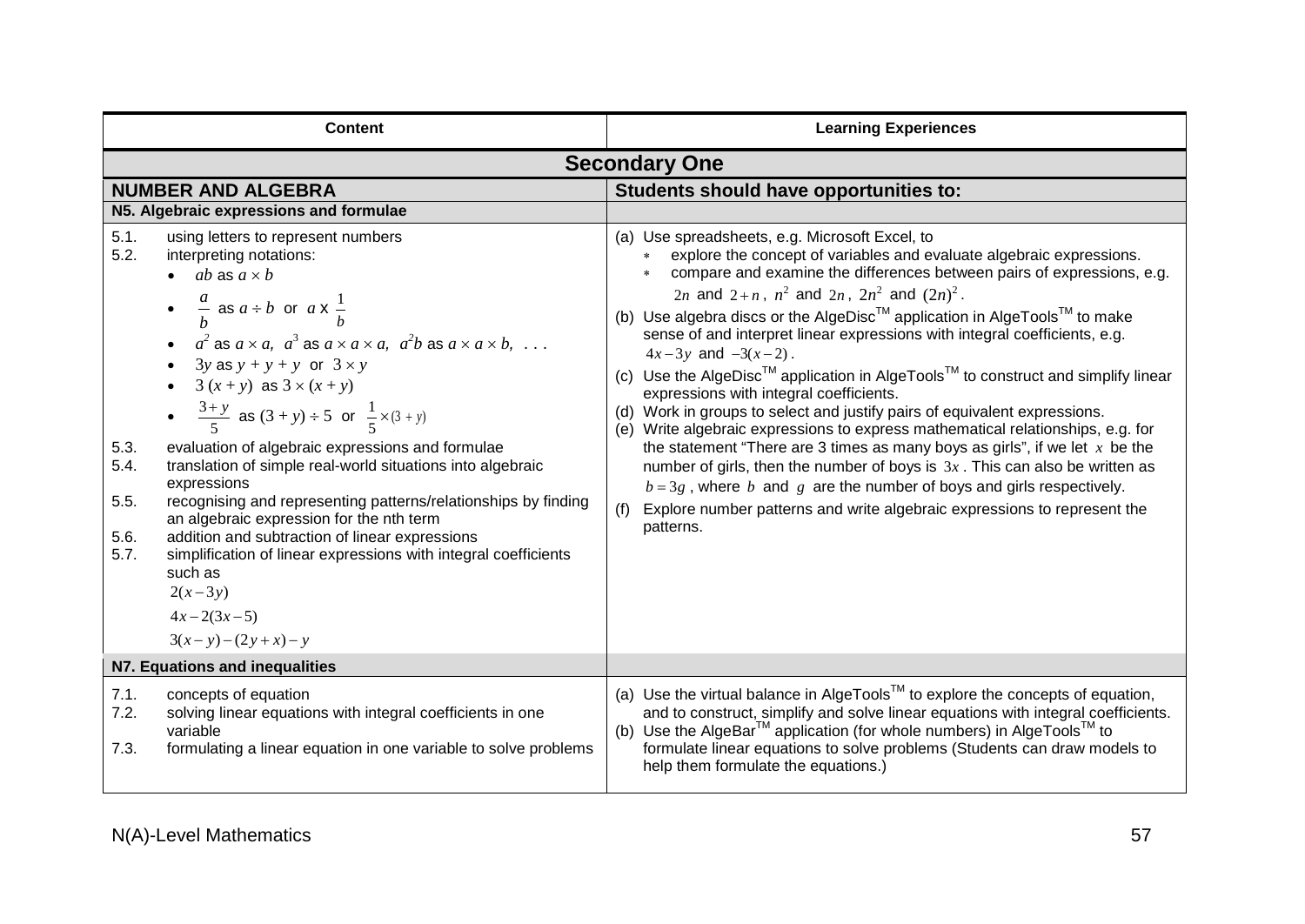|                              | <b>Content</b>                                                                                                                                                                                                                                                                                                                                                                                                                                                                                                                               | <b>Learning Experiences</b>                                                                                                                                                                                                                             |
|------------------------------|----------------------------------------------------------------------------------------------------------------------------------------------------------------------------------------------------------------------------------------------------------------------------------------------------------------------------------------------------------------------------------------------------------------------------------------------------------------------------------------------------------------------------------------------|---------------------------------------------------------------------------------------------------------------------------------------------------------------------------------------------------------------------------------------------------------|
|                              |                                                                                                                                                                                                                                                                                                                                                                                                                                                                                                                                              | <b>Secondary One</b>                                                                                                                                                                                                                                    |
|                              | <b>NUMBER AND ALGEBRA</b>                                                                                                                                                                                                                                                                                                                                                                                                                                                                                                                    | Students should have opportunities to:                                                                                                                                                                                                                  |
|                              | N8. Problems in real-world contexts                                                                                                                                                                                                                                                                                                                                                                                                                                                                                                          |                                                                                                                                                                                                                                                         |
| 8.1.<br>8.2.<br>8.3.<br>8.4. | solving problems based on real-world contexts:<br>in everyday life (including travel plans, transport<br>schedules, sports and games, recipes, etc)<br>involving personal and household finance (including<br>simple interest, taxation, instalments, utilities bills, money<br>exchange, etc)<br>interpreting and analysing data from tables and graphs,<br>including distance-time and speed-time graphs<br>interpreting the solution in the context of the problem<br>identifying assumptions made and the limitations of the<br>solution | (a) Examine and make sense of data in a variety of contexts (including real data<br>presented in graphs, tables and formulae/equations).<br>Work on tasks that incorporate some or all of the elements of the<br>(b)<br>mathematical modelling process. |

| <b>Content</b>                                                                                                                                                                                                                                                                                        | <b>Learning Experiences</b>                                                                                                                                                                                                                                    |
|-------------------------------------------------------------------------------------------------------------------------------------------------------------------------------------------------------------------------------------------------------------------------------------------------------|----------------------------------------------------------------------------------------------------------------------------------------------------------------------------------------------------------------------------------------------------------------|
|                                                                                                                                                                                                                                                                                                       | <b>Secondary One</b>                                                                                                                                                                                                                                           |
| <b>GEOMETRY AND MEASUREMENT</b>                                                                                                                                                                                                                                                                       | Students should have opportunities to:                                                                                                                                                                                                                         |
| G1. Angles, triangles and polygons                                                                                                                                                                                                                                                                    |                                                                                                                                                                                                                                                                |
| right, acute, obtuse and reflex angles<br>1.1.<br>vertically opposite angles, angles on a straight line, angles at a<br>1.2.<br>point<br>1.3.<br>angles formed by two parallel lines and a transversal:<br>corresponding angles, alternate angles, interior angles<br>properties of triangles<br>1.4. | Investigate the properties relating the sides and angles of a triangle, e.g. form<br>(a)<br>triangles with different lengths to discover that the sum of two sides is greater<br>than the third side, and that the longest side is opposite the largest angle. |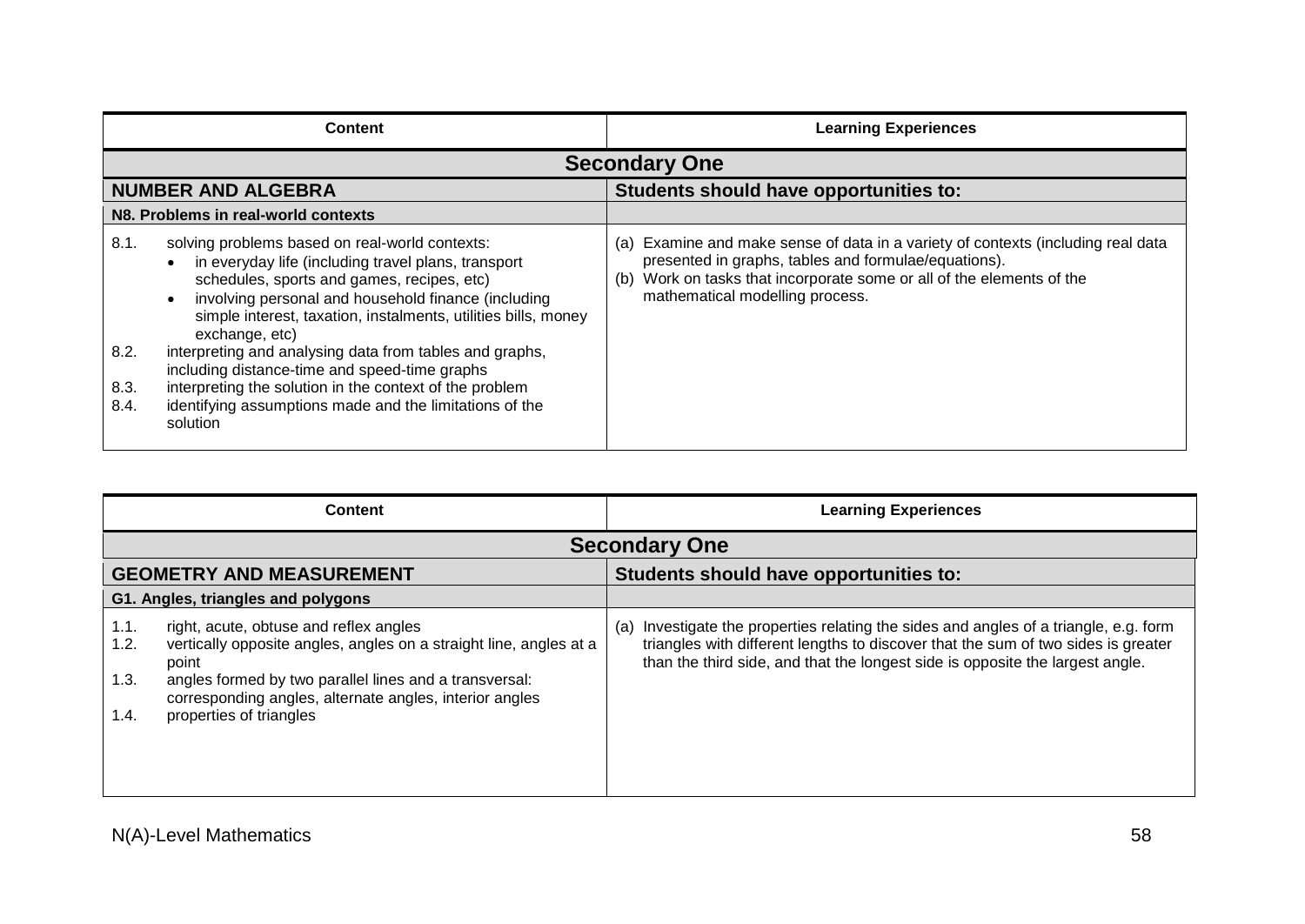| <b>Content</b>                                                                                                                                                                                                                                                                                                                | <b>Learning Experiences</b>                                                                                                                                                                                                                                                                                                                                                                                                                                                                                          |
|-------------------------------------------------------------------------------------------------------------------------------------------------------------------------------------------------------------------------------------------------------------------------------------------------------------------------------|----------------------------------------------------------------------------------------------------------------------------------------------------------------------------------------------------------------------------------------------------------------------------------------------------------------------------------------------------------------------------------------------------------------------------------------------------------------------------------------------------------------------|
|                                                                                                                                                                                                                                                                                                                               | <b>Secondary One</b>                                                                                                                                                                                                                                                                                                                                                                                                                                                                                                 |
| <b>GEOMETRY AND MEASUREMENT</b>                                                                                                                                                                                                                                                                                               | Students should have opportunities to:                                                                                                                                                                                                                                                                                                                                                                                                                                                                               |
| <b>G5. Mensuration</b>                                                                                                                                                                                                                                                                                                        |                                                                                                                                                                                                                                                                                                                                                                                                                                                                                                                      |
| 5.1.<br>area of parallelogram and trapezium<br>5.2.<br>problems involving perimeter and area of plane figures<br>5.3.<br>volume and surface area of prism and cylinder<br>conversion between $cm2$ and $m2$ , and between $cm3$ and $m3$<br>5.4.<br>5.5.<br>problems involving volume and surface area of composite<br>solids | (a) Make connections between the area of a parallelogram and that of a rectangle,<br>and between the area of a trapezium and that of a parallelogram, e.g. using<br>paper folding/cutting.<br>(b) Identify the height corresponding to any given side of a triangle or quadrilateral<br>that is taken as the base.<br>(c) Visualise and sketch 3D shapes from different views.<br>(d) Visualise and draw the nets of cubes, cuboids, prisms and cylinders for the<br>calculation of surface area.                    |
| G7. Problems in real-world contexts                                                                                                                                                                                                                                                                                           |                                                                                                                                                                                                                                                                                                                                                                                                                                                                                                                      |
| 7.1.<br>solving problems in real-world contexts (including floor plans,<br>surveying, navigation, etc) using geometry<br>7.2.<br>interpreting the solution in the context of the problem<br>7.3.<br>identifying the assumptions made and the limitations of the<br>solution                                                   | (a) Work on tasks that incorporate some or all elements of the mathematical<br>modelling process.                                                                                                                                                                                                                                                                                                                                                                                                                    |
| <b>STATISTICS AND PROBABILITY</b>                                                                                                                                                                                                                                                                                             | Students should have opportunities to:                                                                                                                                                                                                                                                                                                                                                                                                                                                                               |
| S1. Data analysis                                                                                                                                                                                                                                                                                                             |                                                                                                                                                                                                                                                                                                                                                                                                                                                                                                                      |
| 1.1.<br>analysis and interpretation of:<br>tables<br>bar graphs<br>pictograms<br>line graphs<br>pie charts<br>1.2.<br>purposes and uses, advantages and disadvantages of the<br>different forms of statistical representations<br>explaining why a given statistical diagram leads to<br>1.3.<br>misinterpretation of data    | (a) Construct tables, bar graphs, pictograms, line graphs and pie charts from given<br>data.<br>(b) Work collaboratively on a task to:<br>collect and classify data<br>present data using an appropriate statistical representation (including<br>the use of software)<br>analyse data<br>(c) Compare various statistical representations and justify why a particular<br>representation is more suitable than others for a given situation.<br>(d) Use data to make informed decisions, predictions and inferences. |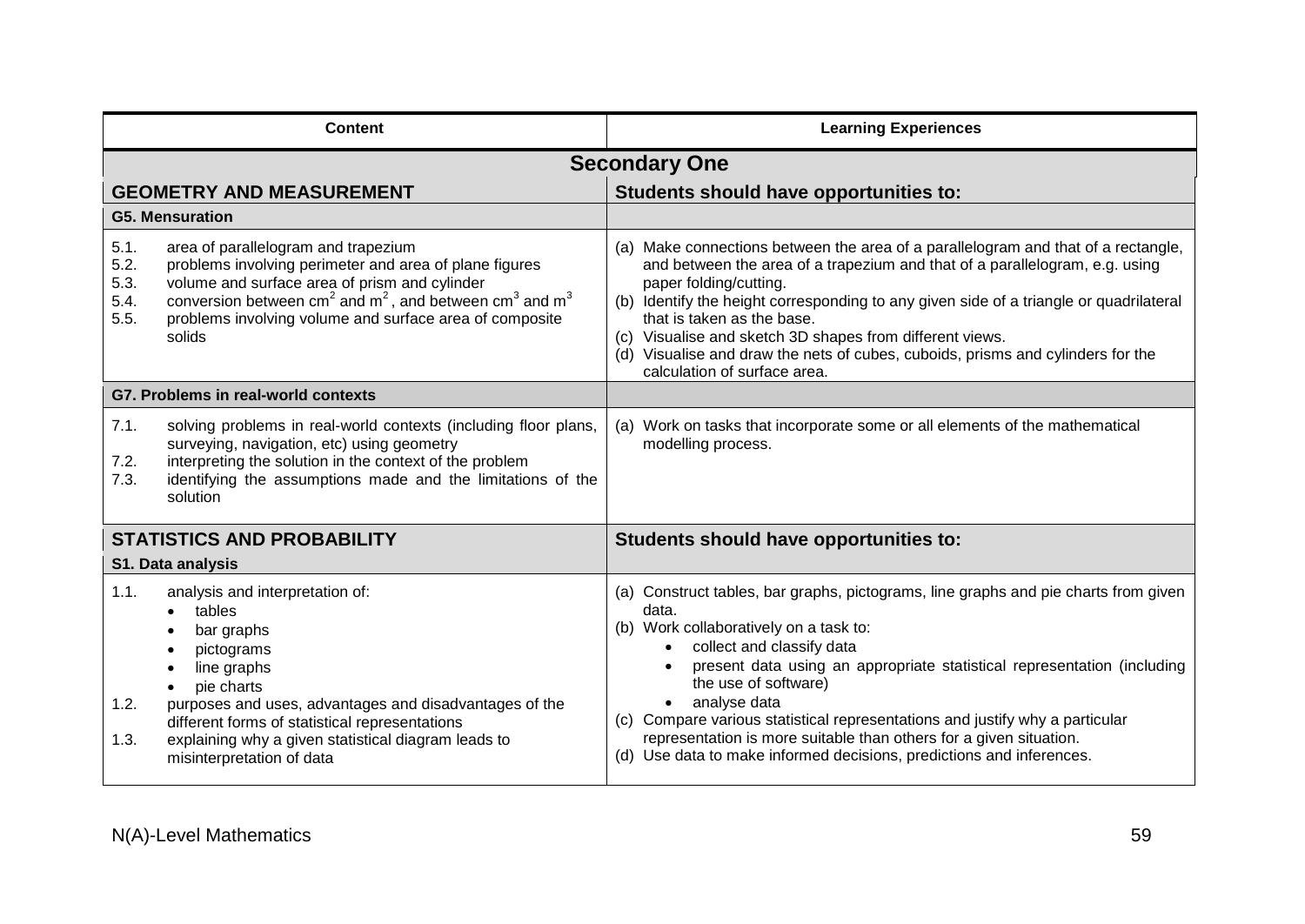| <b>Content</b>                                                                                                                                                                                                                                                                                                                                                  | <b>Learning Experiences</b>                                                                                                                                                                                                                                                                                                                                                                                                                                                                                                                                                                       |
|-----------------------------------------------------------------------------------------------------------------------------------------------------------------------------------------------------------------------------------------------------------------------------------------------------------------------------------------------------------------|---------------------------------------------------------------------------------------------------------------------------------------------------------------------------------------------------------------------------------------------------------------------------------------------------------------------------------------------------------------------------------------------------------------------------------------------------------------------------------------------------------------------------------------------------------------------------------------------------|
| <b>Secondary Two</b>                                                                                                                                                                                                                                                                                                                                            |                                                                                                                                                                                                                                                                                                                                                                                                                                                                                                                                                                                                   |
| <b>NUMBER AND ALGEBRA</b>                                                                                                                                                                                                                                                                                                                                       | Students should have opportunities to:                                                                                                                                                                                                                                                                                                                                                                                                                                                                                                                                                            |
| N2. Ratio and proportion                                                                                                                                                                                                                                                                                                                                        |                                                                                                                                                                                                                                                                                                                                                                                                                                                                                                                                                                                                   |
| 2.8.<br>map scales (distance and area)<br>2.9.<br>direct and inverse proportion                                                                                                                                                                                                                                                                                 | (a) Interpret the various scales used on maps, floor plans and other scale<br>drawings, and calculate the actual distance/length and area.<br>(b) Work in groups to make a scale drawing of an existing or dream classroom/<br>bedroom and explain the choice of the scale used.<br>(c) Discuss examples of direct and inverse proportion and explain the concepts<br>using tables, equations and graphs.                                                                                                                                                                                         |
| N5. Algebraic expressions and formulae                                                                                                                                                                                                                                                                                                                          |                                                                                                                                                                                                                                                                                                                                                                                                                                                                                                                                                                                                   |
| 5.8.<br>simplification of linear expressions with fractional coefficients<br>such as<br>$\frac{2x}{3} - \frac{3(x-5)}{2}$<br>expansion of the product of two linear expressions<br>5.9.<br>5.10.<br>use brackets and extract common factors<br>5.11.<br>use of:<br>• $(a + b)^2 = a^2 + 2ab + b^2$<br>• $(a-b)^2 = a^2 - 2ab + b^2$<br>• $a^2-b^2 = (a+b)(a-b)$ | (a) Use algebra manipulatives, e.g. algebra discs to explain the process of<br>expanding the product of two linear expressions of the form $px + q$ , where p<br>and q are integers, to obtain a quadratic expression of the form $ax^2 + bx + c$ .<br>(b) Use the AlgeDisc <sup>TM</sup> application in AlgeTools <sup>TM</sup> , to factorise a quadratic<br>expression of the form $ax^2 + bx + c$ into two linear factors where a, b and c<br>are integers.<br>(c) Work in groups to identify and explain some common errors in algebraic<br>manipulations, such as $(x + y)^2 = x^2 + y^2$ . |
| factorisation of quadratic expressions $ax^2 + bx + c$<br>5.12.<br>5.13.<br>multiplication and division of simple algebraic fractions such as<br>$\left(\frac{3a}{4b^2}\right)\left(\frac{5ab}{3}\right)$<br>$\frac{3a}{4} \div \frac{9a^2}{4}$                                                                                                                 |                                                                                                                                                                                                                                                                                                                                                                                                                                                                                                                                                                                                   |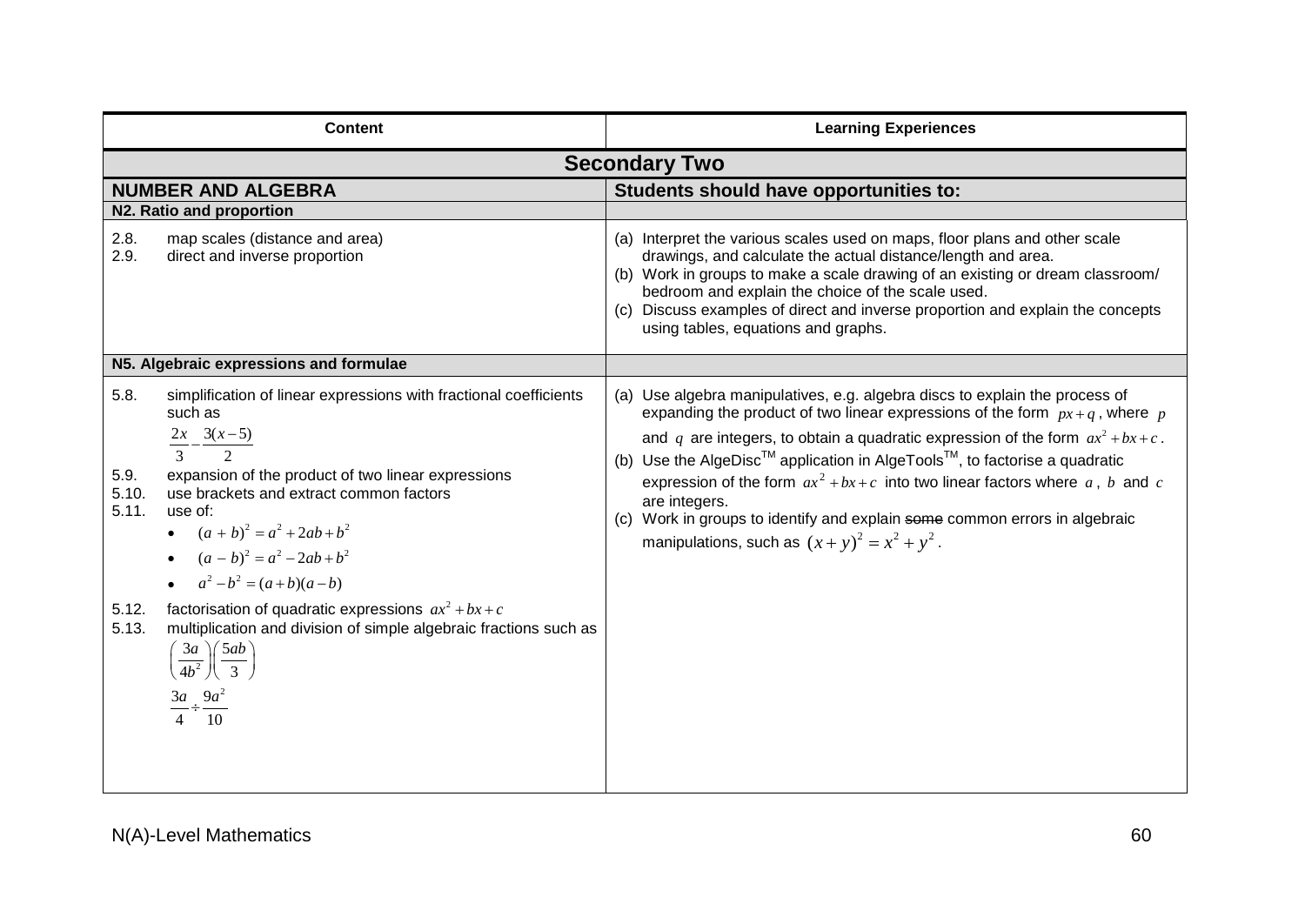|                                      | <b>Content</b>                                                                                                                                                                                                                                                                                                                                                                                              | <b>Learning Experiences</b>                                                                                                                                                                                                                                                                                                                                                                                                                                                                                                                                                                                                                                                                                                     |
|--------------------------------------|-------------------------------------------------------------------------------------------------------------------------------------------------------------------------------------------------------------------------------------------------------------------------------------------------------------------------------------------------------------------------------------------------------------|---------------------------------------------------------------------------------------------------------------------------------------------------------------------------------------------------------------------------------------------------------------------------------------------------------------------------------------------------------------------------------------------------------------------------------------------------------------------------------------------------------------------------------------------------------------------------------------------------------------------------------------------------------------------------------------------------------------------------------|
|                                      | <b>Secondary Two</b>                                                                                                                                                                                                                                                                                                                                                                                        |                                                                                                                                                                                                                                                                                                                                                                                                                                                                                                                                                                                                                                                                                                                                 |
|                                      | <b>NUMBER AND ALGEBRA</b>                                                                                                                                                                                                                                                                                                                                                                                   | Students should have opportunities to:                                                                                                                                                                                                                                                                                                                                                                                                                                                                                                                                                                                                                                                                                          |
|                                      | N6. Functions and graphs                                                                                                                                                                                                                                                                                                                                                                                    |                                                                                                                                                                                                                                                                                                                                                                                                                                                                                                                                                                                                                                                                                                                                 |
| 6.1.<br>6.2.<br>6.3.<br>6.4.<br>6.5. | Cartesian coordinates in two dimensions<br>graph of a set of ordered pairs as a representation of a<br>relationship between two variables<br>linear functions $y = ax + b$<br>graphs of linear functions<br>the gradient of a linear graph as the ratio of the vertical<br>change to the horizontal change (positive and negative<br>gradients)                                                             | (a) Play games, e.g. Battleship Game, that involve the use of 2D Cartesian<br>coordinates to specify points.<br>(b) Use a function machine to generate input and output values to illustrate the<br>concept of function as "only one output for every input" and represent the<br>function in verbal, tabular, graphical and algebraic forms.<br>(c) Use a linear function to represent the relationship between two variables<br>(such as distance and time when the speed is constant), show the<br>relationship graphically and identify that the rate of change is the gradient of<br>the graph.<br>(d) Use a spreadsheet or graphing software to study how the graph of $y = ax + b$<br>changes when either a or b varies. |
|                                      | N7. Equations and inequalities                                                                                                                                                                                                                                                                                                                                                                              |                                                                                                                                                                                                                                                                                                                                                                                                                                                                                                                                                                                                                                                                                                                                 |
| 7.4.<br>7.5.<br>7.6.<br>7.7.         | solving linear equations in one variable (including fractional<br>coefficients)<br>concept and properties of inequality<br>solving simple inequalities in the form $ax \leq b$ , $ax \geq b$ , $ax < b$<br>and $ax > b$ , where a and b are integers.<br>solving simple fractional equations that can be reduced to<br>linear equations such as<br>$\frac{x}{3} + \frac{x-2}{4} = 3$<br>$\frac{3}{x-2} = 6$ | (a) Formulate inequalities from real-world contexts.<br>(b) Use Graphmatica, applets or other software to draw the graph of $ax + by = c$<br>(a straight line), check that the coordinates of a point on the straight line<br>satisfy the equation, and explain why the solution of a pair of simultaneous<br>linear equations is the point of intersection of two straight lines.<br>(c) Draw the lines $x = a$ and $y = b$ , and describe the lines and their gradients.<br>(d) Use the AlgeBar <sup>™</sup> application in AlgeTools <sup>™</sup> to formulate linear equations to<br>solve problems (Students can draw models to help them formulate<br>equations.)                                                         |
| 7.8.<br>7.9.<br>7.10.                | graphs of linear equations in two variables ( $ax + by = c$ )<br>solving simultaneous linear equations in two variables by:<br>substitution and elimination methods<br>graphical method<br>formulating a linear equation in one variable or a pair of linear<br>equations in two variables to solve problems                                                                                                |                                                                                                                                                                                                                                                                                                                                                                                                                                                                                                                                                                                                                                                                                                                                 |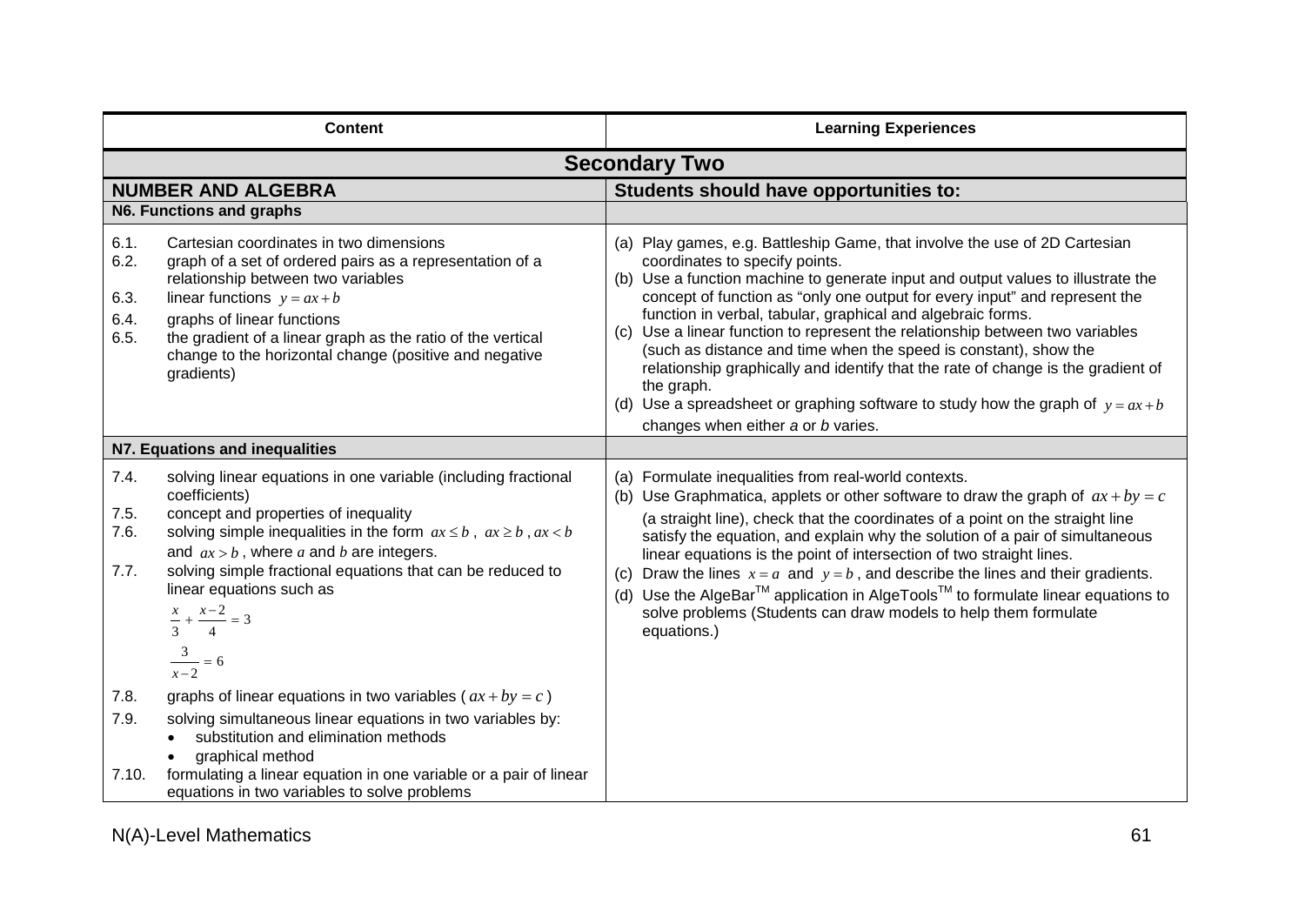|              | <b>Content</b>                                                                                                                                                                                                                                                                                 | <b>Learning Experiences</b>                                                                                                                                                                                                                              |
|--------------|------------------------------------------------------------------------------------------------------------------------------------------------------------------------------------------------------------------------------------------------------------------------------------------------|----------------------------------------------------------------------------------------------------------------------------------------------------------------------------------------------------------------------------------------------------------|
|              | <b>Secondary Two</b>                                                                                                                                                                                                                                                                           |                                                                                                                                                                                                                                                          |
|              | <b>NUMBER AND ALGEBRA</b>                                                                                                                                                                                                                                                                      | Students should have opportunities to:                                                                                                                                                                                                                   |
|              | N8. Problems in real-world contexts                                                                                                                                                                                                                                                            |                                                                                                                                                                                                                                                          |
| 8.1.         | solving problems based on real-world contexts:<br>in everyday life (including travel plans, transport<br>schedules, sports and games, recipes, etc)<br>involving personal and household finance (including<br>simple interest, taxation, instalments, utilities bills, money<br>exchange, etc) | (a) Examine and make sense of data in a variety of contexts (including real data<br>presented in graphs, tables and formulae/equations).<br>Work on tasks that incorporate some or all of the elements of the<br>(c).<br>mathematical modelling process. |
| 8.2.         | interpreting and analysing data from tables and graphs,<br>including distance-time and speed-time graphs                                                                                                                                                                                       |                                                                                                                                                                                                                                                          |
| 8.3.<br>8.4. | interpreting the solution in the context of the problem<br>identifying assumptions made and the limitations of the<br>solution                                                                                                                                                                 |                                                                                                                                                                                                                                                          |

| <b>Content</b>                                                                                                                                                                                                                                                                                                                                                                                                                                                                                                                                                                                                        | <b>Learning Experiences</b>                                                                                                                                                                                                                                                                                                                                                                                                                                                                                                                                                                                                                                                                             |
|-----------------------------------------------------------------------------------------------------------------------------------------------------------------------------------------------------------------------------------------------------------------------------------------------------------------------------------------------------------------------------------------------------------------------------------------------------------------------------------------------------------------------------------------------------------------------------------------------------------------------|---------------------------------------------------------------------------------------------------------------------------------------------------------------------------------------------------------------------------------------------------------------------------------------------------------------------------------------------------------------------------------------------------------------------------------------------------------------------------------------------------------------------------------------------------------------------------------------------------------------------------------------------------------------------------------------------------------|
| <b>Secondary Two</b>                                                                                                                                                                                                                                                                                                                                                                                                                                                                                                                                                                                                  |                                                                                                                                                                                                                                                                                                                                                                                                                                                                                                                                                                                                                                                                                                         |
| <b>GEOMETRY AND MEASUREMENT</b>                                                                                                                                                                                                                                                                                                                                                                                                                                                                                                                                                                                       | Students should have opportunities to:                                                                                                                                                                                                                                                                                                                                                                                                                                                                                                                                                                                                                                                                  |
| G1. Angles, triangles and polygons                                                                                                                                                                                                                                                                                                                                                                                                                                                                                                                                                                                    |                                                                                                                                                                                                                                                                                                                                                                                                                                                                                                                                                                                                                                                                                                         |
| 1.5.<br>properties of special quadrilaterals and regular polygons<br>(pentagon, hexagon, octagon and decagon) including<br>symmetry properties<br>classifying special quadrilaterals on the basis of their<br>1.6.<br>properties<br>angle sum of interior and exterior angles of any convex<br>1.7.<br>polygon<br>1.8.<br>properties of perpendicular bisectors of line segments and<br>angle bisectors<br>1.9.<br>construction of simple geometrical figures from given data<br>(including perpendicular bisectors and angle bisectors) using<br>compasses, ruler, set squares and protractors, where<br>appropriate | (a) Use GSP or other dynamic geometry software to explore a given type of<br>quadrilateral (e.g. parallelogram) to discover its properties, e.g. diagonals of a<br>parallelogram bisect each other.<br>Investigate the sum of the interior and exterior angles of polygons and obtain<br>(b)<br>the formulae for them.<br>Recognise symmetric properties (rotational and line symmetry) in some special<br>(C)<br>quadrilaterals and regular polygons.<br>Justify whether a mathematical statement is true or false.<br>(d)<br>(e) Use GSP or other dynamic geometry software to construct and study the<br>properties of the perpendicular bisector of a line segment and the bisector of<br>an angle. |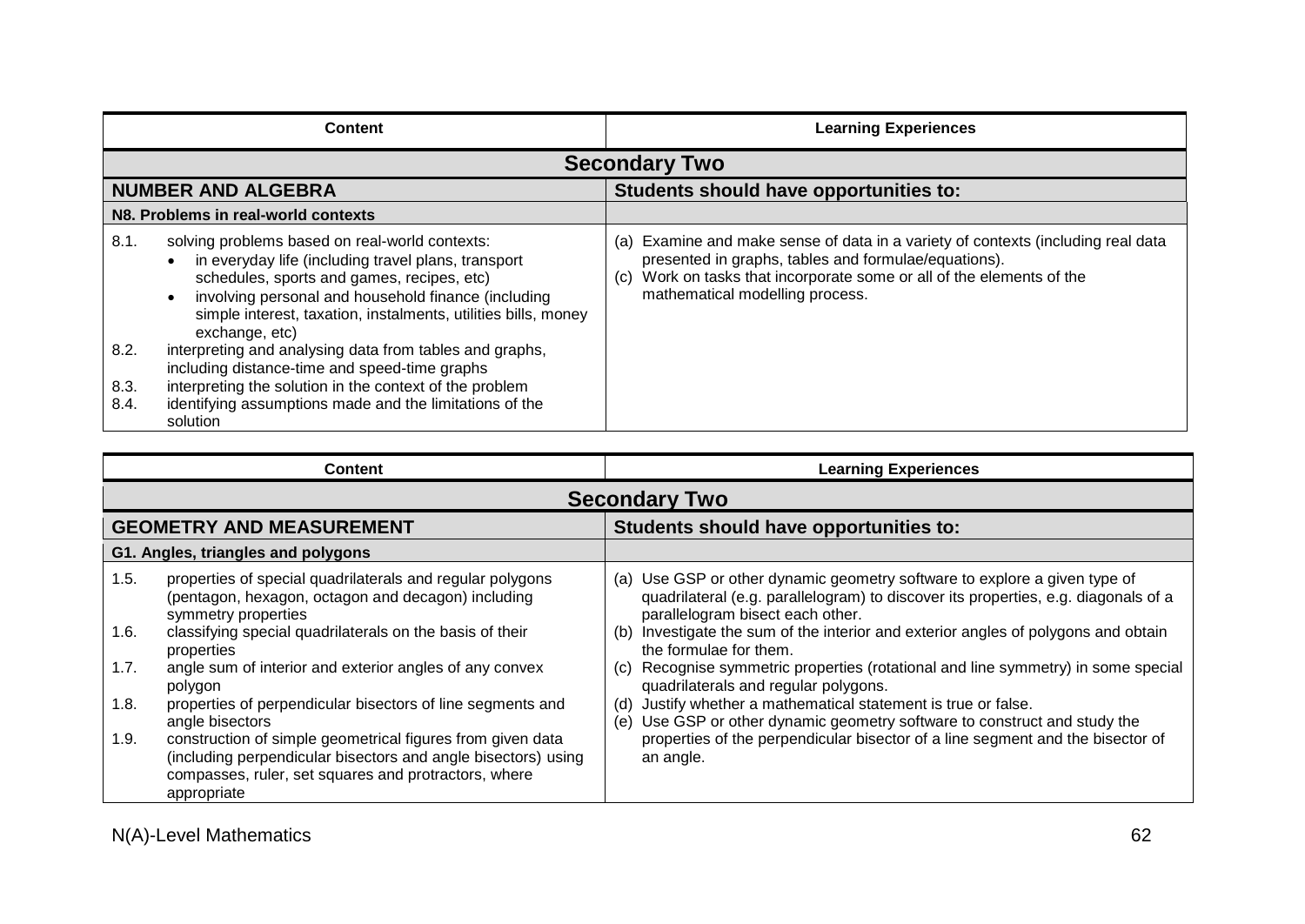|                      | <b>Content</b>                                                                                                                                                                                                                                      | <b>Learning Experiences</b>                                                                                                                                                                                                                                                                                                                                                           |
|----------------------|-----------------------------------------------------------------------------------------------------------------------------------------------------------------------------------------------------------------------------------------------------|---------------------------------------------------------------------------------------------------------------------------------------------------------------------------------------------------------------------------------------------------------------------------------------------------------------------------------------------------------------------------------------|
| <b>Secondary Two</b> |                                                                                                                                                                                                                                                     |                                                                                                                                                                                                                                                                                                                                                                                       |
|                      | <b>GEOMETRY AND MEASUREMENT</b>                                                                                                                                                                                                                     | Students should have opportunities to:                                                                                                                                                                                                                                                                                                                                                |
|                      | <b>G2. Congruence and similarity</b>                                                                                                                                                                                                                |                                                                                                                                                                                                                                                                                                                                                                                       |
| 2.1.<br>2.2.<br>2.3. | congruent figures<br>similar figures<br>properties of similar triangles and polygons:<br>corresponding angles are equal<br>corresponding sides are proportional                                                                                     | (a) Examine the pictures of two congruent figures and check if one figure can be<br>mapped onto the other under translation, rotation and reflection.<br>(b) Identify similar triangles/rectangles from cut-outs of triangles/rectangles and<br>explain why they are similar.                                                                                                         |
|                      | G4. Pythagoras' theorem and trigonometry                                                                                                                                                                                                            |                                                                                                                                                                                                                                                                                                                                                                                       |
| 4.1.<br>4.2.         | use of Pythagoras' theorem<br>determining whether a triangle is right-angled given the<br>lengths of three sides                                                                                                                                    | (a) Either (i) use a string of length 12 units (e.g. 1 unit $= 10$ cm) to form a right-<br>angled triangle with sides of whole-unit lengths (e.g. 3 units, 4 units and 5<br>units) and find out if there is a relationship between the three sides;<br>or (ii) use cut-out pieces of two squares with sides of 3 units and 4 units<br>respectively to form a square of sides 5 units. |
|                      | <b>G5. Mensuration</b>                                                                                                                                                                                                                              |                                                                                                                                                                                                                                                                                                                                                                                       |
| 5.6.                 | volume and surface area of pyramid, cone and sphere                                                                                                                                                                                                 | (a) Visualise and make connections between the volumes of pyramid and cone,<br>and the volumes of pyramid/cone and the related prism/cylinder.<br>(b) Make sense of the formulae for the volume and surface area of a sphere, e.g.<br>by relating to the formulae for the volume and curved surface area of the<br>related cylinder.                                                  |
|                      | G7. Problems in real-world contexts                                                                                                                                                                                                                 |                                                                                                                                                                                                                                                                                                                                                                                       |
| 7.1.<br>7.2.<br>7.3. | solving problems in real-world contexts (including floor plans,<br>surveying, navigation, etc) using geometry<br>interpreting the solution in the context of the problem<br>identifying the assumptions made and the limitations of the<br>solution | (a) Work on tasks that incorporate some or all elements of the mathematical<br>modelling process.                                                                                                                                                                                                                                                                                     |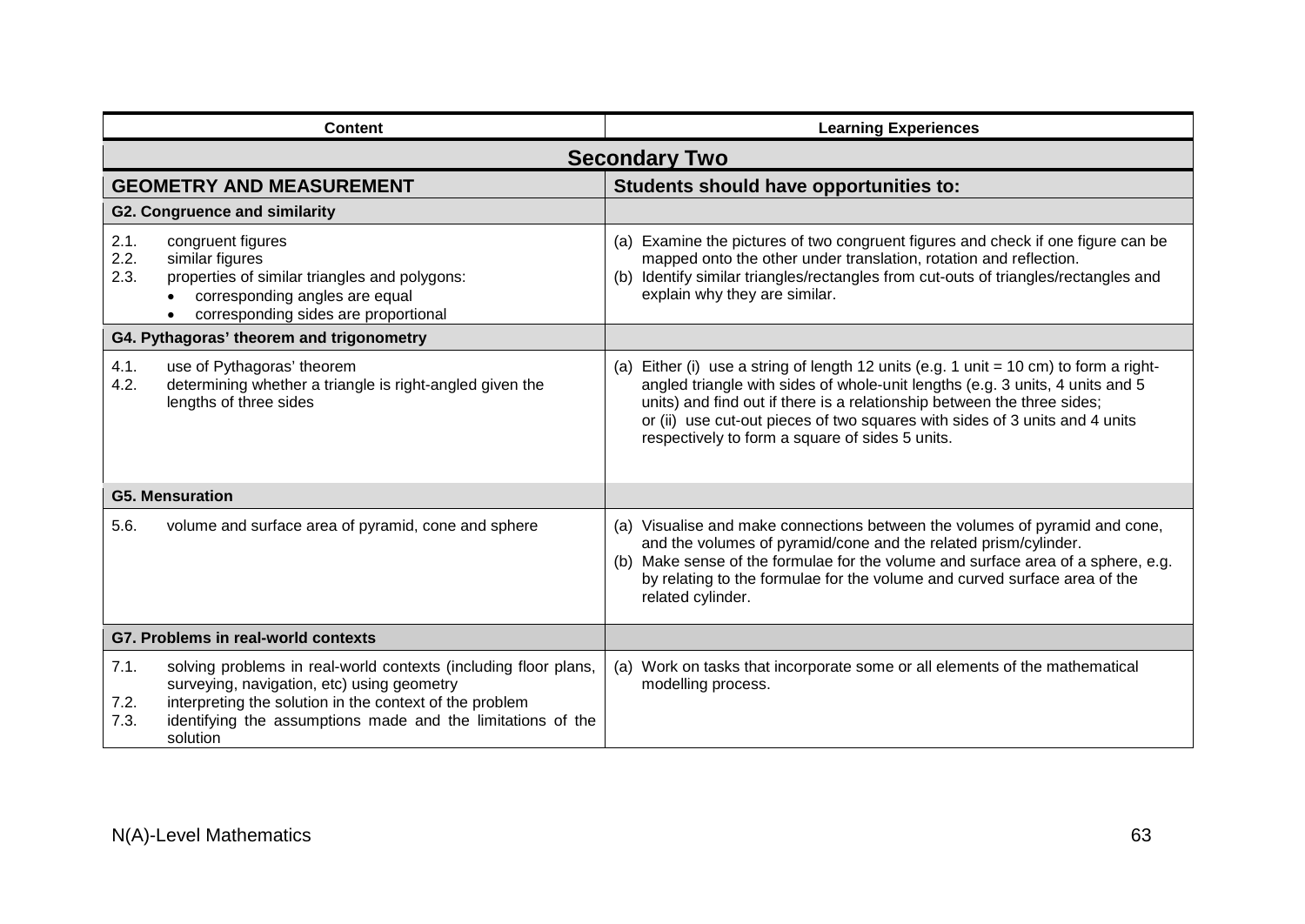|                                              | <b>Content</b>                                                                                                                                                                                                                                                                                                                                                                                                                                                  | <b>Learning Experiences</b>                                                                                                                                                                                                                                                                                                                                      |
|----------------------------------------------|-----------------------------------------------------------------------------------------------------------------------------------------------------------------------------------------------------------------------------------------------------------------------------------------------------------------------------------------------------------------------------------------------------------------------------------------------------------------|------------------------------------------------------------------------------------------------------------------------------------------------------------------------------------------------------------------------------------------------------------------------------------------------------------------------------------------------------------------|
|                                              |                                                                                                                                                                                                                                                                                                                                                                                                                                                                 | <b>Secondary Two</b>                                                                                                                                                                                                                                                                                                                                             |
|                                              | <b>STATISTICS AND PROBABILITY</b>                                                                                                                                                                                                                                                                                                                                                                                                                               | Students should have opportunities to:                                                                                                                                                                                                                                                                                                                           |
|                                              | S1. Data analysis                                                                                                                                                                                                                                                                                                                                                                                                                                               |                                                                                                                                                                                                                                                                                                                                                                  |
| 1.4.<br>1.5.<br>1.6.<br>1.7.<br>1.8.<br>1.9. | analysis and interpretation of:<br>dot diagrams<br>histograms<br>stem-and-leaf diagrams<br>purposes and uses, advantages and disadvantages of the<br>different forms of statistical representations<br>explaining why a given statistical diagram leads to<br>misinterpretation of data<br>mean, mode and median as measures of central tendency for<br>a set of data<br>purposes and uses of mean, mode and median<br>calculation of the mean for grouped data | (a) Construct dot diagrams, histograms (including equal and unequal class<br>intervals) and stem-and-leaf diagrams from given data.<br>(b) Predict, observe and explain how the different measures of central tendency<br>are affected by changing data values.<br>(c) Discuss the appropriate use of the measures of central tendency in different<br>contexts. |
|                                              | S2. Probability                                                                                                                                                                                                                                                                                                                                                                                                                                                 |                                                                                                                                                                                                                                                                                                                                                                  |
| 2.1.<br>2.2.                                 | probability as a measure of chance<br>probability of single events (including listing all the possible<br>outcomes in a simple chance situation to calculate the<br>probability)                                                                                                                                                                                                                                                                                | (a) Discuss the concept of probability (or chance) using everyday events, including<br>simple experiments, e.g. tossing a coin, and use language such as "certain",<br>"likely" and "unlikely".<br>(b) Compare and discuss the experimental and theoretical values of probability<br>using computer simulations.                                                 |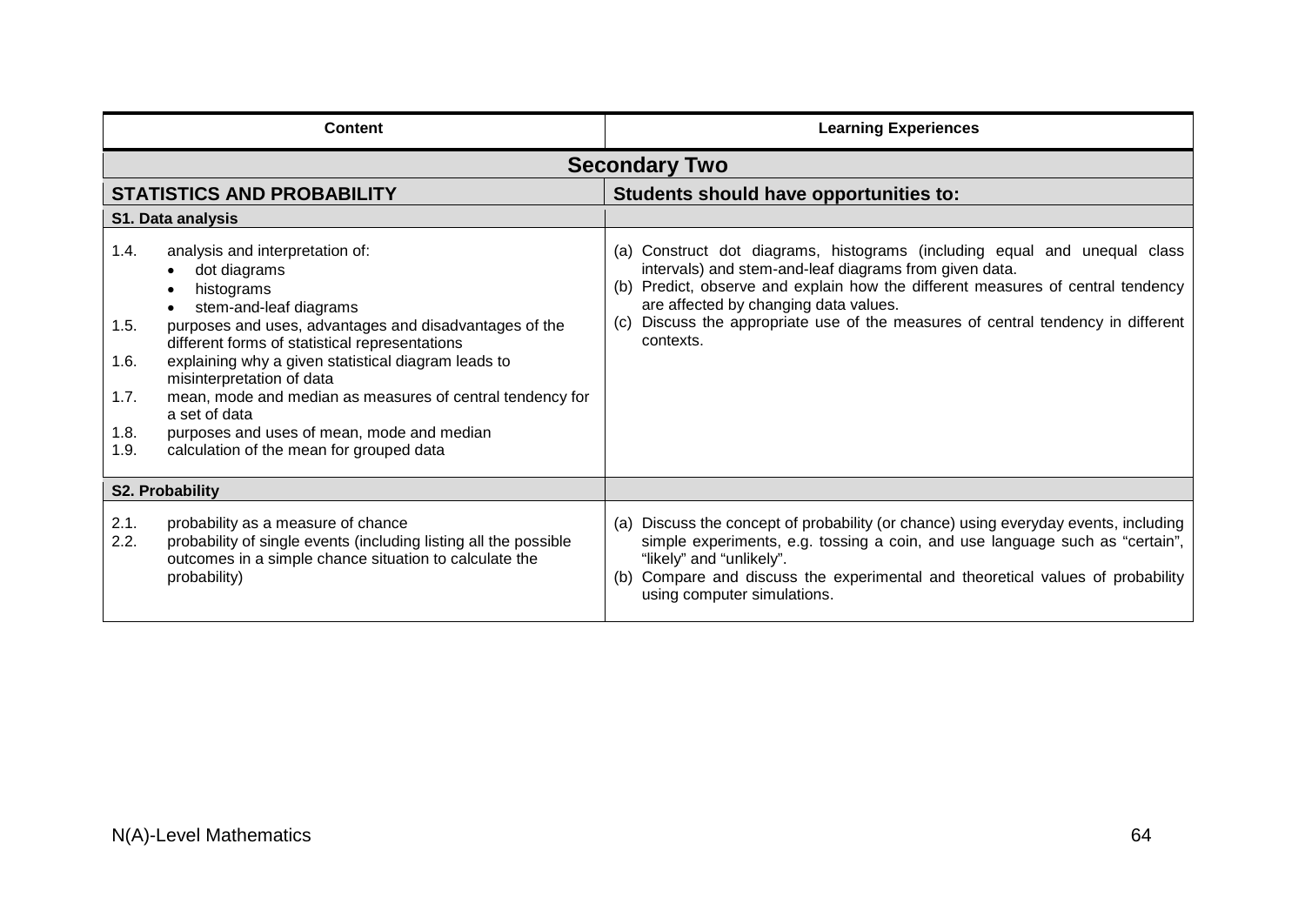|                                           | <b>Content</b>                                                                                                                                                                                                                                                                                                                                                                                                                                    | <b>Learning Experiences</b>                                                                                                                                                                                                                                                                                                                                                                                                                                                                                                       |
|-------------------------------------------|---------------------------------------------------------------------------------------------------------------------------------------------------------------------------------------------------------------------------------------------------------------------------------------------------------------------------------------------------------------------------------------------------------------------------------------------------|-----------------------------------------------------------------------------------------------------------------------------------------------------------------------------------------------------------------------------------------------------------------------------------------------------------------------------------------------------------------------------------------------------------------------------------------------------------------------------------------------------------------------------------|
|                                           |                                                                                                                                                                                                                                                                                                                                                                                                                                                   | <b>Secondary Three/Four</b>                                                                                                                                                                                                                                                                                                                                                                                                                                                                                                       |
|                                           | <b>NUMBER AND ALGEBRA</b>                                                                                                                                                                                                                                                                                                                                                                                                                         | Students should have opportunities to:                                                                                                                                                                                                                                                                                                                                                                                                                                                                                            |
|                                           | N1. Numbers and their operations                                                                                                                                                                                                                                                                                                                                                                                                                  |                                                                                                                                                                                                                                                                                                                                                                                                                                                                                                                                   |
| 1.8.<br>1.9.<br>1.10.                     | use of standard form $A \times 10^n$ , where <i>n</i> is an integer, and<br>$1 \leq A < 10$<br>positive, negative, zero and fractional indices<br>laws of indices                                                                                                                                                                                                                                                                                 | (a) Discuss examples of very large and very small numbers, e.g. world population<br>in billions (10 <sup>9</sup> ) and size of atom in nanometres ( $10^{-9}$ ), and express the<br>numbers in standard form.<br>(b) Describe and compare numbers written in index form, e.g. "Which is greater,<br>$2^{10}$ or $10^2$ ?", and explain how to multiply and divide such numbers using the<br>laws of indices.                                                                                                                      |
|                                           | N5. Algebraic expressions and formulae                                                                                                                                                                                                                                                                                                                                                                                                            |                                                                                                                                                                                                                                                                                                                                                                                                                                                                                                                                   |
| 5.14.<br>5.15.<br>5.16.<br>5.17.<br>5.18. | factorisation of linear expressions of the form<br>$ax + bx + kay + kby$<br>expansion of the product of algebraic expressions<br>changing the subject of a formula<br>finding the value of an unknown quantity in a given formula<br>addition and subtraction of algebraic fractions with linear or<br>quadratic denominator such as<br>$\frac{1}{x-2}+\frac{2}{x-3}$<br>$\frac{1}{x^2-9} + \frac{2}{x-3}$<br>$\frac{1}{x-3} + \frac{2}{(x-3)^2}$ | (a) Work in groups to identify and explain common errors in algebraic fractions.                                                                                                                                                                                                                                                                                                                                                                                                                                                  |
|                                           | N6. Functions and graphs                                                                                                                                                                                                                                                                                                                                                                                                                          |                                                                                                                                                                                                                                                                                                                                                                                                                                                                                                                                   |
| 6.6.<br>6.7.<br>6.8.                      | quadratic functions $y = ax^2 + bx + c$<br>graphs of quadratic functions and their properties:<br>positive or negative coefficient of $x^2$<br>maximum and minimum points<br>symmetry<br>graphs of power functions $y = ax^n$ , where $n = -2, -1, 0, 1, 2, 3,$<br>and simple sums of not more than three of these                                                                                                                                | (a) Show graphically the relationship between the area of a square and the length<br>of its side, and explain that the relationship is a function, but not a linear<br>function.<br>(b) Use a spreadsheet or graphing software to study how the graph of<br>$y = ax^2 + bx + c$ changes when either a, b or c varies.<br>(c) Use Graphmatica or other graphing software to explore the characteristics of<br>various functions.<br>(d) Work in groups to match and justify sketches of graphs with their respective<br>functions. |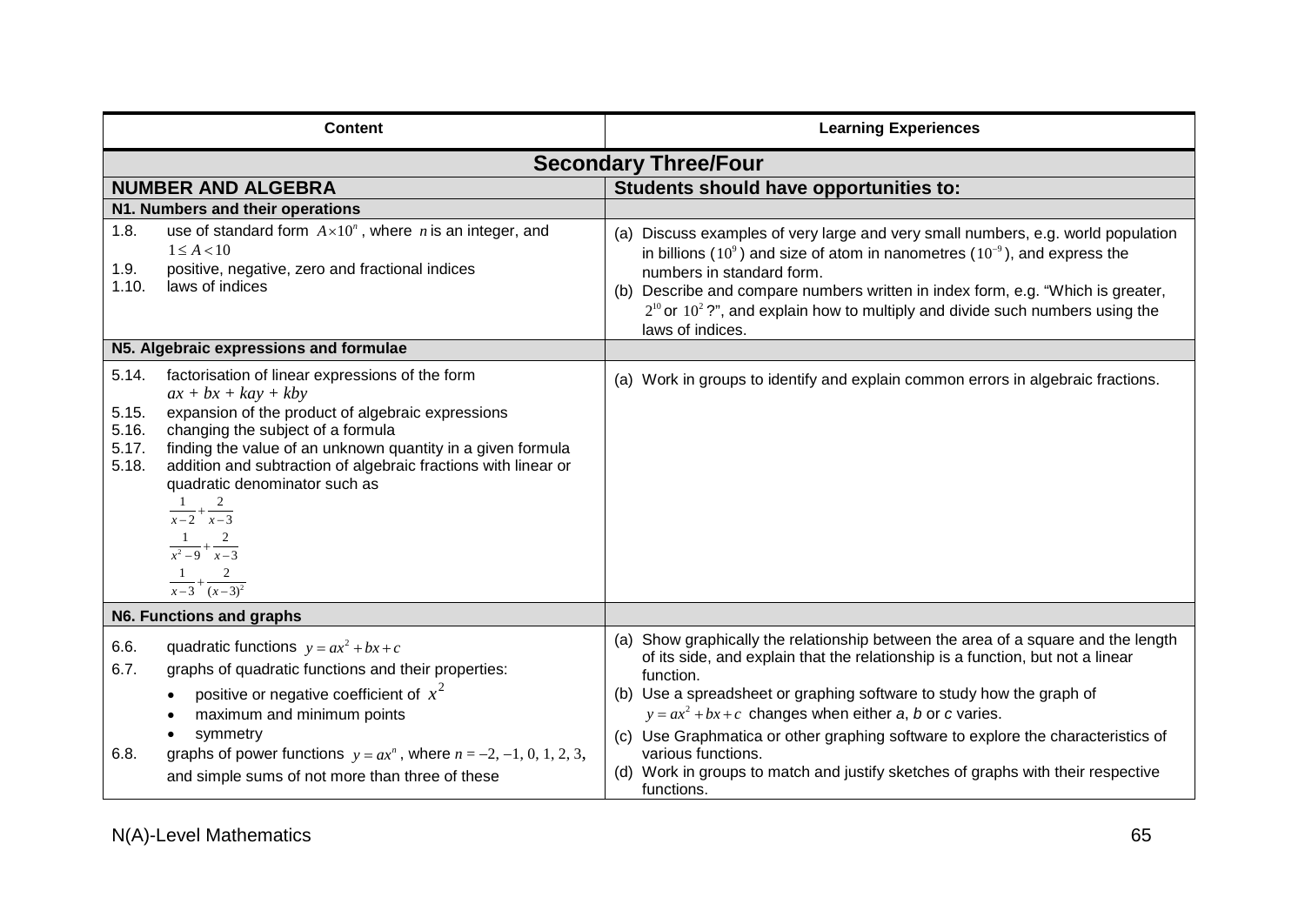| <b>Content</b>                 |                                                                                                                                                                                                                                                                                                                                                                                                                                                                                                                                                           | <b>Learning Experiences</b>                                                                                                                                                                                                                          |  |
|--------------------------------|-----------------------------------------------------------------------------------------------------------------------------------------------------------------------------------------------------------------------------------------------------------------------------------------------------------------------------------------------------------------------------------------------------------------------------------------------------------------------------------------------------------------------------------------------------------|------------------------------------------------------------------------------------------------------------------------------------------------------------------------------------------------------------------------------------------------------|--|
| <b>Secondary Three/Four</b>    |                                                                                                                                                                                                                                                                                                                                                                                                                                                                                                                                                           |                                                                                                                                                                                                                                                      |  |
|                                | <b>NUMBER AND ALGEBRA</b>                                                                                                                                                                                                                                                                                                                                                                                                                                                                                                                                 | Students should have opportunities to:                                                                                                                                                                                                               |  |
| 6.9.<br>6.10.                  | graphs of exponential functions $y = ka^x$ , where a is a positive<br>integer<br>estimation of the gradient of a curve by drawing a tangent                                                                                                                                                                                                                                                                                                                                                                                                               |                                                                                                                                                                                                                                                      |  |
| N7. Equations and inequalities |                                                                                                                                                                                                                                                                                                                                                                                                                                                                                                                                                           |                                                                                                                                                                                                                                                      |  |
| 7.11.<br>7.12.<br>7.13.        | solving quadratic equations in one variable by:<br>factorisation<br>$\bullet$<br>use of formula<br>completing the square for $y = x^2 + px + q$<br>graphical method<br>solving fractional equations that can be reduced to quadratic<br>equations such as<br>$\frac{6}{x+4} = x+3$<br>$\frac{1}{x-2} + \frac{2}{x-3} = 5$<br>formulating a quadratic equation in one variable to solve<br>problems                                                                                                                                                        | (a) Explain why there are no real solutions to a quadratic equation $y = ax^2 + bx + c$<br>when $b^2-4ac$ is negative.                                                                                                                               |  |
|                                | N8. Problems in real-world contexts                                                                                                                                                                                                                                                                                                                                                                                                                                                                                                                       |                                                                                                                                                                                                                                                      |  |
| 8.1.<br>8.2.<br>8.3.<br>8.4.   | solving problems based on real-world contexts:<br>in everyday life (including travel plans, transport<br>schedules, sports and games, recipes, etc)<br>involving personal and household finance (including<br>simple and compound interest, taxation, instalments,<br>utilities bills, money exchange, etc)<br>interpreting and analysing data from tables and graphs,<br>including distance-time and speed-time graphs<br>interpreting the solution in the context of the problem<br>identifying assumptions made and the limitations of the<br>solution | (a) Examine and make sense of data in a variety of contexts (including real data<br>presented in graphs, tables and formulae/equations).<br>(b) Work on tasks that incorporate some or all of the elements of the mathematical<br>modelling process. |  |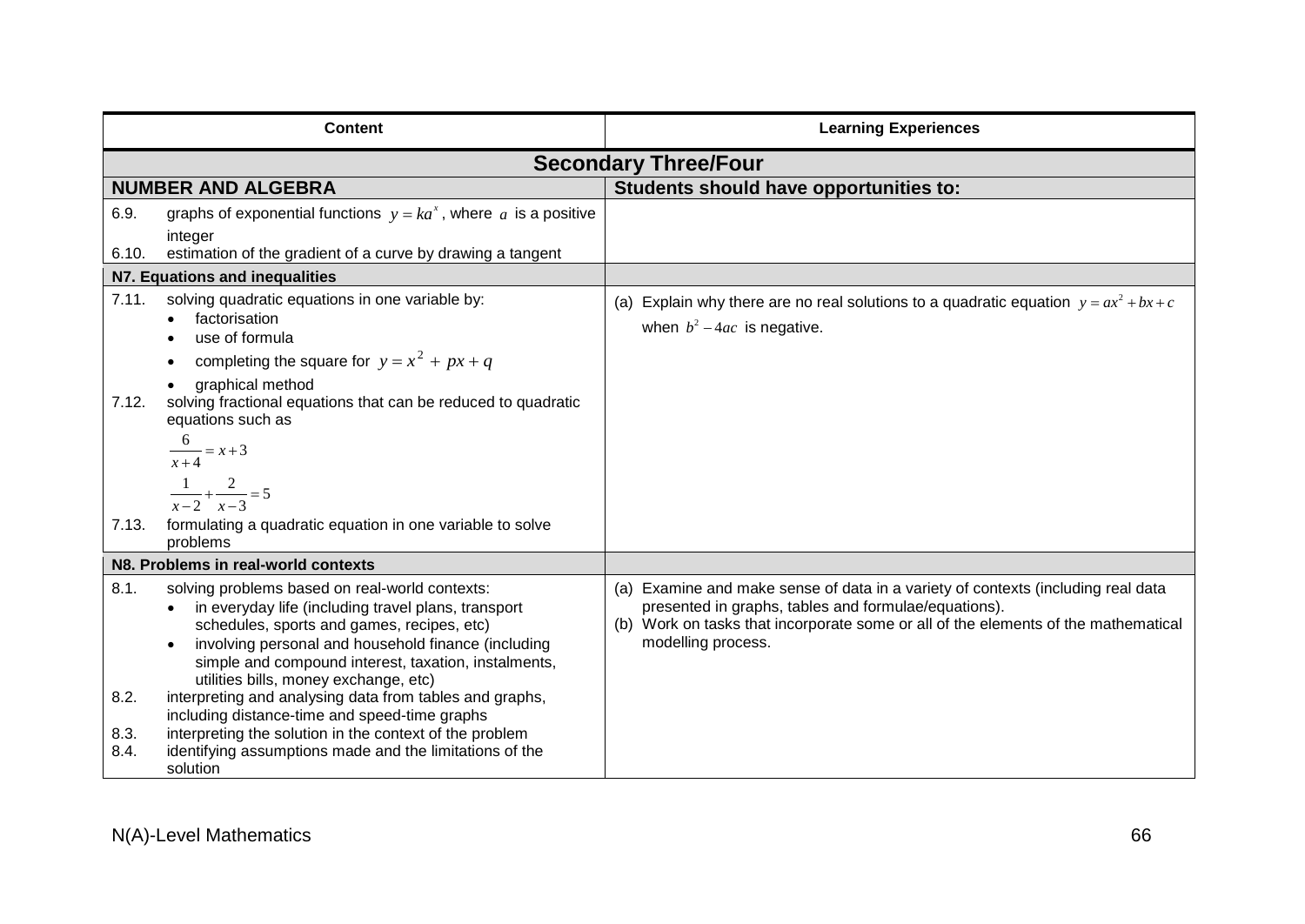| <b>Content</b>                                                                                                                                                                                                                                                                                                                                                                                                                                                                                                                                                                                                                                 | <b>Learning Experiences</b>                                                                                                                                                                                                                                                                                                                                             |  |  |  |
|------------------------------------------------------------------------------------------------------------------------------------------------------------------------------------------------------------------------------------------------------------------------------------------------------------------------------------------------------------------------------------------------------------------------------------------------------------------------------------------------------------------------------------------------------------------------------------------------------------------------------------------------|-------------------------------------------------------------------------------------------------------------------------------------------------------------------------------------------------------------------------------------------------------------------------------------------------------------------------------------------------------------------------|--|--|--|
| <b>Secondary Three/Four</b>                                                                                                                                                                                                                                                                                                                                                                                                                                                                                                                                                                                                                    |                                                                                                                                                                                                                                                                                                                                                                         |  |  |  |
| <b>GEOMETRY AND MEASUREMENT</b>                                                                                                                                                                                                                                                                                                                                                                                                                                                                                                                                                                                                                | Students should have opportunities to:                                                                                                                                                                                                                                                                                                                                  |  |  |  |
| <b>G2. Congruence and similarity</b>                                                                                                                                                                                                                                                                                                                                                                                                                                                                                                                                                                                                           |                                                                                                                                                                                                                                                                                                                                                                         |  |  |  |
| 2.4.<br>enlargement and reduction of a plane figure<br>2.5.<br>scale drawings<br>2.6.<br>solving simple problems involving congruence and similarity                                                                                                                                                                                                                                                                                                                                                                                                                                                                                           | (a) Identify and suggest applications of congruency and similarity in real-world<br>contexts, e.g. photocopying, tessellation patterns, etc.                                                                                                                                                                                                                            |  |  |  |
| <b>G3. Properties of circles</b>                                                                                                                                                                                                                                                                                                                                                                                                                                                                                                                                                                                                               |                                                                                                                                                                                                                                                                                                                                                                         |  |  |  |
| 3.1.<br>symmetry properties of circles:<br>equal chords are equidistant from the centre<br>the perpendicular bisector of a chord passes through the<br>centre<br>tangents from an external point are equal in length<br>the line joining an external point to the centre of the circle<br>bisects the angle between the tangents<br>3.2.<br>angle properties of circles:<br>angle in a semicircle is a right angle<br>angle between tangent and radius of a circle is a right<br>angle<br>angle at the centre is twice the angle at the circumference<br>angles in the same segment are equal<br>angles in opposite segments are supplementary | (a) Use paper folding to visualise symmetric properties of circles, e.g. the<br>perpendicular bisector of a chord passes through the centre.<br>(b) Use GSP or other dynamic geometry software to explore the properties of<br>circles, and use geometrical terms correctly for effective communication.                                                                |  |  |  |
| G4. Pythagoras' theorem and trigonometry                                                                                                                                                                                                                                                                                                                                                                                                                                                                                                                                                                                                       |                                                                                                                                                                                                                                                                                                                                                                         |  |  |  |
| 4.3.<br>use of trigonometric ratios (sine, cosine and tangent) of acute<br>angles to calculate unknown sides and angles in right-angled<br>triangles<br>4.4.<br>extending sine and cosine to obtuse angles                                                                                                                                                                                                                                                                                                                                                                                                                                     | Discuss the use of trigonometric ratios in real life, e.g. finding the height of a<br>(a)<br>tree/building by measuring the angle of elevation with a clinometer.<br>(b) Visualise height, north direction and right-angled triangle, etc. from 2D<br>drawings of 3D situations.<br>(c) Use the sine and cosine rules to articulate the relationships between the sides |  |  |  |
| use of the formula $\frac{-}{2}ab\sin C$ for the area of a triangle<br>4.5.                                                                                                                                                                                                                                                                                                                                                                                                                                                                                                                                                                    | and angles of a triangle e.g. the lengths of the sides are proportional to sine of<br>the corresponding angles, Pythagoras theorem is a special case of the cosine                                                                                                                                                                                                      |  |  |  |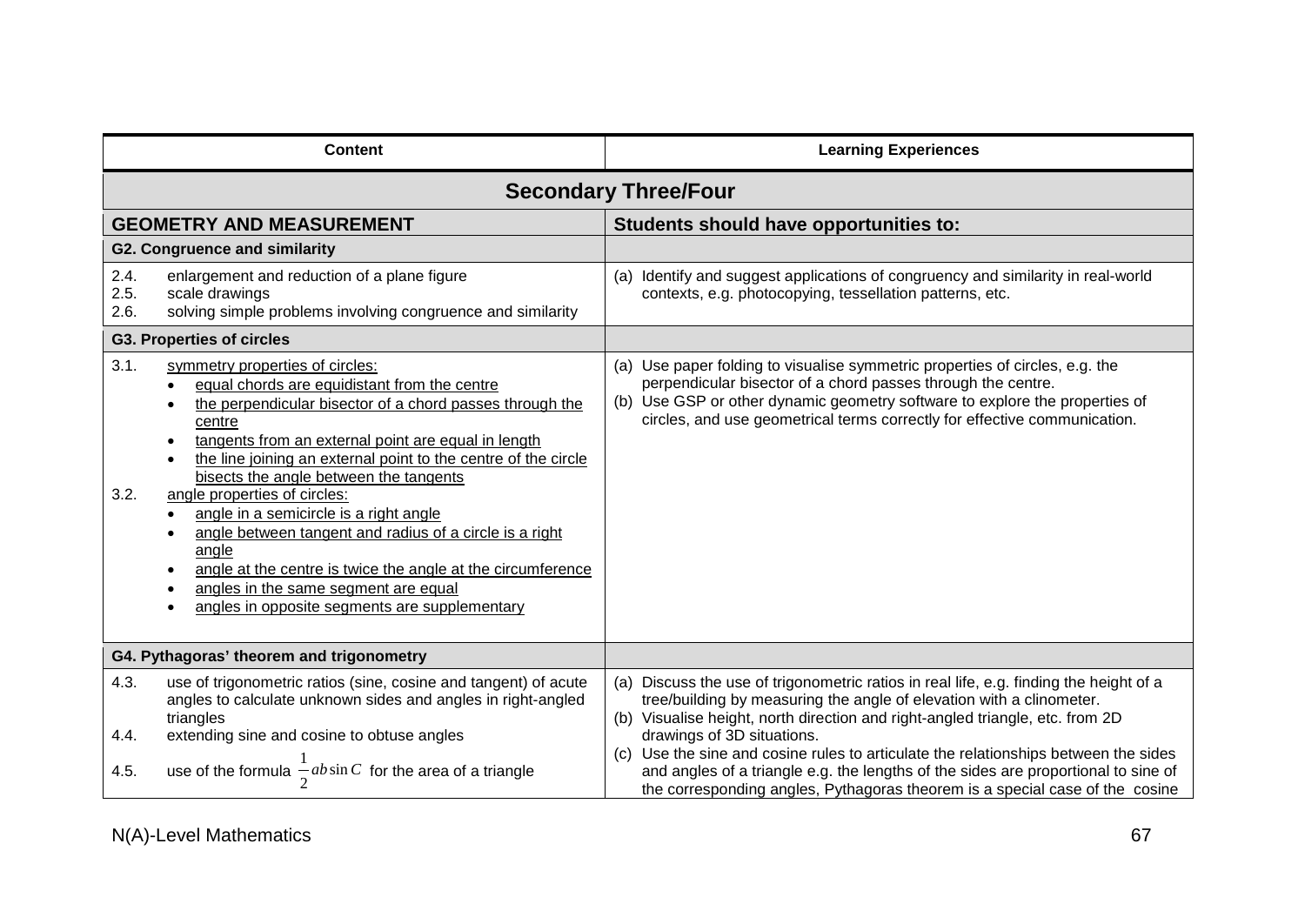| <b>Content</b>                      |                                                                                                                                                                                                                                                                                                        | <b>Learning Experiences</b>                                                                                                                                                                                                                                                                                                                                                                                                                                                        |  |
|-------------------------------------|--------------------------------------------------------------------------------------------------------------------------------------------------------------------------------------------------------------------------------------------------------------------------------------------------------|------------------------------------------------------------------------------------------------------------------------------------------------------------------------------------------------------------------------------------------------------------------------------------------------------------------------------------------------------------------------------------------------------------------------------------------------------------------------------------|--|
| <b>Secondary Three/Four</b>         |                                                                                                                                                                                                                                                                                                        |                                                                                                                                                                                                                                                                                                                                                                                                                                                                                    |  |
| <b>GEOMETRY AND MEASUREMENT</b>     |                                                                                                                                                                                                                                                                                                        | Students should have opportunities to:                                                                                                                                                                                                                                                                                                                                                                                                                                             |  |
| 4.6.<br>4.7.                        | use of sine rule and cosine rule for any triangle<br>problems in two and three dimensions including those<br>involving angles of elevation and depression and bearings                                                                                                                                 | rule, etc.                                                                                                                                                                                                                                                                                                                                                                                                                                                                         |  |
| <b>G5. Mensuration</b>              |                                                                                                                                                                                                                                                                                                        |                                                                                                                                                                                                                                                                                                                                                                                                                                                                                    |  |
| 5.7.<br>5.8.<br>5.9.<br>5.10.       | arc length as fraction of the circumference and sector area as<br>fraction of the area of a circle<br>area of a segment<br>use of radian measure of angle (including conversion between<br>radians and degrees)<br>problems involving the arc length, sector area of a circle and<br>area of a segment | (a) Find the arc length and sector area by considering them as fractions of the<br>circumference and area of circle respectively.<br>(b) Visualise the size of an angle of 1 radian and estimate the size of angles in<br>radians.                                                                                                                                                                                                                                                 |  |
| <b>G6. Coordinate geometry</b>      |                                                                                                                                                                                                                                                                                                        |                                                                                                                                                                                                                                                                                                                                                                                                                                                                                    |  |
| 6.1.<br>6.2.<br>6.3.<br>6.4.        | finding the gradient of a straight line given the coordinates of<br>two points on it<br>finding the length of a line segment given the coordinates of<br>its end points<br>interpreting and finding the equation of a straight line<br>geometric problems involving the use of coordinates             | (a) Extend their intuitive understanding of gradient as ratio of vertical change to<br>horizontal change to a formal treatment using the coordinates of two points on<br>the line.<br>(b) Use GSP or other dynamic geometry software to explore and describe the<br>gradients of straight lines, including the gradient of a vertical line as undefined,<br>and to investigate how the signs of $y_2 - y_1$ and $x_2 - x_1$ affect the sign of the<br>gradient of a straight line. |  |
| G7. Problems in real-world contexts |                                                                                                                                                                                                                                                                                                        |                                                                                                                                                                                                                                                                                                                                                                                                                                                                                    |  |
| 7.1.<br>7.2.<br>7.3.                | solving problems in real-world contexts (including floor plans,<br>surveying, navigation, etc) using geometry<br>interpreting the solution in the context of the problem<br>identifying the assumptions made and the limitations of the<br>solution                                                    | (a) Work on tasks that incorporate some or all elements of the mathematical<br>modelling process.                                                                                                                                                                                                                                                                                                                                                                                  |  |